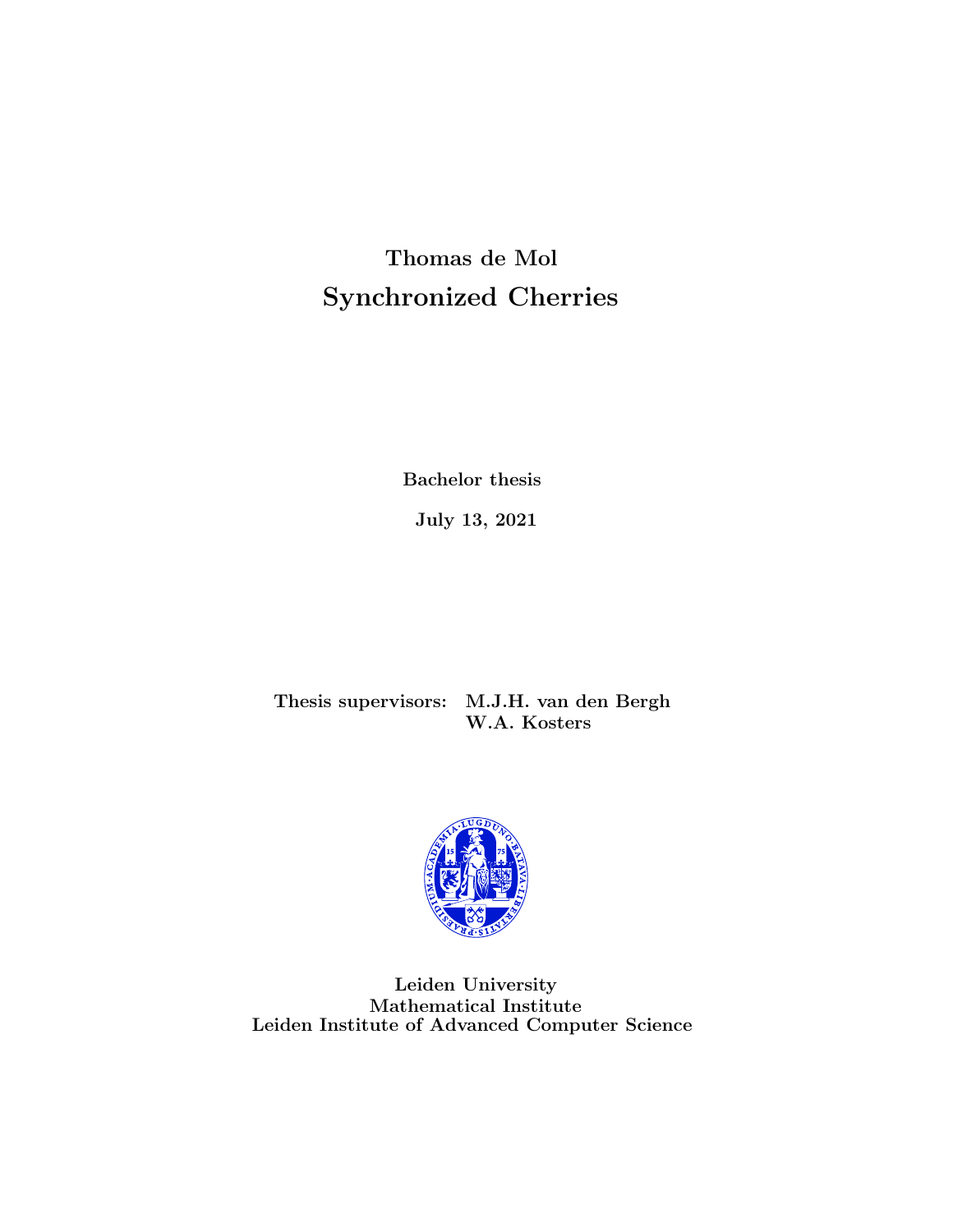#### Abstract

Cherries is a two-player game in which the players repeatedly remove cherries of their own color from the front or back of a segment of black and white cherries. Played as a combinatorial game (the players alternate taking turns), there is a simple method for determining the winner of any Cherries game. However, if we play Cherries as a synchronized game (the players pick their cherries at the same time), this is not the case. In this thesis, we propose a method for determining the winner of any Synchronized Cherries game by reducing it to a simpler game we call Synchronized Stack Cherries. We also present an algorithm based on this approach and analyze its complexity.

# Contents

| $\mathbf{1}$ | Introduction                                                                   | 1            |
|--------------|--------------------------------------------------------------------------------|--------------|
| $\bf{2}$     | <b>Combinatorial Games</b>                                                     | $\mathbf{2}$ |
| 3            | <b>Combinatorial Cherries</b>                                                  | 7            |
| 4            | <b>Synchronized Games</b>                                                      | 9            |
|              | 4.1                                                                            | 10           |
|              | Synchronizing Combinatorial Games $\dots \dots \dots \dots \dots \dots$<br>4.2 | 12           |
| 5            | <b>Synchronized Cherries</b>                                                   | 17           |
|              | 5.1                                                                            | 19           |
|              | 5.2                                                                            | 31           |
| 6            | Algorithms for Synchronized Cherries                                           | 36           |
|              | 6.1                                                                            | 36           |
|              | Outcome of a Sum of Basis Elements<br>6.2                                      | 39           |
|              | 6.3                                                                            | 41           |
| 7            | <b>Cherries Variants</b>                                                       | 43           |
|              | 7.1                                                                            | 43           |
|              | 7.2                                                                            | 46           |
| 8            | <b>Conclusions and Further Research</b>                                        | 49           |
|              | References                                                                     | 51           |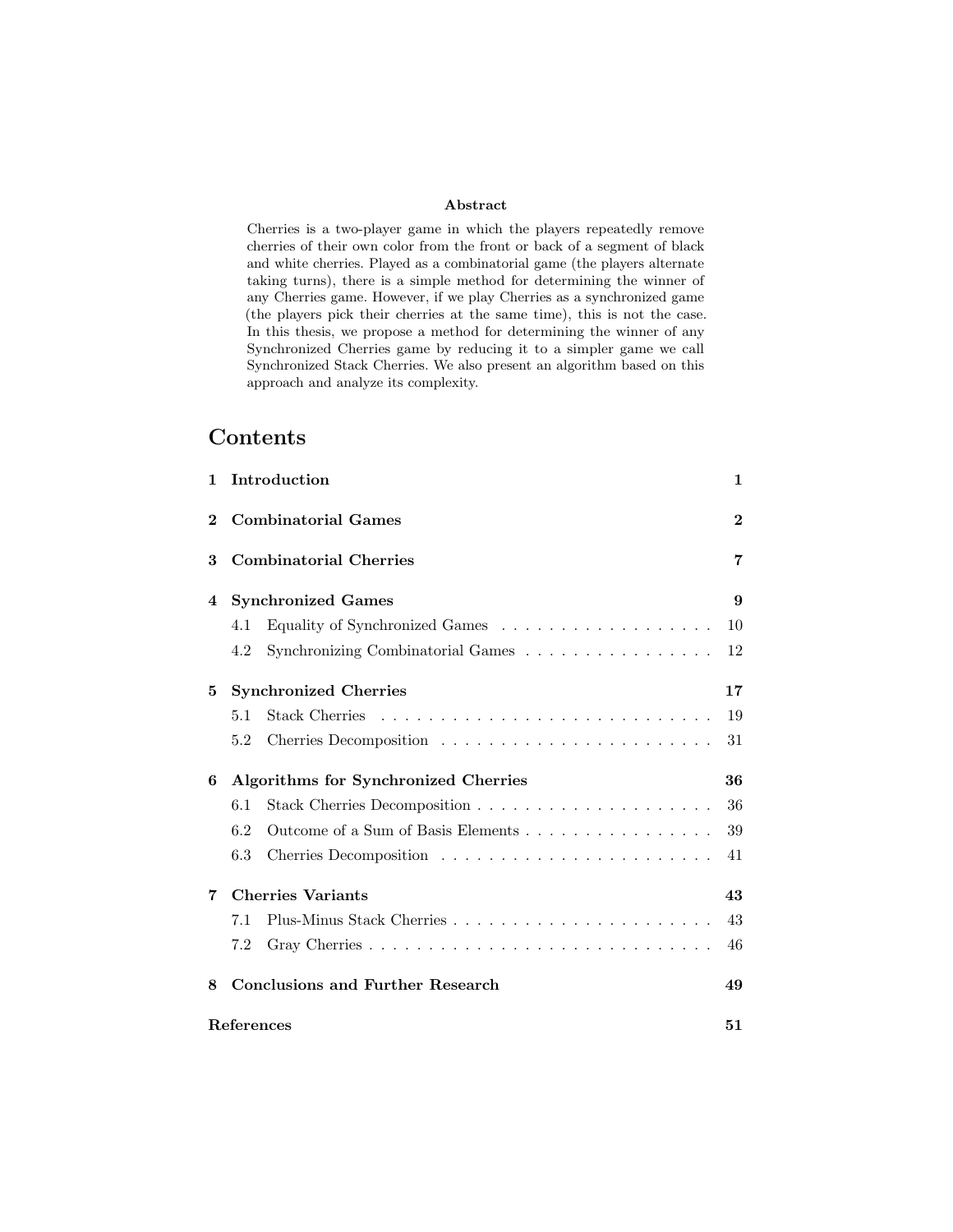# <span id="page-2-0"></span>1 Introduction

Synchronized games are games in which each player simultaneously picks an action, without knowing what the other players will do. Synchronized games are most often discussed in the context of probabilities. For example, in the synchronized game Rock paper scissors, we consider each action to result in a one in three chance of winning, a one in three chance of losing, and a one in three chance of a draw. Using such an approach, we usually try to find a Nash equilibrium of a game in order to assign it a value. For some synchronized games, however, a probabilistic approach does not seem very useful. An example of such a game is the game Cherries.

Cherries is a two-player game played on one or more segments of black and white cherries. The players repeatedly remove cherries of their own color from the front or back of a segment. If a player has no moves available when it is their turn, they lose the game. Cherries can be played both as a synchronized game, where the players pick which cherry they want to remove at the same time, or as a combinatorial game, where the players alternate taking turns.

**Example 1.1.** Consider the Cherries game  $\vert \bullet \vert \bullet \vert \circ \vert \bullet \vert \circ \vert$ , consisting of one segment. If we play this game combinatorially and the black player starts, the game may play out as follows:



At this point it is white's turn to move, but both outer cherries are black, so white loses.

We will see that it is relatively simple to determine the winner of any combinatorial Cherries game if both players play perfectly. For the synchronized case, however, this is not as straightforward. The goal of this thesis is to find a method for determining the winner of any Synchronized Cherries game.

We will start in Section [2](#page-3-0) by providing a concise introduction to the theory of combinatorial games, and use this to analyze the combinatorial version of Cherries in Section [3.](#page-8-0) In Section [4,](#page-10-0) we will properly define what a synchronized game is and discuss some of the difficulties that arise with this definition. We will also examine a subset of combinatorial games that naturally give rise to synchronized versions of these games. Section [5](#page-18-0) contains our main results about Synchronized Cherries; we will propose a method for decomposing any Cherries game into a so-called Stack Cherries game and give an extensive overview of the theory of Synchronized Stack Cherries. We will apply this knowledge in Section [6](#page-37-0) to design an algorithm for determining the winner of any Cherries game. Lastly, in Section [7](#page-44-0) we will briefly examine some Cherries variants. Section [8](#page-50-0) concludes.

This thesis was written for the bachelor programs Mathematics and Computer Science at Leiden University, under the supervision of Mark van den Bergh (MI) and Walter Kosters (LIACS).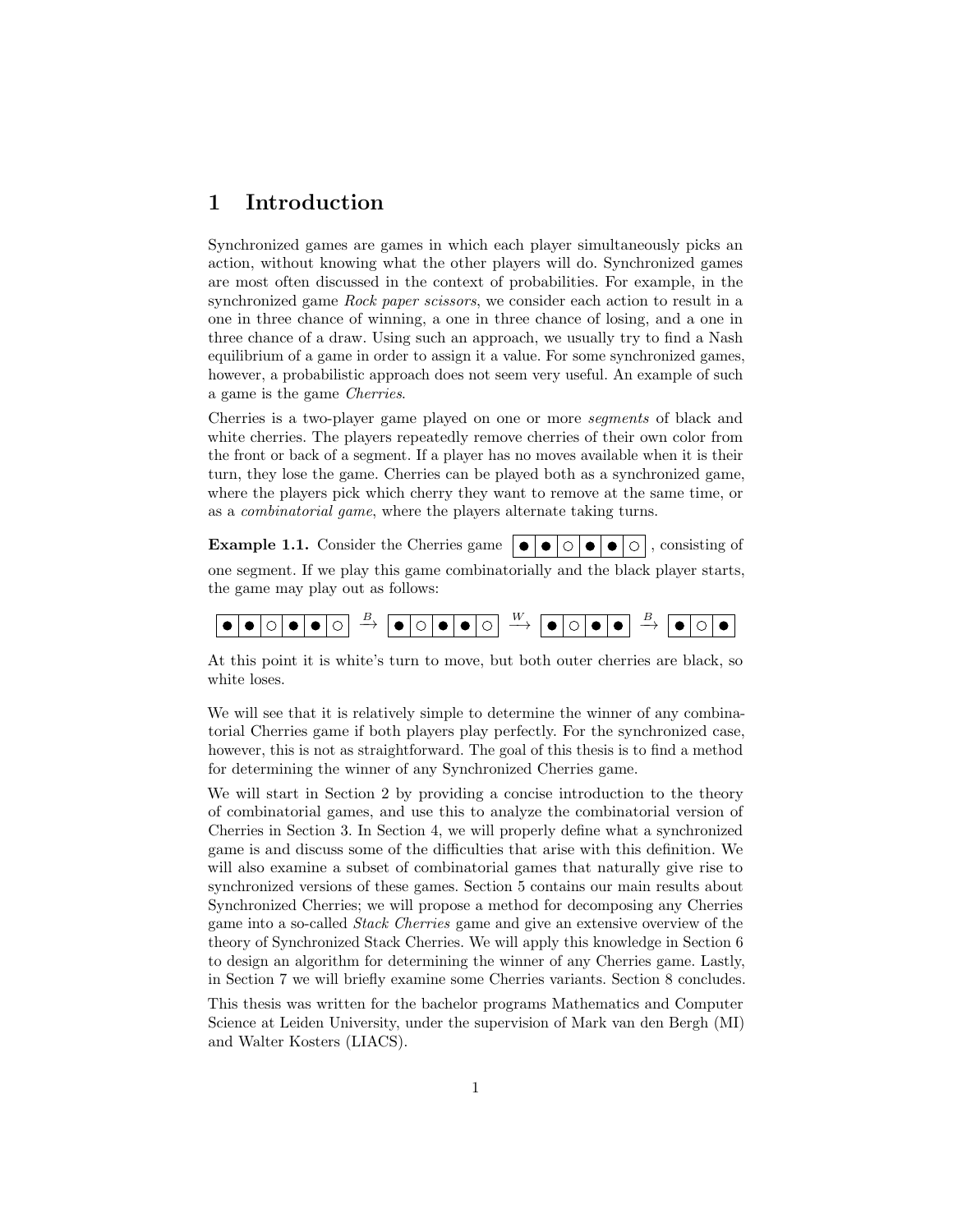## <span id="page-3-0"></span>2 Combinatorial Games

In this section, we introduce some concepts and theorems from the field of combinatorial game theory based on [\[ANW19\]](#page-52-1), to help us analyze the game of Cherries. The first thing we need to do to start analyzing games is properly defining what a game is. In combinatorial game theory, we look at two-player games that do not involve randomness of any kind and in which the players have perfect information about the state of the game. The players alternately take turns moving, until the player whose turn it is has no legal moves left. In this thesis, we will only consider normal play, where the last player to make a move wins. We will refer to the two players as Left and Right. The left player is associated with the color black and is referred to as female, while the right player gets the color white and is referred to as male.

**Definition 2.1.** We define a combinatorial game  $G$  as a set of left options and a set of right options. The set of left options is the, possibly empty, finite set of combinatorial games to which Left can play by making a move on the game  $G$ , and similarly for the right options. We use the notation  $G = \{ \mathcal{G}^L | \mathcal{G}^R \}$ , where  $\mathcal{G}^L$  is the set of left options and  $\mathcal{G}^R$  the set of right options.

**Example 2.2.** Consider the combinatorial Cherries game  $G = \begin{bmatrix} \bullet & \circ & \circ & \circ \end{bmatrix}$ If it is the left (black) player's turn to move, she can remove the first cherry, resulting in the game  $\vert \circ \vert \circ \vert \bullet \vert \circ \vert$ . If it is the right (white) player's turn to move, he can remove the last cherry, resulting in the game  $\|\bullet\|$  $G^L = \left\{ \begin{array}{|c|c|c|c|} \hline \circ & \circ & \circ \end{array} \right\}$  and  $G^R = \left\{ \begin{array}{|c|c|c|c|} \hline \bullet & \circ & \circ \end{array} \right\}$ . In practice, we often omit the braces around the left and right options of a game, leaving us with = |

Note that this definition is recursive, since we define a game as two sets of other games. This recursion does not have to go on forever, since the sets of left and right options may be empty. In fact, in this thesis, we will only be looking at games where this recursion ends at some point, or in other words games that always end after a finite amount of moves. Such games are called short games. We give the game with no left and right options the name zero:  $0 = \{ \emptyset | \emptyset \}$ , or more concise,  $0 = \{ | \}$ . We introduce the concept of the *birthday* of a game to

Definition 2.3. We define the *birthday* of the game zero to be 0. For any other game  $G = \{ \mathcal{G}^L | \mathcal{G}^R \}$ , we recursively define the birthday of G as the maximum birthday of any game in  $\mathcal{G}^L$  or  $\mathcal{G}^R$  plus one.

concretely define the finiteness of this recursion.

In other words, we can think of the birthday of a game  $G$  as the length of the longest sequence of left and right moves from  $G$  until we have reached the empty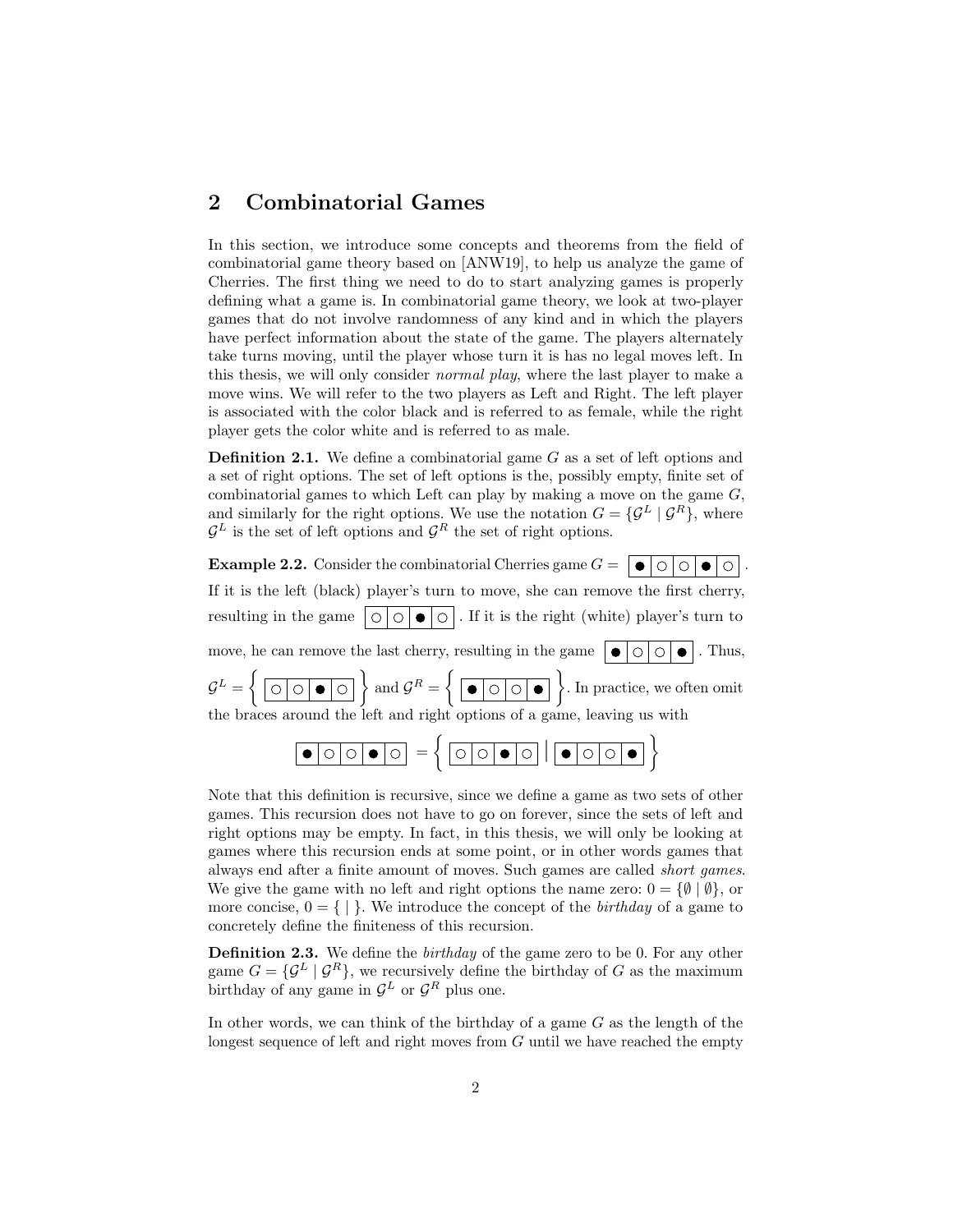game 0. It follows that the birthday of a Cherries segment is equal to the length  $n$  of the segment, since we have only reached the game 0 after all  $n$  cherries have been removed.

For games with a finite birthday, if both players play perfectly, the winner can already be determined if we know which player moves first.

Theorem 2.4 (Fundamental Theorem of Combinatorial Games). Let G be a combinatorial game with finite birthday and suppose that Left moves first. Then either Left has a move that allows her to win no matter what Right does, or for every move by Left there is a responding move by Right such that he can always win, but not both.

*Proof.* For every left option  $G^L$  of G, either Right has a winning move playing first or Left has a winning response to every move by Right by induction on the birthday of  $G^L$ . If for every left option  $G^L$  of G Right has a winning move playing first on  $G<sup>L</sup>$ , then this means Right always has a winning move playing second on G. Otherwise, there exists some left option  $G<sup>L</sup>$  of G such that Left has a winning response to every move by Right on  $G<sup>L</sup>$ , which means that Left has a winning move on  $G$ .  $\Box$ 

This theorem allows us to split all combinatorial games into four categories, based on which player can win when Left moves first and which player can win when Right moves first. We call this category the *outcome class* of a game, denoted by  $o(G)$ . We label these four classes  $\mathcal{L}, \mathcal{N}, \mathcal{P}$  and  $\mathcal{R}$ . The class  $\mathcal{L}$  consists of games where the Left player can always win, no matter who moves first. The class  $N$  contains the games where the first player to move, or the Next player, can always win. The class  $P$  contains the games where the second player to move, or the Previous player, can always win. Lastly, the class  $\mathcal R$  consists of the games where the Right player can always win. This information is summarized in Table [1.](#page-4-0)

| Outcome classes       | When Right moves first |                              |  |
|-----------------------|------------------------|------------------------------|--|
|                       |                        | Left Wins $\vert$ Right Wins |  |
| When Left moves first | Left Wins              |                              |  |
|                       | Right Wins             |                              |  |

<span id="page-4-0"></span>Table 1: The four possible outcome classes of a combinatorial game

In combinatorial game theory, we are often interested in talking about multiple games played next to each other, which we will call a sum of games. For example, if we have a Cherries game that consists of multiple segments, we can think of this game as a sum of multiple independent components (the segments) and when it is their turn, the players pick a component and perform a move on it. This mindset of thinking about games as sums of independent components will turn out to be a very powerful in the analysis of many combinatorial games.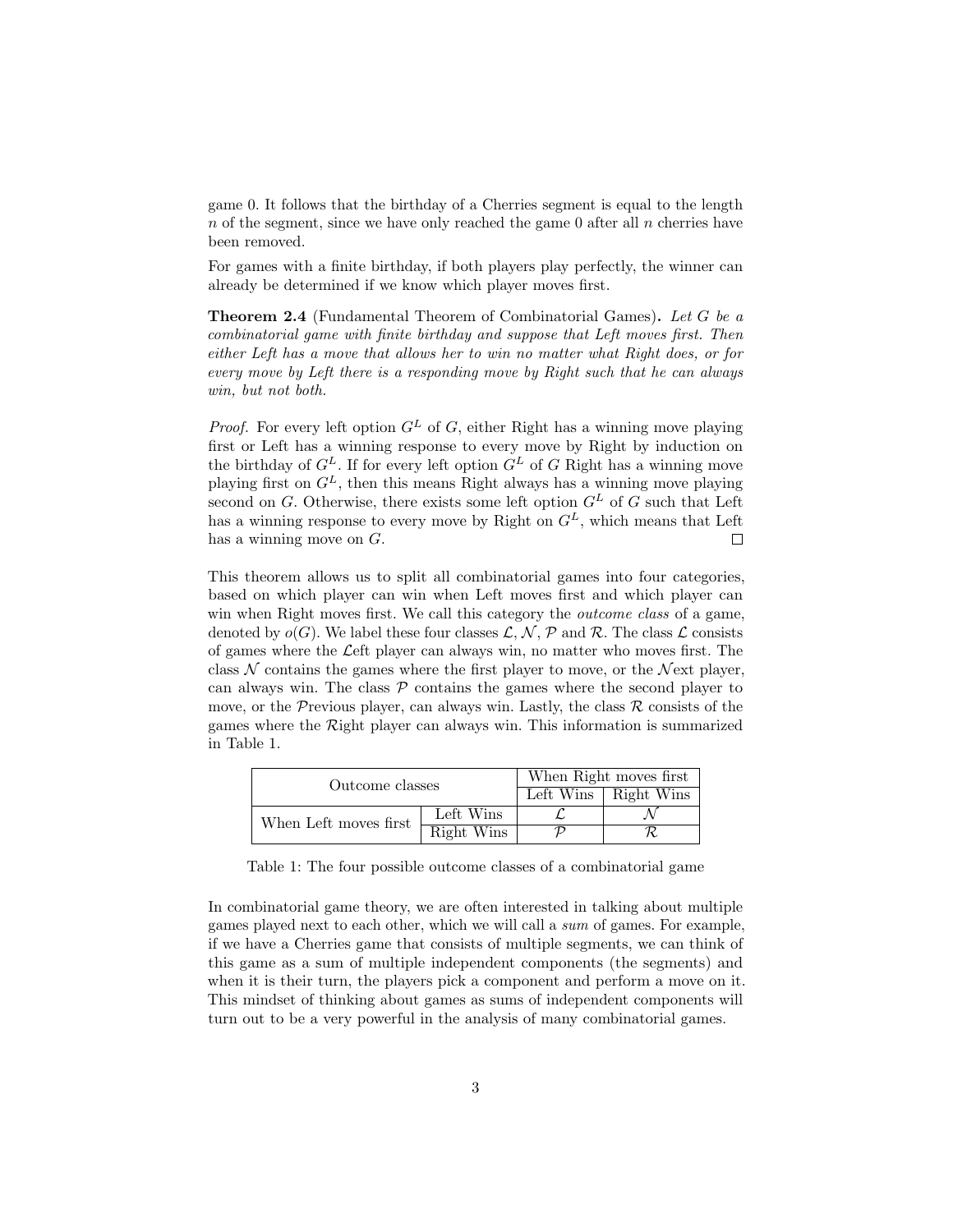**Definition 2.5.** Let  $G = \{ \mathcal{G}^L | \mathcal{G}^R \}$  and  $H = \{ \mathcal{H}^L | \mathcal{H}^R \}$  be combinatorial games. Then we define the sum of  $G$  and  $H$  as

$$
G + H = \{ \mathcal{G}^L + H, G + \mathcal{H}^L \mid \mathcal{G}^R + H, G + \mathcal{H}^R \}.
$$

This definition might look complicated at first, but it encapsulates exactly what we described above. This definition also contains the new concept of the sum of a set of games and a single game. For example,  $\mathcal{G}^L + H$ , which is just shorthand notation for  $\{G^L + H : G^L \in \mathcal{G}^L\}$ , the set containing each game in  $\mathcal{G}^L$  summed with H. So this definition tells us that the left options of  $G+H$  are all the games of the form  $G^L + H$  where  $G^L$  is a left option of G and all the games of the form  $G + H^L$  where  $H^L$  is a left option of H. In other words, the left player picks the component G or H, makes a move on it and leaves the other component intact.

Next, we will introduce the concept of the negation of a game. Intuitively, we can think of taking the negation of a game as swapping the roles of the two players. This means that we swap the left and right options of the game and do the same for its children. This gives us the following recursive definition.

**Definition 2.6.** Let  $G = \{ \mathcal{G}^L | \mathcal{G}^R \}$  be a combinatorial game. We define the negation of  $G$  as

$$
-G = \{-\mathcal{G}^R \mid -\mathcal{G}^L\}
$$

Example 2.7. If we swap the roles of the two players in a Cherries game, this means that Left may now take white cherries and Right may now take black cherries from the front or back of a segment. Equivalently, this is equal to the game where the colors of the cherries have switched. Thus, taking the negation of a Cherries segment corresponds to flipping the color of every cherry. For example,



Currently we are only interested in determining which player has a winning strategy on a given game and not by how much they can win. In our mindset of thinking of games as sums of independent components, this means that we would say two games are "equal" if they always behave the same as components in some larger game. More precisely, if for any game containing the component G, replacing G with H does not change the outcome of the game, we say G and H are equal.

<span id="page-5-0"></span>**Definition 2.8.** Let G, H be combinatorial games. We say  $G = H$  if  $o(G+X) =$  $o(H+X)$  for all combinatorial games X.

Lemma 2.9. The equality of combinatorial games in Definition [2.8](#page-5-0) is an equivalence relation. Furthermore, addition and negation are invariant under this equivalence relation.

<span id="page-5-1"></span>**Theorem 2.10.** The equivalence classes of combinatorial games under equality form an abelian group with group operation  $+$  and inverse operation  $-$ .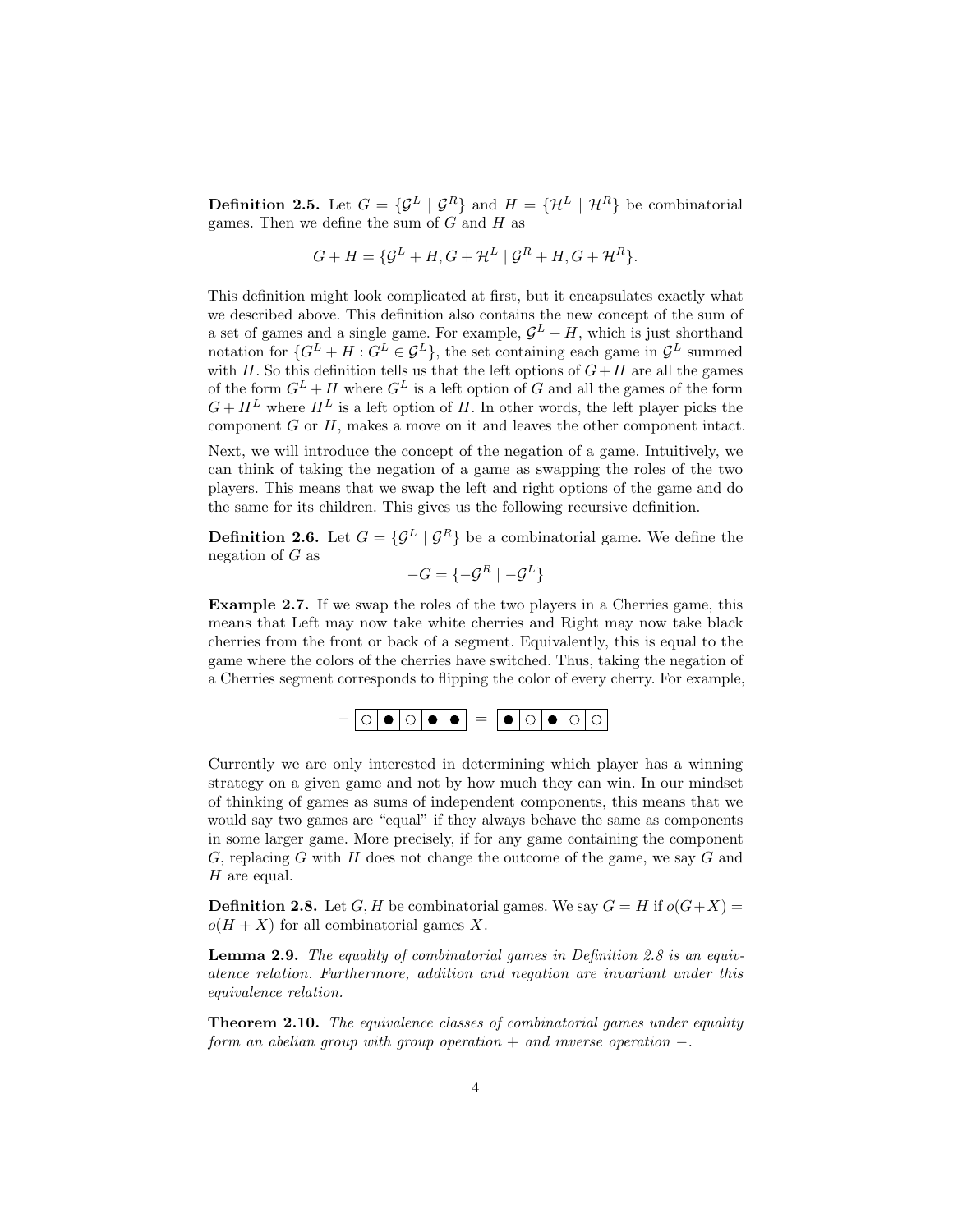This theorem basically tells us that the addition, negation and equality we just defined satisfy all the basic properties we would expect them to have. For example,  $G + H = H + G$  and  $G - G = 0$  for all combinatorial games  $G, H$ .

Trying to apply our definition of equality directly seems like a very tedious task: how do we check that the outcome class of  $G+X$  is the same as that of  $H+X$  for all games  $X$ , knowing that there are infinitely many games? Fortunately, there is another method for showing equality of games that is much more practical.

**Theorem 2.11.** Let G, H be combinatorial games. Then  $G = H$  if and only if  $G - H \in \mathcal{P}$ .

**Example 2.12.** Let  $G = \begin{bmatrix} \bullet & \circ \end{bmatrix} \bullet$  and let  $H = \begin{bmatrix} \bullet & \circ \end{bmatrix}$ . Playing the game  $G - H = \bigcirc \bigcirc \bigcirc + \bigcirc$ , we can verify that the second player to move can always win. Thus  $G - H \in \mathcal{P}$  and therefore  $\boxed{\bullet \circ \Box \bullet} = \boxed{\bullet}$ 

In the same vein as the equality, we also want to introduce an inequality on games to indicate when one game is "better" than another for Left or Right. In combinatorial game theory, we use the convention that "greater than" means "better for the left player". With this in mind, we introduce a partial order on the four outcome classes satisfying  $\mathcal{R} < \mathcal{N} < \mathcal{L}$  and  $\mathcal{R} < \mathcal{P} < \mathcal{L}$ . Note that with this order, only  $\mathcal N$  and  $\mathcal P$  are incomparable, since one outcome class is not always better for Left than the other.

<span id="page-6-0"></span>**Definition 2.13.** Let G, H be combinatorial games. We say  $G \leq H$  if  $o(G+X) \leq$  $o(H+X)$  for all combinatorial games X.

Just like the equality, this inequality also behaves like we would expect it to:

Theorem 2.14. The inequality of combinatorial games from Definition [2.13](#page-6-0) is a partial order and respects addition.

One of the simplest types of games are the integer games, which are defined as follows.

**Definition 2.15.** Let  $n > 0$  be an integer. We define the integer games n and  $-n$  as

$$
n = \{n - 1 | \}
$$
  
-n = { | -n + 1}

So, for positive integers n, we can think of the game  $n$  as a game where Left has n free moves while Right has none and similarly we can think of the game  $-n$ as a game where Left has no moves and Right has n free moves.

The following theorem about integer games will be very helpful for the analysis of combinatorial Cherries: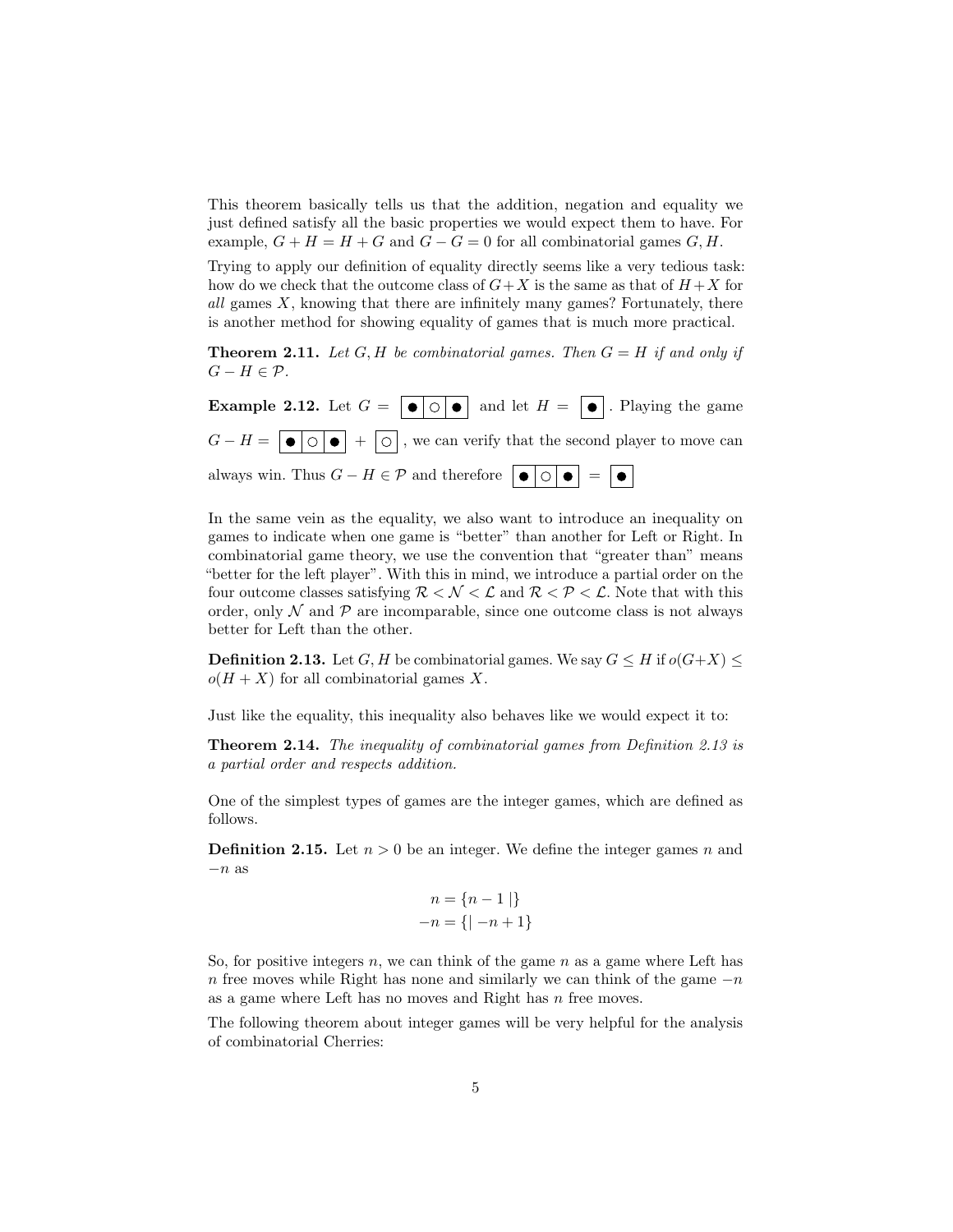**Theorem 2.16** (Simplest number theorem). Let  $G = \{a \mid b\}$  where a and b are integer games such that  $a + 2 \leq b$ . Then  $G = c$  where c is the integer with the smallest absolute value satisfying  $a < c < b$ .

*Proof.* The condition  $a + 2 \leq b$  guarantees there is an integer c satisfying  $a < c < b$ . So let c be the integer with the smallest absolute value satisfying a < c < b. We will show that  $c-G \in \mathcal{P}$ . Suppose Left moves first on  $c-G$ . If she plays on the component  $-G$  the resulting game is  $c - b < 0$  and thus Right wins. If  $c > 0$ , she can also play on the component c, resulting in the game  $c - 1 - G$ . Right responds by playing to  $c - 1 - a$ . Suppose that  $a < c - 1$ . This means that  $c-1$  is also an integer satisfying  $a < c-1 < b$  and  $c-1$  has a smaller absolute value than c. This is a contradiction, so  $a \geq c - 1$  must hold. It follows that  $c - 1 - a \leq 0$  is a win for Right playing second. A similar argument show that if Right moves first on  $c - G$ , then Left wins. We conclude that  $c - G \in \mathcal{P}$  and thus that  $G = c$ .  $\Box$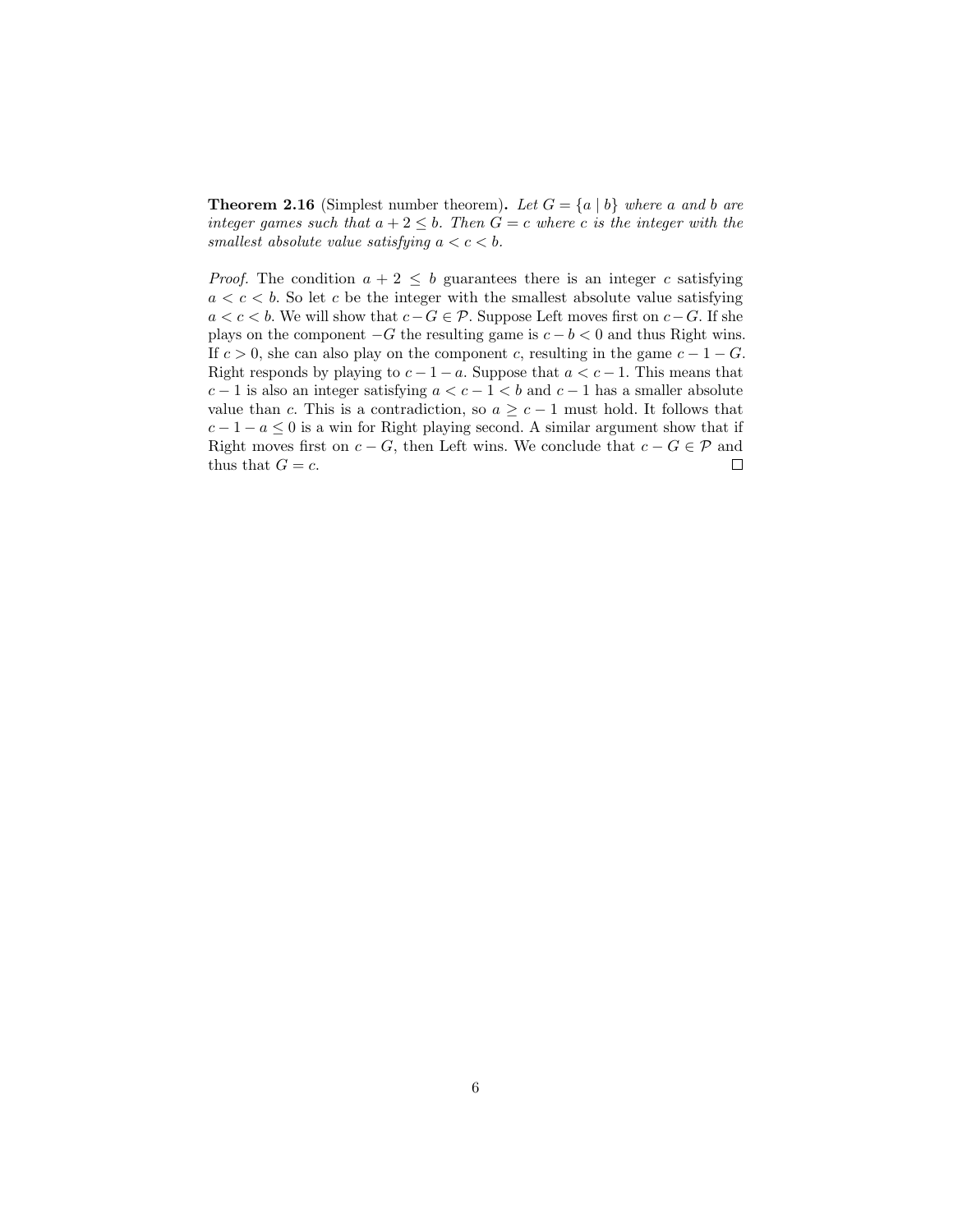### <span id="page-8-0"></span>3 Combinatorial Cherries

In this section, we will see how we can determine the outcome class and an optimal strategy for any Combinatorial Cherries game. We can look at a Cherries segment as a sequence of blocks of consecutive black or white cherries. For example,  $\vert \bullet \vert \bullet \vert \circ \vert \circ \vert \circ \vert \circ \vert \circ \vert$  starts with a black block of length 2, followed by a white block of length 1 and so on. We say a block is internal if it is not the first or last block in the segment. We define the sign of a black cherry to be  $+1$ and the sign of white cherry to be  $-1$ .

If G is a Cherries segment that solely consists of n black cherries, then  $G = n$ since Left has n free moves and Right has none. Similarly, a game that only consists of n white cherries is equal to  $-n$ . Any Cherries position that contains both black and white cherries also turns out to be equal to an integer.

<span id="page-8-1"></span>Theorem 3.1. Let G be a Cherries segment containing both black and white cherries. Let m be the length of the first block of cherries and n the length of the last block. Let  $\ell, r \in \{-1, +1\}$  be the signs of the first respectively last blocks. If the segment contains an internal block of length greater than 1, let  $x, y \in \{-1, +1\}$  be the signs of the leftmost respectively rightmost internal blocks of length greater than 1. Otherwise, let  $x = y = 0$ . Then

$$
G = \ell(m-1) + r(n-1) + \frac{\ell+r}{2} + \frac{x+y}{2}
$$

Proof. We will prove this theorem using induction on the length of the segment of cherries. For the base case, we look at segments of cherries that consist of exactly two blocks, as these games are the smallest games containing both black and white cherries. Let G be a segment of Cherries that starts with a block of  $m$  black cherries followed by a block of  $n$  white cherries. In this case,  $\ell = 1, r = -1, x = y = 0$ , so we want to show that  $G = m - n$ . If Left removes the first black cherry of  $G$ , by induction we are left with the game  $(m-1)-n=m-n-1$ . Similarly, if Right removes the last white cherry we are left with the game  $m - n + 1$ . Thus, using the simplest number theorem we find that  $G = \{m - n - 1 \mid m - n + 1\} = m - n$ .

For the induction step, let  $G$  be a segment of Cherries that consists of at least three blocks. Define  $v = \ell(m-1) + r(n-1) + \frac{\ell+r}{2} + \frac{x+y}{2}$ . Suppose that the first block is black  $(\ell = 1)$ . If the first block has length greater than 1 and left removes the first cherry in the segment, the variable m gets decreased by 1 while the other variables remain the same, so the resulting game has value  $v - 1$  by induction. If the first block has length 1, the second block also has length 1 and left removes the first cherry in the segment, only the variable  $\ell$  changes from  $+1$  to  $-1$  and since  $m = 1$ , this means that the value of the resulting game is again  $v - 1$  by induction. Lastly, if the first block has length 1, the second block has length greater than 1 and left removes the first cherry in the segment, the variable  $\ell$  again changes from +1 to  $-1$  and the value of m gets increased from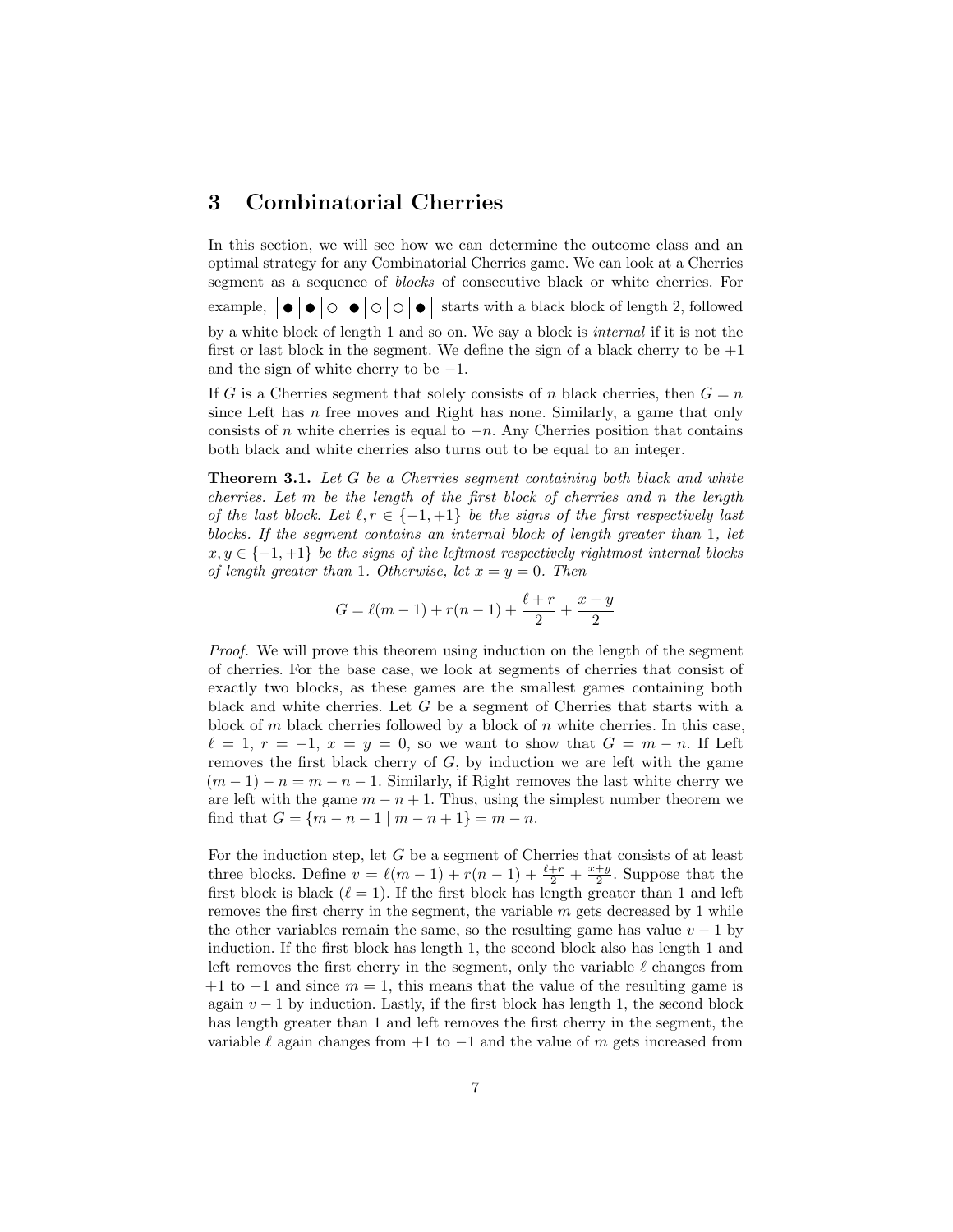1 to at least 2. If the second block was the only inner block with length greater than 1, x and y go from  $-1$  to 0. If not, y remains the same while x either stays as  $-1$  or changes to  $+1$  depending on the color of the second leftmost inner block of length greater than 1. In both cases,  $\frac{x+y}{2}$  either stays the same or gets increased by 1. All in all, the value of  $\ell(m - 1)$  decreases from 0 to at most  $-1$ , the value of  $\frac{\ell+r}{2}$  gets decreased by 1 and  $\frac{x+y}{2}$  stays the same or gets increased by 1. So the total value of the components gets decreased by at least 1 and the resulting game is at most  $v - 1$  by induction.

So we see that any move made by Left is to an integer with value at most  $v - 1$ and we call a move by Left optimal if it is to the game  $v - 1$ . Similarly, moves by Right are to integers with value at least  $v + 1$  and we call a move by Right optimal if it is to the game  $v + 1$ . If the first and last cherries are both black,  $\ell = r = 1$ , so we see that  $v > 0$ . If at least one of the two moves for left is optimal, this means that  $G = \{v - 1 | u = v\}$ . If both moves are not optimal, this means that  $m = n = 1$  and  $x = y = -1$ , so  $v = 0$ . So if Left starts, she has to move to a negative game and Right wins, and if Right starts, he has no moves available and Left wins. Thus,  $G = 0 = v$ . The same argument holds when the first and last cherries are both white. Lastly, assume the first cherry is black and the last cherry is white ( $\ell = 1$  and  $r = -1$ ). If the moves for both players are optimal,  $G = \{v-1 \mid v+1\} = v$ . If only the move for left is optimal, then  $n = 1$ and  $y = 1$ , so  $v \ge 0$ . Now Left can move to  $v - 1$  and right to at least  $v + 1$ , so by the simplest number theorem  $G = v$ . The case when only the move for Right is optimal is symmetrical. If neither moves are optimal,  $m = n = 1, x = -1$  and  $y = 1$ , so  $v = 0$ . Now Left can only move to a negative game while Right can only move to a positive game, so  $G = 0 = v$ .

 $\Box$ 

Using Theorem [3.1](#page-8-1) and the arithmetic properties of integer games, we can calculate the value and thus the outcome of any sum of Cherries games. The proof of this theorem also outlines an optimal strategy for playing a game of Cherries, since Left wants to make a move that maximizes the value of the resulting game, while Right wants to minimize it. So for Left, taking a black cherry that is not immediately followed by a white inner block of length greater than 1 is always optimal, since it only decreases the value of the game by 1. If all outer black cherries are immediately followed by a white inner block of length greater than 1, Theorem [3.1](#page-8-1) tells us that  $G \leq 0$ , so for any move by Left, Right will have a winning response.

Example 3.2. Consider the following sum of Cherries segments

$$
G = \boxed{\bullet \mid \bullet \mid \circ \mid \bullet \mid \bullet \mid \circ \mid} \; + \;\boxed{\bullet \mid \circ \mid \circ \mid \circ \mid \bullet \mid} \; + \;\boxed{\circ}
$$

By Theorem [3.1,](#page-8-1)  $G = 2 + 0 - 1 = 1$ , so left can win moving first or second. The only winning starting move for left is taking the leftmost cherry from the first component, since the resulting game is equal to 0, again by Theorem [3.1.](#page-8-1)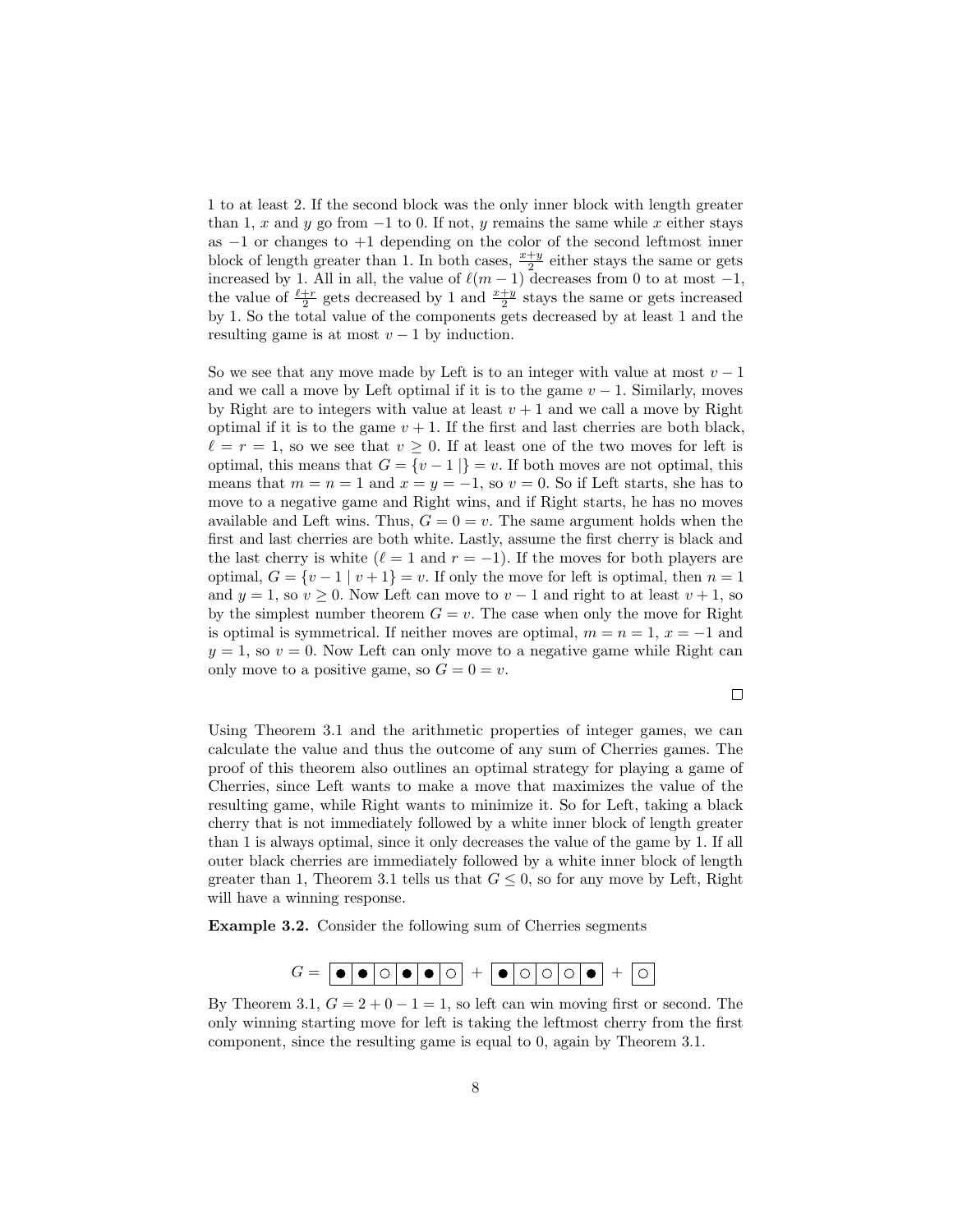## <span id="page-10-0"></span>4 Synchronized Games

So far, we have been playing games sequentially; first one player makes a move, then the other player makes a move and so on. Now we will look at synchronized games, where both players pick a move at the same time.

**Definition 4.1.** A synchronized game is a tuple  $G = (G^L, G^R, G^S)$ . Here  $G^L$  is a sequence of m synchronized games, the solo left options of  $G, G<sup>R</sup>$  is a sequence of n synchronized games, the solo right options of G and  $G^S$  is a  $m \times n$  matrix of synchronized games representing the synchronized moves of G.

When playing a synchronized game  $G = (G^L, G^R, G^S)$ , Left and Right pick integers  $i \in \{1, \ldots, m\}$  and  $j \in \{1, \ldots, n\}$  respectively, independently of each other. This results in the new position  $G_{ij}^S$ .

If  $G<sup>S</sup>$  is an empty matrix (there are no more solo left options or no more solo right options), we call the game G decided. For a decided game, if  $|G^L| > 0$ , we say left wins, if  $|G^R| > 0$ , we say right wins and if  $|G^L| = |G^R| = 0$ , we call the game a draw. We define the birthday of a synchronized game similar to that of a combinatorial game.

**Definition 4.2.** The *birthday* of a synchronized game  $G$  is defined recursively as 1 plus the maximum birthday of any element in  $G^L$ ,  $G^R$  or  $G^S$ . The birthday of the game where  $|G^L| = |G^R| = 0$  is defined as 0.

In this thesis, we will only consider synchronized games with finite birthday, allowing us to prove statements using induction on the birthday of the game with the game without any options as the base case. We again call this empty game zero:  $0 = ((), (),())$ .

The idea behind addition of synchronized games is the same as with combinatorial games: The players pick a component to move on and leave the other component intact. If both players move on the same component, a synchronized move is performed on this component; if the players move on different components, solo moves are performed.

**Definition 4.3.** Let  $G$  and  $H$  be synchronized games. We define the addition of G and H by  $G + H = (X^L, X^R, X^S)$ , where  $X^L$  is the concatenation of the sequences  $G^L + H$  and  $G + H^L$ ,  $X^R$  is the concatenation of the sequences  $G^R + H$ and  $G + H^R$ , and  $X^S$  is the  $|X^L| \times |X^R|$  matrix of synchronized games defined by

> $X^S_{ij} =$  $\sqrt{ }$  $\int$  $\overline{\mathcal{L}}$  $G_{ij}^S + H$  if  $i \leq |G^L|$  and  $j \leq |G^R|$  $G_i^L + H_{j-|G^R|}^R$  if  $i \leq |G^L|$  and  $j > |G^R|$  $G_j^R + H_{i-|G^L|}^L$  if  $i > |G^L|$  and  $j \leq |G^R|$  $G + H_{i-|G^L|, j-|G^R|}^S$  if  $i > |G^L|$  and  $j > |G^R|$

**Definition 4.4.** Let G be a synchronized game. We define the negation of G as  $-G = (-G^R, -G^L, -(G^S)^{\intercal}).$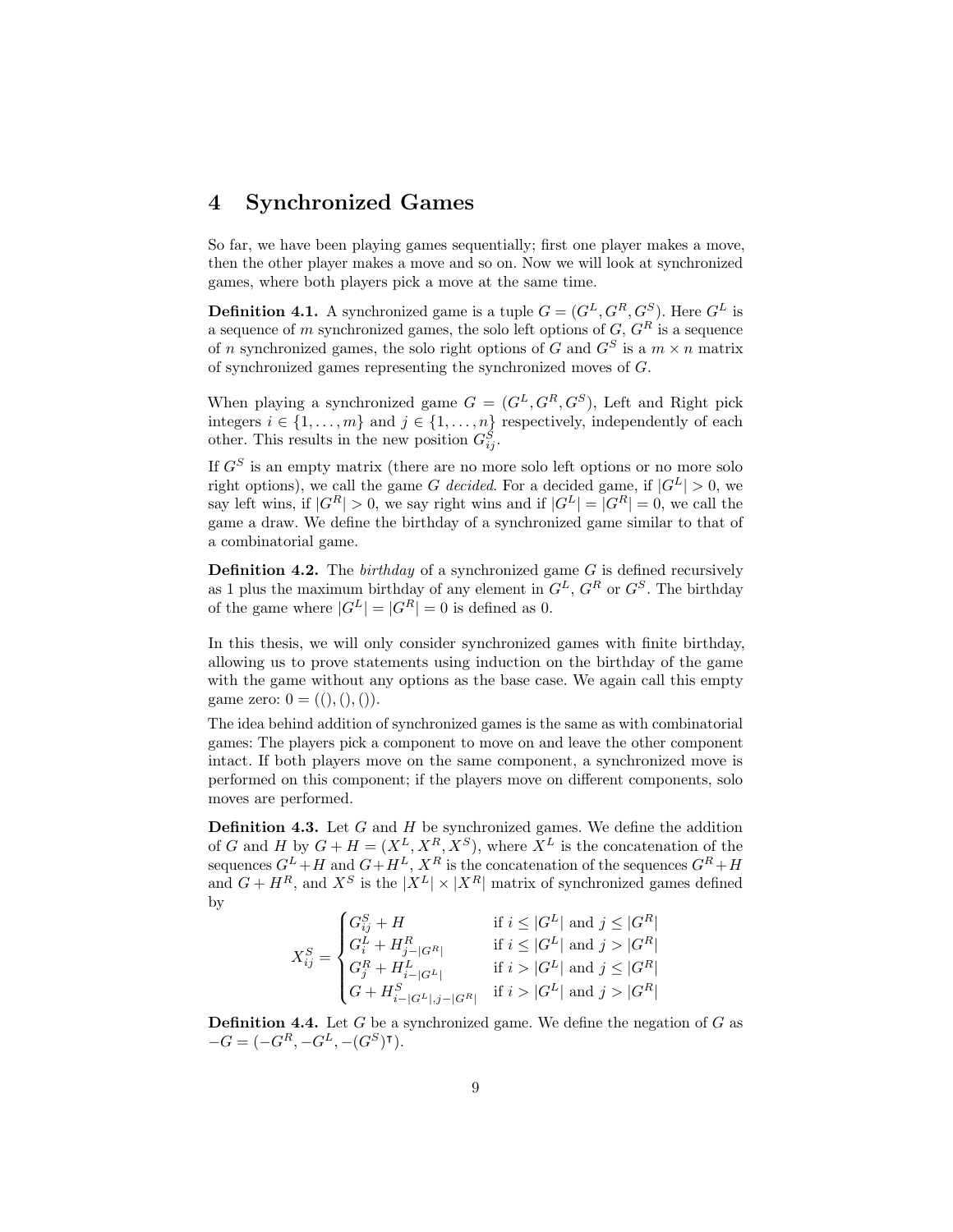For integers  $n > 0$ , we recursively define the synchronized game  $n = ((n-1),(),())$ and for integers  $n < 0$  we define  $n = ((), (n + 1),))$ . With the above definition of addition we can verify that, for integers  $m, n \geq 0$ , the sum of synchronized games  $m + n$  refers to the same game as the synchronized game corresponding to the integer  $m + n$ . However, when  $m < 0$  and  $n > 0$  this is not the case, as we will see in the next subsection.

### <span id="page-11-0"></span>4.1 Equality of Synchronized Games

Just like with combinatorial games, we need to introduce the concept of outcome classes of synchronized games to define equality and inequality. This is, however, not as straightforward as in the combinatorial case. Since the players pick moves at the same time, independently of each other, they cannot factor in the move the other player will pick when making their decision. Take, for example, a synchronized game G with  $G^S = \begin{pmatrix} 1 & -1 \\ -1 & 1 \end{pmatrix}$ . In this game, if both players pick the same move index (a move on the diagonal), we see that Left wins; if the players pick different moves, Right wins. So neither Left nor Right has a move that guarantees them a win, but the game also never ends in a draw. This means that this game has no clear winner. For now, we will group all these games without a clear winner into one class, leaving us with the following three outcome classes:

- The outcome class  $\mathcal{L}$ , containing games G where Left has a move i such that  $G_{ij}^S \in \mathcal{L}$  for all j (a winning move for Left).
- The outcome class  $\mathcal{R}$ , containing games  $G$  where Right has a move j such that  $G_{ij}^S \in \mathcal{R}$  for all i (a winning move for Right.
- The outcome class  $U$ , containing games where neither player has a winning move.

Note that the symbols  $\mathcal L$  and  $\mathcal R$  are used both for the combinatorial games and the synchronized games where left or right has a winning strategy, but it should always follow from the context which of these we are referring to. We denote the outcome class of a synchronized game G by  $o(G)$ . This brings us to the definition of equality of synchronized games.

**Definition 4.5.** Let G, H be synchronized games. We say  $G = H$  if  $o(G+X) =$  $o(H+X)$  for all synchronized games X.

With the order  $\mathcal{R} < \mathcal{U} < \mathcal{L}$  on the outcome classes, we also get our definition of inequality.

**Definition 4.6.** Let G, H be synchronized games. We say  $G \geq H$  if  $o(G+X) \geq$  $o(H+X)$  for all synchronized games X.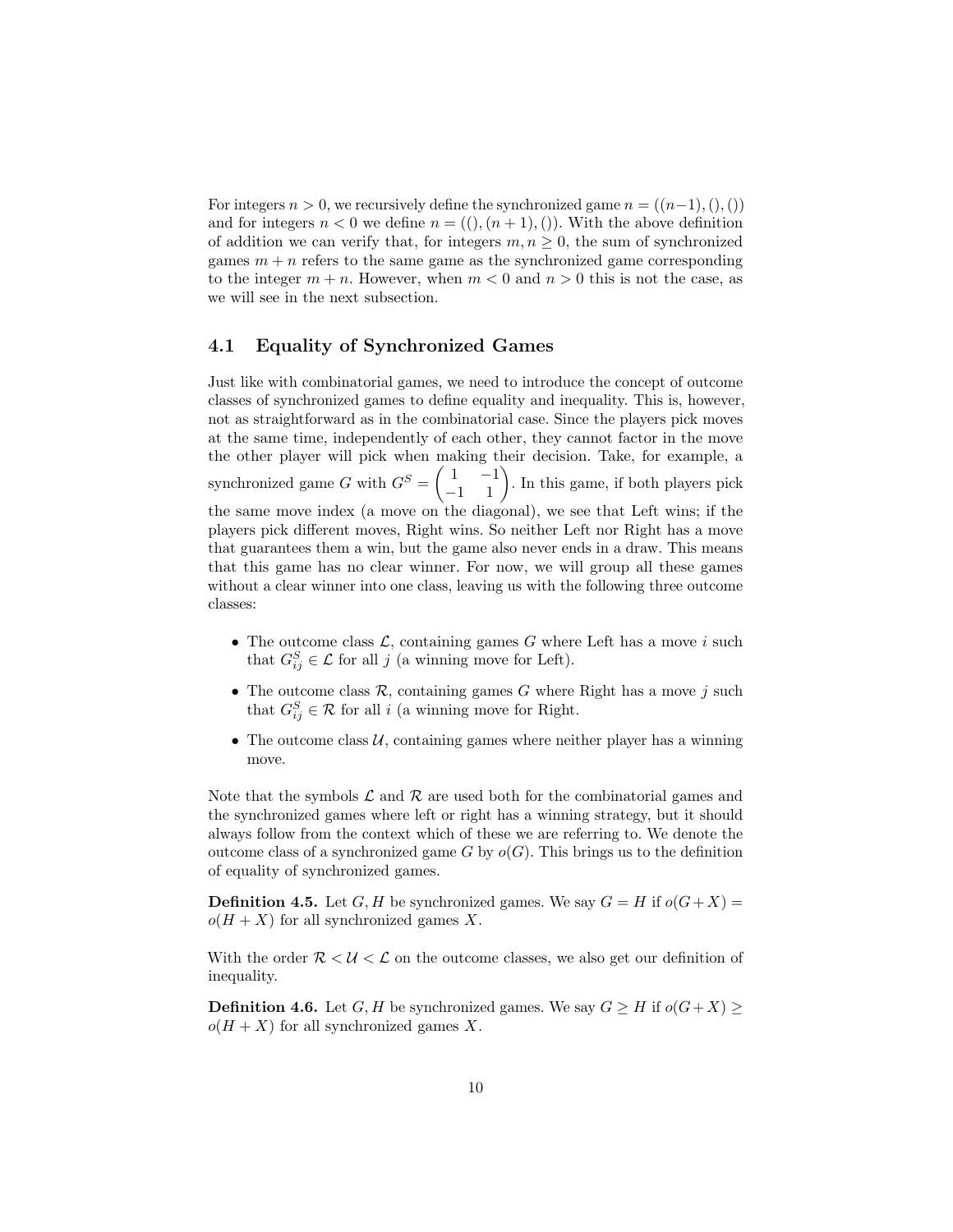We need to be a bit careful with these definitions, since many nice properties that hold for combinatorial equality do not hold for the synchronized case, as can be seen in the following example.

**Example 4.7.** If  $G_c$  is a combinatorial game,  $G_c - G_c = 0$  always holds by Theorem [2.10.](#page-5-1) For synchronized games, this is not the case. Take for example the synchronized games  $G = 1$  and  $X = ((-2), (-2), (2))$ . We have  $o(0 + X) =$  $o(X) = \mathcal{L}$ , since the only synchronized move from X is to the game 2. But on the game  $1 - 1 + X$ , if Left moves on the component 1 and Right on the component X, the resulting game is  $-1-2$ , so Right wins. If Left moves on the component X and Right on the component  $-1$ , the resulting game is  $1-2$ , so Right wins again. This means that Left has no move on  $1 - 1 + X$  that guarantees her to win, so  $o(1 - 1 + X) \neq \mathcal{L} = o(0 + X)$  and thus  $1 - 1 \neq 0$ .  $\Box$ 

Conversely, sometimes synchronized equality of games holds even if we would not want it to.

**Example 4.8.** Let  $G$ ,  $H$  be synchronized games with

$$
G^{S} = \begin{pmatrix} 1 & -1 \\ -1 & 1 \end{pmatrix}
$$

$$
H^{S} = \begin{pmatrix} 1 & -1 & -1 \\ -1 & 1 & -1 \\ -1 & -1 & 1 \end{pmatrix}
$$

Since the players in a synchronized game pick their moves independently from each other, we can think of  $G$  as a game where Left and Right both have equal chances of winning, and H as a game where Left has a  $\frac{1}{3}$  chance to win and Right a  $\frac{2}{3}$  chance. But using our definition of equality, we can show that  $G = H$ . Indeed, let X be a synchronized game. Suppose  $o(G+X) = \mathcal{L}$ . This means that Left has a winning move on the component  $G$  or  $X$ . If Left has a winning move *i* on *G*, this means that  $o(G_{ij}^S + X) = \mathcal{L}$  for all right moves *j* of *G* and that  $o(G_i^L + X_j^R) = \mathcal{L}$  for all right moves j of X. It follows that  $o(1 + X) =$  $o(-1+X) = \mathcal{L}$  and that  $o(0+X_j^R) = \mathcal{L}$  for all right moves j of X. So, playing on the game  $H + X$ , if Left picks any move i on H we have  $o(H_{ij}^S + X)$  =  $o(1+X) = \mathcal{L}$  or  $o(H_{ij}^S + X) = o(-1+X) = \mathcal{L}$  for all right moves j of H and  $o(H_i^L + X_j^R) = o(0 + X_j^R) = \mathcal{L}$  for all right moves j of X. Thus, this is a winning move for Left and  $o(H + X) = \mathcal{L}$ . In the other case, Left has a winning move *i* on X, so  $o(G_j^R + X_i^L) = o(0 + X_i^L) = \mathcal{L}$  and  $o(G + X_{ij}^S) = \mathcal{L}$ for all j. By induction on the birthday of X,  $o(H + X_{ij}^S) = o(G + X_{ij}^S) = \mathcal{L}$ and  $o(H_j^R + X_i^L) = o(0 + X_i^L) = \mathcal{L}$  for all j. So in both cases we see that  $o(H+X) = \mathcal{L} = o(G+X).$ 

Using the same argument, we can show that  $o(G+X) = \mathcal{L} \iff o(H+X) = \mathcal{L}$ and  $o(G+X) = \mathcal{R} \iff o(H+X) = \mathcal{R}$ . It now also follows that  $o(G+X) =$  $U \iff o(H + X) = U$ . Thus,  $G = H$ .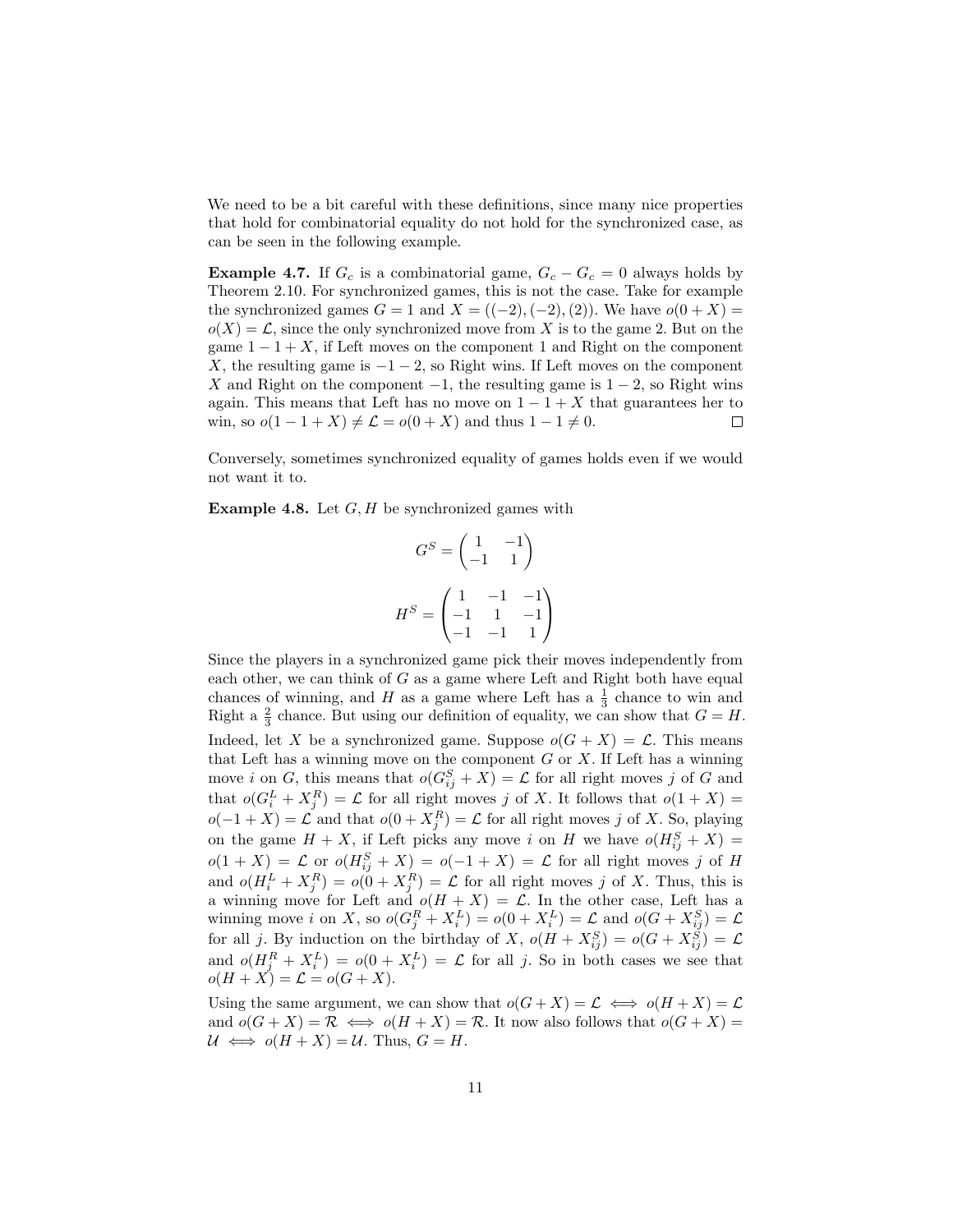We see that most of these problems have to do with the outcome class  $U$ . Since this class contains games where the winner is based on chance, saying that  $o(G) = o(H)$  does not necessarily mean that the outcome when playing out these games will always be the same if both players play perfectly. Despite this, this definition of equality and inequality will work well for our needs. One simple but important property our synchronized equality does have is the following:

<span id="page-13-1"></span>**Lemma 4.9.** Let  $G = (G^L, G^R, G^S)$  be a synchronized game such that  $|G^L| > 0$ and  $|G^R| = 0$ . Then  $G > 0$ .

*Proof.* Let X be a synchronized game. We will show that  $o(X+G) \geq o(X)$  using induction on the birthday of  $X$ . For the base case, let  $X$  be a decided game. If X only has left options, we have  $o(X) = \mathcal{L}$ , and since G also only has left options, we conclude that  $o(X+G) = \mathcal{L}$ . If X only has right options,  $o(X) = \mathcal{R}$ , so we always have  $o(X+G) \geq o(X)$ . Lastly, if X has no options we have  $X = 0$ , so  $o(X + G) = o(G) = \mathcal{L} > \mathcal{U} = o(X)$ .

For the induction step, let X be non-decided. If  $o(X) = \mathcal{L}$ , there is a move i for Left such that  $o(X_{ij}^S) = \mathcal{L}$  for all j. Since G has no right options, all synchronized moves of  $X + G$  are of the form  $X_{ij}^S + G$  if Left again picks move i on the component X. By induction these games are all wins for Left, so  $o(X+G) = \mathcal{L}$ . Next, suppose that  $o(X) = U$ . If  $o(X + G) = \mathcal{R}$ , there is a move j for Right such that  $o(X_{ij}^S + G) = \mathcal{R}$  for all i. By induction,  $o(X_{ij}^S) \leq o(X_{ij}^S + G) = \mathcal{R}$  for all i, so  $o(X) = \mathcal{R}$ . This is a contradiction, so  $o(X+G) \neq \mathcal{R}$  and thus  $o(X+G) \geq o(X)$ . Lastly, if  $o(X) = \mathcal{R}$ , there is nothing to show.

We have now shown that  $o(X+G) \geq o(X)$  for all X, meaning that  $G \geq 0$ . Lastly,  $o(G+0) = o(G) = \mathcal{L} > \mathcal{U} = o(0)$ , and thus  $G > 0$ .  $\Box$ 

Intuitively, this lemma tells us that a synchronized game G that only has left options can never hurt Left in the context of any synchronized game  $X$ , since she can always decide to ignore the component  $G$  if the moves on it are bad, and that it sometimes even provides a strict advantage for Left, for example when  $X = 0.$ 

We will see the proof technique used in this lemma return often for showing inequalities between games; To prove that  $G \geq H$ , we only have to show that  $o(H+X) = \mathcal{L} \implies o(G+X) = \mathcal{L}$  and that  $o(G+X) = \mathcal{R} \implies o(H+X) = \mathcal{R}$ for all synchronized games X.

#### <span id="page-13-0"></span>4.2 Synchronizing Combinatorial Games

The definitions of combinatorial and synchronized games are very different, but it can be interesting to try to construct a natural-seeming synchronized version of some combinatorial game and analyze it.

For a combinatorial game G, we want each pair of left and right options  $(G^L, G^R)$ to correspond to some synchronized move that represents executing both moves.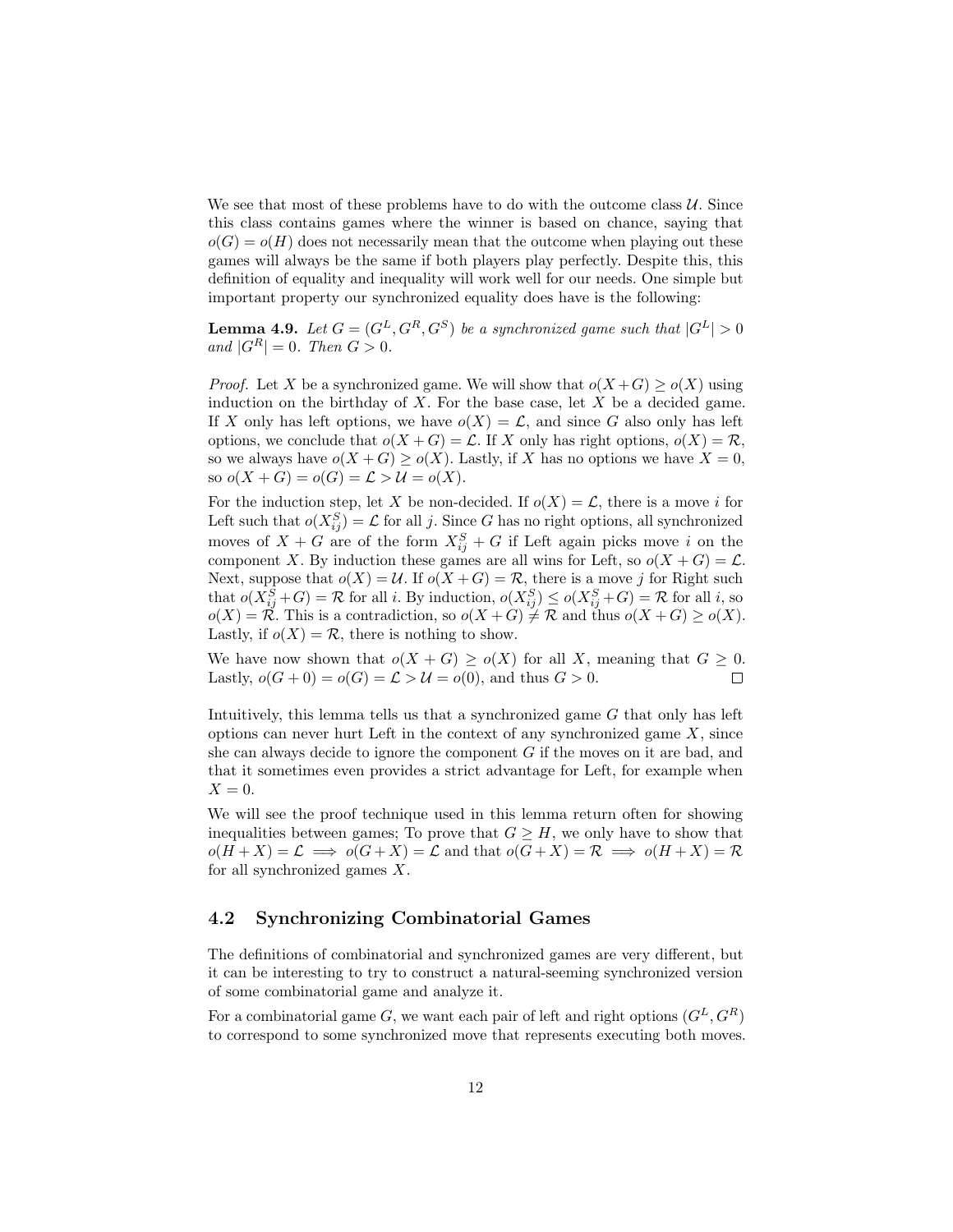For many combinatorial games, defining a synchronized version seems fairly straightforward. Take for example the game chess. If Left wants to move one of her pieces somewhere and Right wants to move one of his pieces somewhere, the corresponding synchronized move would be to move both pieces to their desired destinations at the same time. But we quickly run into edge cases with this definition; what if both players want to move a piece to the same location? We could, for example, capture both pieces, or we could only allow Left's piece to move, but there does not seem to be one correct answer. Ideally, we want the synchronized move corresponding to  $G^L$  and  $G^R$  to be some position that is both reachable from  $G^L$  and from  $G^R$ . This gives rise to the following definition:

**Definition 4.10.** Let  $G$  be a combinatorial game. We call  $G$  strongly separable if, for all positions H of G, for all left options  $H^L = \{H^{LL} | H^{LR}\}\$ and right options  $H^R = \{H^{RL} | H^{RR}\}\$  of H, we have  $H^{LR} \cap H^{RL} \neq \emptyset$ .

<span id="page-14-0"></span>**Example 4.11.** Let  $G$  be a combinatorial Cherries segment. Then every position  $H$  of  $G$  is again a Cherries segment. If the first and last cherries of  $H$  share the same color, this means that  $H$  either has no left options or no right options and thus satisfies the condition of being strongly separable trivially. If the first and last cherries of H have different colors, there is a left option  $H<sup>L</sup>$  and a right option  $H^R$  of H where the first or last cherry has been removed. The game  $H^S$ , where the first and last cherries of  $H$  have both been removed, is now a right option of H<sup>L</sup> and a left option of HR. For example, if H = , the only left option is  $H^L = \overline{\bigcirc \bigcirc \bigcirc \bullet \bigcirc}$  and the only right option is  $H^R = \overline{\bigcirc \bigcirc \bigcirc \bullet}$ . The game  $H^S = \overline{\bigcirc \bigcirc \bigcirc}$  where the first and last cherries have been removed is a right option of  $H^L$  and a left option of  $H^R$ . We conclude that Cherries

segments are strongly separable.

An example of a combinatorial game that is not strongly separable is Nim. The game Nim is played with several piles of coins and a move for either player consists of picking a pile and removing any amount of coins. If  $H$  is a combinatorial Nim game that consists of one pile, then both Left and Right can choose to remove every coin from this pile resulting in the games  $H^L = 0$  and  $H^R = 0$ . Since the game 0 has no left or right options, the intersection of the right options of  $H^L$ and the left options of  $H^R$  is empty, meaning that H is not strongly separable.

**Lemma 4.12.** Let  $G$  and  $H$  be strongly separable combinatorial games. Then  $G + H$  and  $-G$  are also strongly separable.

*Proof.* Any position of  $G + H$  is of the form  $G' + H'$ , where  $G'$  is a position of G and H' is a position of H. A left option of  $G' + H'$  is of the form  $G'^L + H'$  or  $G' + H'^L$  and a right option of  $G' + H'$  is of the form  $G'^R + H'$  or  $G' + H'^R$ . For a left option  $G'^L + H'$  and a right option  $G'^R + H'$ , the intersection of the right options of  $G'^L$  and the left options of  $G'^R$  contains a game  $G'^S$  since G is strongly separable. So the intersection of the right options of  $G^{L} + H'$  and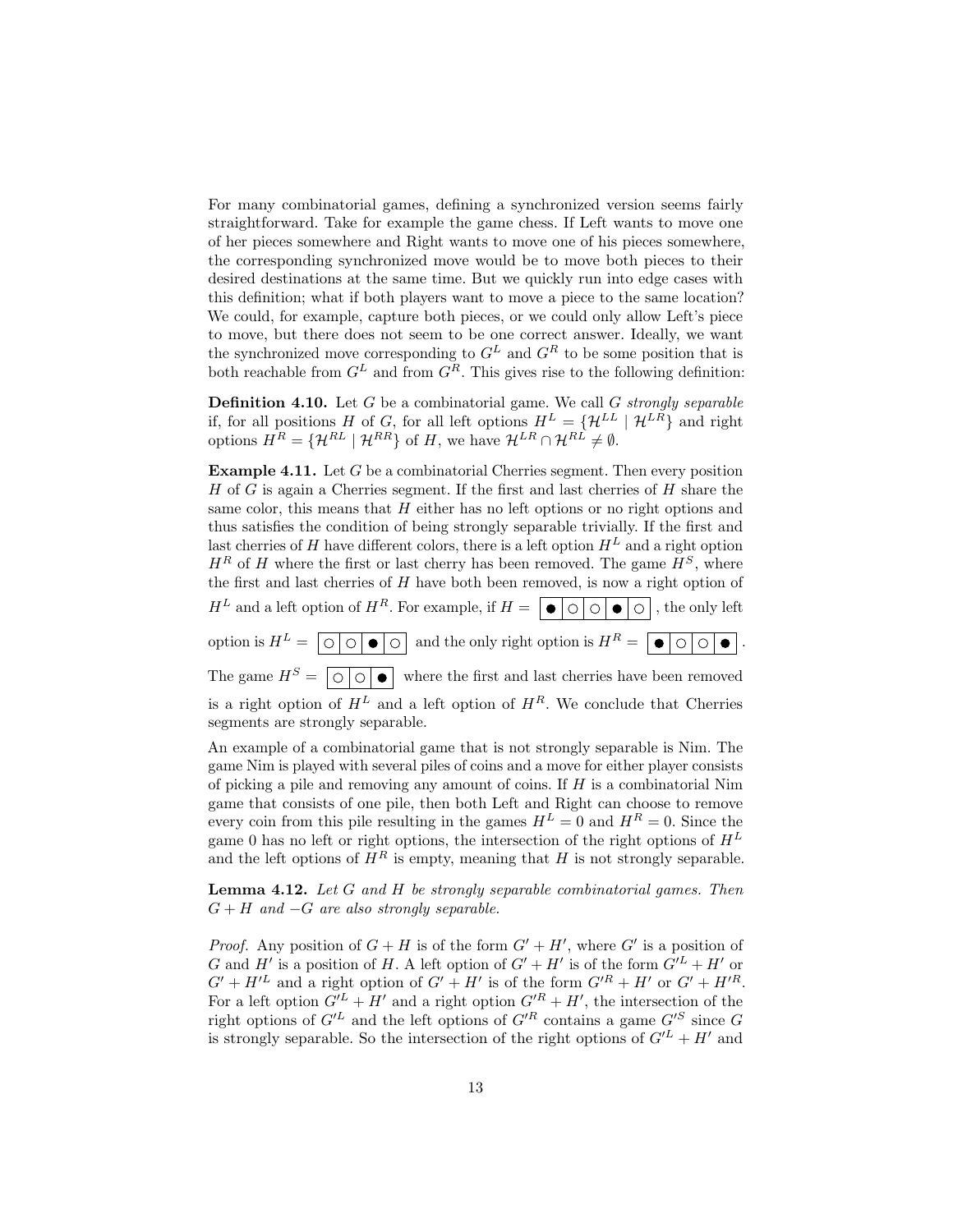the left options of  $G'^R + H'$  contains the game  $G'^S + H'$  and thus is not empty. For a left option  $G^{\prime L} + H^{\prime}$  and a right option  $G^{\prime} + H^{\prime R}$ , the intersection of the right options of  $G^{\prime L} + H^{\prime}$  and the left options of  $G^{\prime} + H^{\prime R}$  contains the game  $G/L + H/R$  and thus is not empty. The other cases are analogous. Thus,  $G + H$ is strongly separable.

Next, we will look at  $-G$ . Positions of this game are of the form  $-G'$  where G' is a position of G. For all left options  $-G'^L$  and right options  $-G'^R$  of  $-G'$ , the game  $G^{L}$  is a right option of G' and  $G^{R}$  is a left option of G' by the definition of the negation of combinatorial games. Since  $G$  is strongly separable, the intersection of the left options of  $G^{\prime L}$  and the right options of  $G^{\prime R}$  contains some game  $G^{S}$ . Again by the definition of negation, the intersection of the right options of  $-G^{\prime L}$  and the left options of  $-G^{\prime R}$  now contains the game  $-G^{\prime S}$  and thus is not empty. We conclude that  $-G$  is strongly separable.

For a strongly separable game  $G$ , it seems sensible to define the synchronized move corresponding to some left option  $G<sup>L</sup>$  and right option  $G<sup>R</sup>$  to be some sort of synchronized version of a game in the non-empty intersection of the right options of  $G<sup>R</sup>$  and the left options of  $G<sup>L</sup>$ , which brings about the following definition:

<span id="page-15-0"></span>**Definition 4.13.** Let  $G_c$  be a strongly separable combinatorial game and  $G$ a synchronized game. We say  $G$  is a *synchronized version* of  $G_c$  if there are bijections  $g^L: \{1, ..., |G^L|\} \to \mathcal{G}_c^L$  and  $g^R: \{1, ..., |G^R|\} \to \mathcal{G}_c^R$  such that

- 1.  $G_i^L$  is a synchronized version of  $g^L(i)$  for  $1 \leq i \leq |G^L|$
- 2.  $G_j^R$  is a synchronized version of  $g^R(j)$  for  $1 \leq j \leq |G^R|$
- 3.  $G_{ij}^S$  is a synchronized version of some game in the intersection of the right options of  $g^L(i)$  and the left options of  $g^R(j)$  for  $1 \leq i \leq |G^L|$  and  $1 \leq j \leq |G^R|$

<span id="page-15-1"></span>**Lemma 4.14.** Let  $G_c$ ,  $H_c$  be strongly separable combinatorial games and let  $G, H$  be synchronized versions of  $G_c$  and  $H_c$  respectively. Then  $G + H$  is a synchronized version of  $G_c + H_c$  and  $-G$  is a synchronized version of  $-G_c$ .

*Proof.* Let  $g^L, g^R$  be the left and right option bijections between G and  $G_c$ and  $h^L, h^R$  the left and right option bijections between H and  $H_c$ . Define  $f^L: \{1, \ldots, |G^L| + |H^L|\} \rightarrow (\mathcal{G}_c^L + H_c) \cup (G_c + \mathcal{H}_c^L)$  with

$$
f^{L}(i) = \begin{cases} g^{L}(i) + H & \text{if } i \leq |G^{L}| \\ G + h^{L}(i - |G^{L}|) & \text{if } i > |G^{L}| \end{cases}
$$

Define  $f^R$ :  $\{1, ..., |G^R| + |H^R|\}$   $\rightarrow$   $(\mathcal{G}_c^R + H_c) \cup (G_c + \mathcal{H}^R)$  analogously. Using induction and the definition of addition, we can verify that  $f<sup>L</sup>$  and  $f<sup>R</sup>$  are left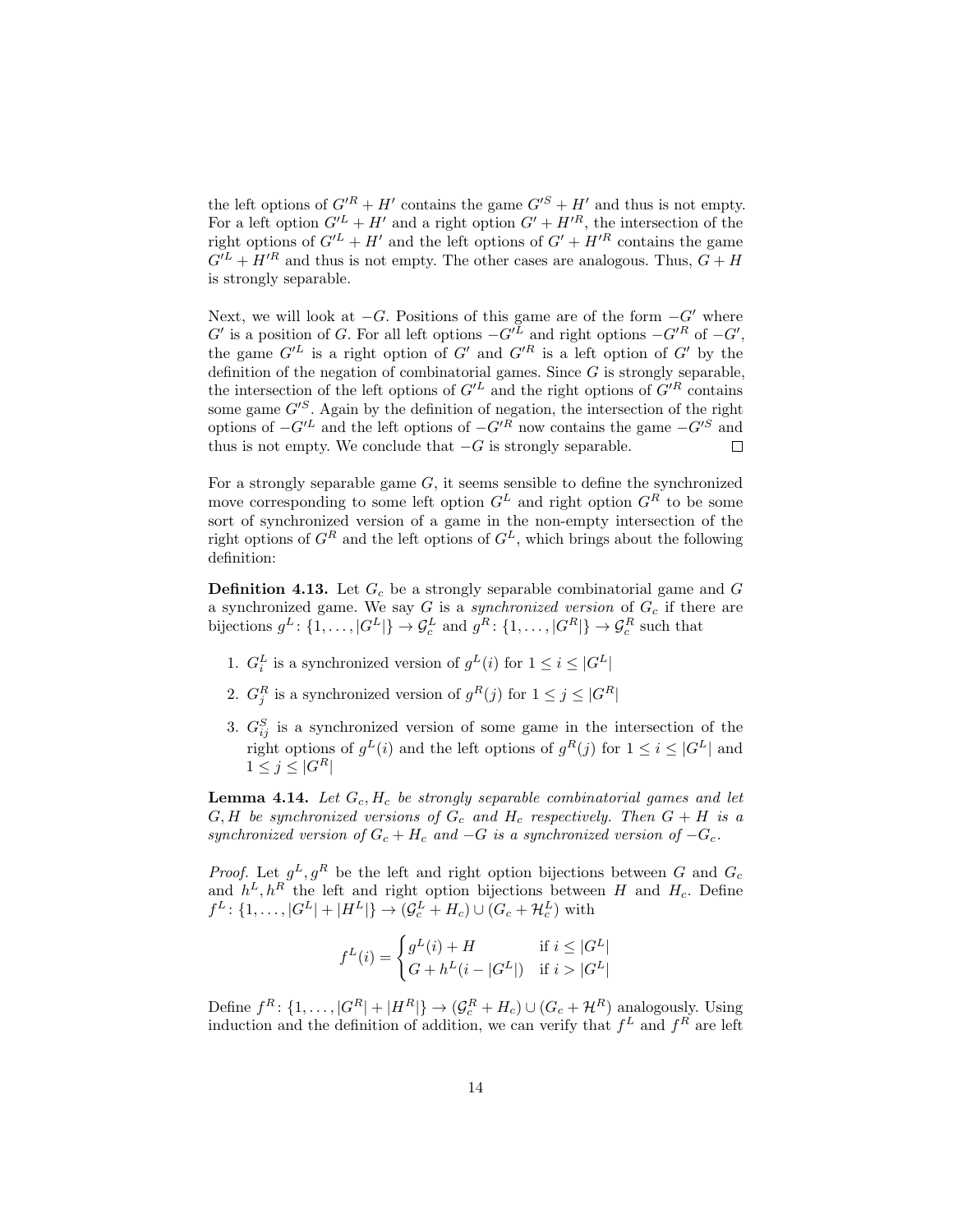and right option bijections between  $G + H$  and  $G_c + H_c$  satisfying all three conditions of Definition [4.13.](#page-15-0) Thus,  $G + H$  is a synchronized version of  $G_c + H_c$ . Similarly for  $-G$ , define  $f^L: \{1, \ldots, |G^R|\} \to -\mathcal{G}_c^R$  with  $f^L(i) = -g^R(i)$  and  $f^R$ :  $\{1,\ldots,|G^L|\}$   $\rightarrow$   $-\mathcal{G}_c^L$  with  $f^R(i) = -g^L(i)$ . Then, for all  $1 \leq i \leq |G^R|$ ,  $(-G)^L_i = -(G^R_i)$  is a synchronized version of  $-g^R(i) = f^L(i)$  by induction and the definition of negation. The proof for condition 2 of Definition [4.13](#page-15-0) is analogous. And lastly, for all  $1 \leq i \leq |G^R|$  and  $1 \leq j \leq |G^L|$ ,  $(-G)_{ij}^S = -(G_{ji}^S)$ is a synchronized version of some game in the intersection of the right options of  $-g<sup>R</sup>(i) = f<sup>L</sup>(i)$  and the left options of  $-g<sup>L</sup>(i) = -f<sup>R</sup>(i)$ , again by induction and the definition of negation. We conclude that  $-G$  is a synchronized version of  $-G_c$ .  $\Box$ 

<span id="page-16-0"></span>Example 4.15. In Example [4.11](#page-14-0) we saw that Cherries is a strongly separable game. Furthermore, for segments with differently colored outer cherries we saw that the the intersection of the right options of their single left option and the left options of their single right option contains the game where both outer cherries have been removed. This naturally leads to a recursive definition of a synchronized version of a Cherries segment; solo options correspond to synchronized versions of the segment where a single outer cherry has been removed, synchronized options correspond to synchronized versions of the segment where the cherries of both solo options have been removed. By Lemma [4.14](#page-15-1) this also extends to the definition of a synchronized version for any sum of Cherries segments.

The outcome of a strongly separable combinatorial game can sometimes tell us a lot about the outcome of its synchronized version.

<span id="page-16-1"></span>**Theorem 4.16.** Let  $G_c$  be a strongly separable combinatorial game and  $G$  be a synchronized version of  $G_c$ . Then

- 1. If  $G_c \in \mathcal{L}$ , then  $G \in \mathcal{L}$ .
- 2. If  $G_c \in \mathcal{R}$ , then  $G \in \mathcal{R}$ .
- 3. If  $G_c \in \mathcal{P}$ , then G can be an element of  $\mathcal{L}, \mathcal{R}$  or U.
- 4.  $G_c$  cannot be an element of N.

#### Proof.

1. If  $G_c \in \mathcal{L}$ , there is a left option  $G_c^L$  of  $G_c$  that is a win for Left moving second. If  $G_c$  has no right options,  $G$  also has no right options. Since G does have left options, this means that  $G \in \mathcal{L}$ . Now suppose  $G_c$  does have right options. Playing on  $G$ , if Left picks the option  $i$  corresponding to the combinatorial option  $G_c^L$ , then for any move j from Right  $G_{ij}^S$  is a synchronized version of  $G_c^{LR}$  for some right option  $G_c^{LR}$  of  $G_c^L$  by the definition of a synchronized version of a game. Since  $G_c^L$  is a win for Left moving second,  $G_c^{LR}$  is a win for Left moving first. Using item 4,  $G_c^{LR}$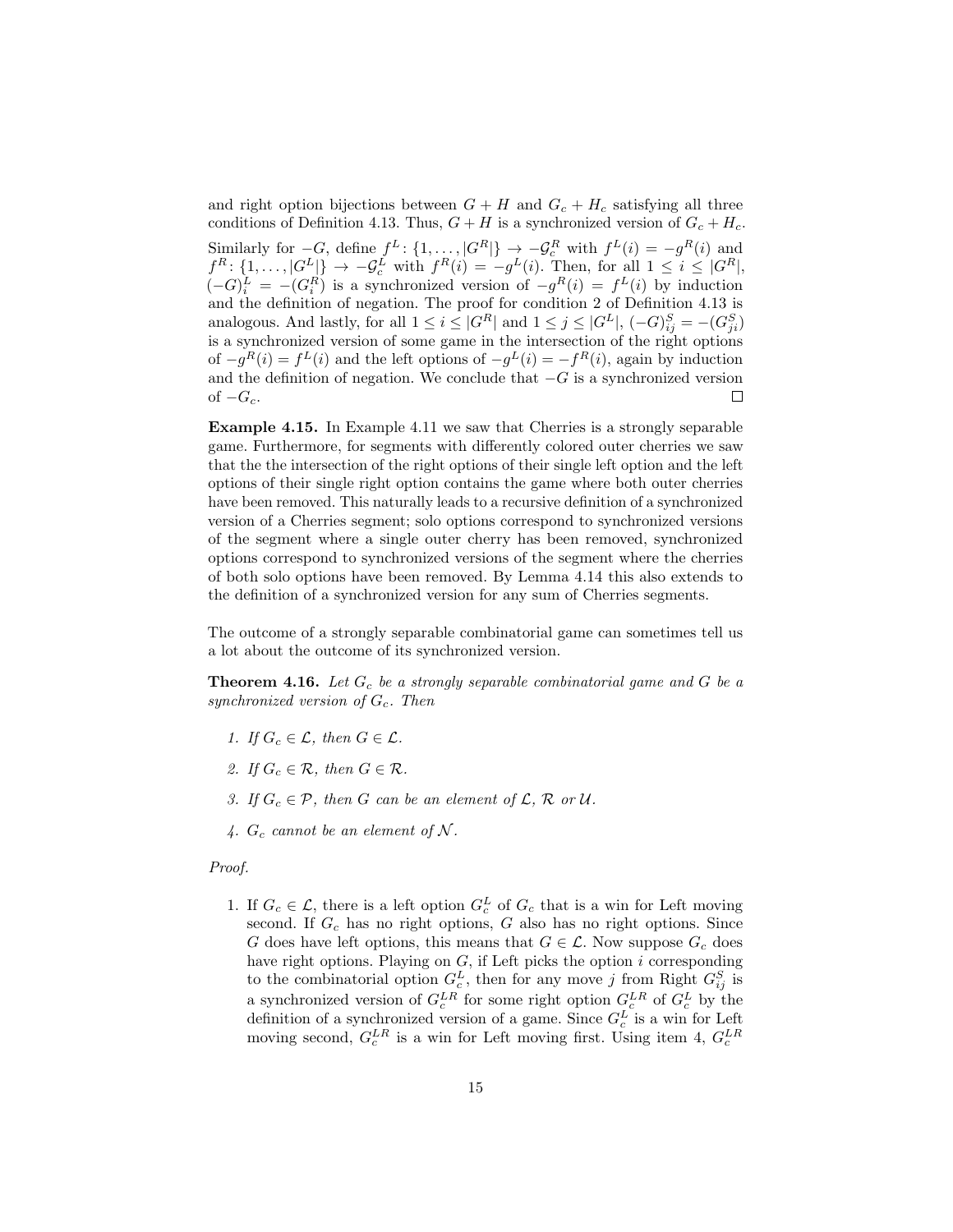cannot be an element of  $N$ . So  $G_c^{LR}$  must be an element of  $\mathcal{L}$ , and using induction it follows that Left has a winning strategy on  $G_{ij}^S$ . Thus,  $G \in \mathcal{L}$ .

- 2. Symmetric to 1.
- 3. We will show three examples of combinatorial games in  $\mathcal P$  with synchronized versions in  $\mathcal{L}, \mathcal{R}$  and  $\mathcal{U}.$ 
	- If  $G_c$  is the combinatorial game  $\{-1 \mid \}$ , then  $G_c \in \mathcal{P}$  since the second player to move wins. The synchronized version of  $G_c$  is  $G =$  $((-1),(),(),)$ . This game only has left options, so  $G \in \mathcal{L}$
	- If  $G_c$  is the combinatorial game  $\{ \mid 1 \}$ , then again  $G_c \in \mathcal{P}$ . The synchronized version of  $G_c$  is  $G = ((), (1), ())$ . This game only has right options, so  $G \in \mathcal{R}$
	- If  $G_c$  is the combinatorial game  $0 \in \mathcal{P}$ , then  $G = ((),)) ( ) \in \mathcal{U}$ .
- 4. If  $G_c \in \mathcal{N}$ , there is a left option  $G_c^L$  of  $G_c$  that is a win for Left moving second and a right option  $G_c^R$  of  $G_c$  that is a win for Right moving second. Since  $G_c$  is strongly separable, the intersection of the right options of  $G_c^L$ and the left options of  $G_c^R$  contains at least one element, say  $G_c^S$ .  $G_c^S$  must be a win for Left moving first, because  $G_c^L$  is a win for Left moving second. But  $G_c^S$  must also be a win for Right moving first, because  $G_c^R$  is a win for Right moving second. This is a contradiction, so  $G_c$  cannot be an element of  $\mathcal N$ .

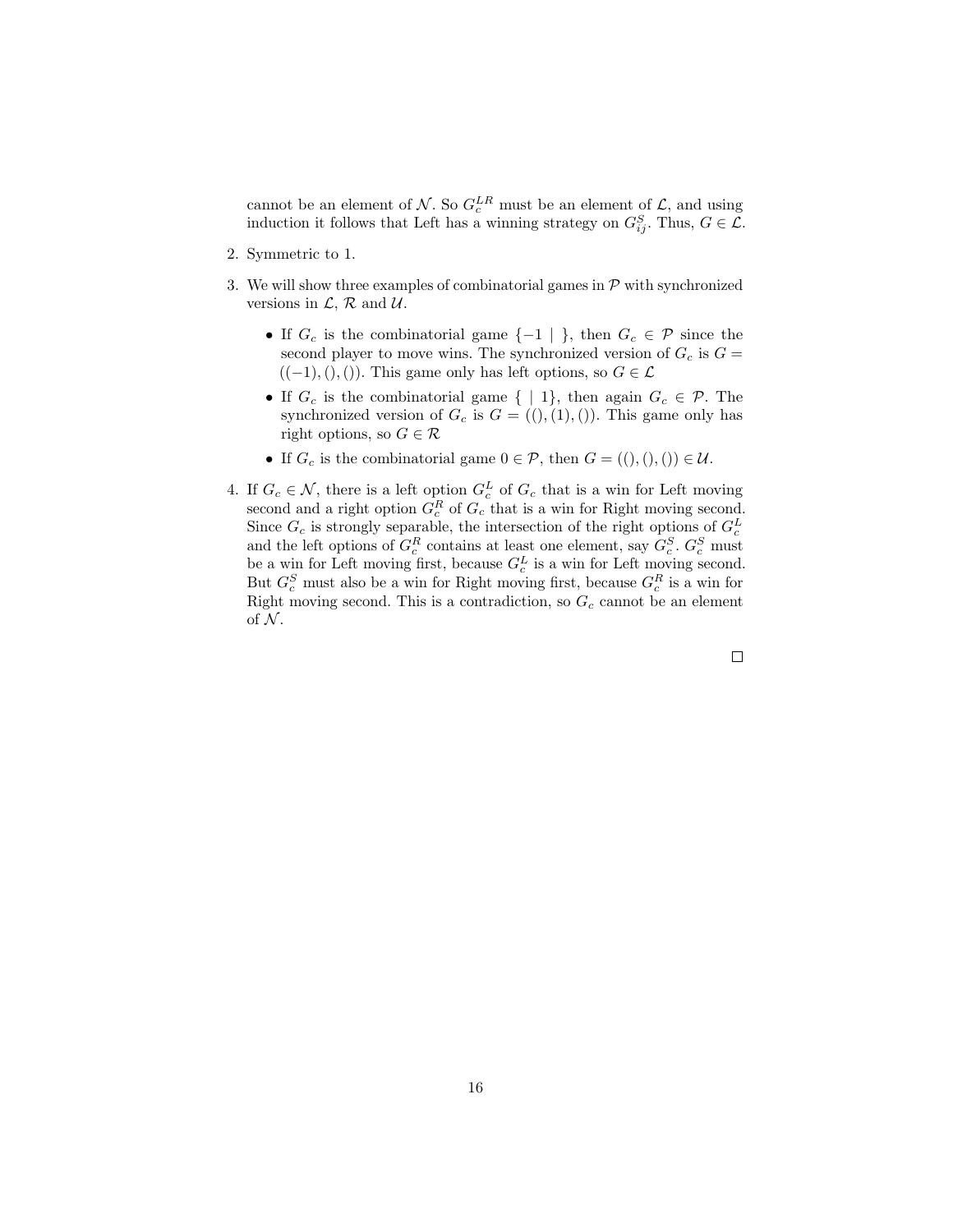## <span id="page-18-0"></span>5 Synchronized Cherries

In this section we will analyze Cherries played as a synchronized game. The first task in tackling this problem is properly defining the synchronized options of this game. The obvious choice for the synchronized option corresponding to Left removing some black cherry and Right removing some white cherry would be the game where both of these cherries have been removed. In Example [4.15](#page-16-0) we saw that defining the synchronized options like this results in a synchronized version of the combinatorial Cherries game satisfying Definition [4.13.](#page-15-0) This allows us to use Theorem [4.16](#page-16-1) to help us determine the outcome class of the corresponding synchronized game.

Example 5.1. Consider the synchronized Cherries game



By Theorem [3.1,](#page-8-1) the corresponding combinatorial game is equal to  $1+0=1 \in \mathcal{L}$ . So Theorem [4.16](#page-16-1) tells us that  $G$  is also a win for Left and any winning move on the corresponding combinatorial game is also a win on the synchronized game.

The only case where Theorem [4.16](#page-16-1) does not help us in determining the winner of a synchronized Cherries game is when the corresponding combinatorial game is an element of  $P$ . We can show that in this case all three synchronized outcome classes can actually occur. From Theorem [3.1](#page-8-1) we know that



The position  $\boxed{\bullet \circ \circ \circ \bullet}$  turns out to be quite interesting. Since this segment starts and ends with a black cherry, Lemma [4.9](#page-13-1) tells us that this segment can only help Left in the context of any synchronized game, but the advantage it provides seems to be infinitesimally small;  $\left| \bullet \right| \circ \left| \circ \right| \bullet$  has combinatorial value 0, so no matter how many copies of  $\bigcirc \bigcirc \bigcirc \bigcirc \bullet \bigcirc$  we have, if we add one  $\vert \circ \vert$  to the game, the corresponding combinatorial game will have value −1 and thus the synchronized game will be a win for Right. More generally, any synchronized Cherries segment  $G$  seems to be infinitesimally close to its combinatorial integer value a, in the sense that for any  $n \in \mathbb{N}_{>0}$  the synchronized game  $n \cdot G - n \cdot a - 1$  is a win for Right since the corresponding combinatorial game has value  $-1$  and similarly  $n \cdot G - n \cdot a + 1$  is a win for Left.

So how do we deal with this? A good first step would be to look at what intuitively feels like a good strategy for playing synchronized Cherries. Just like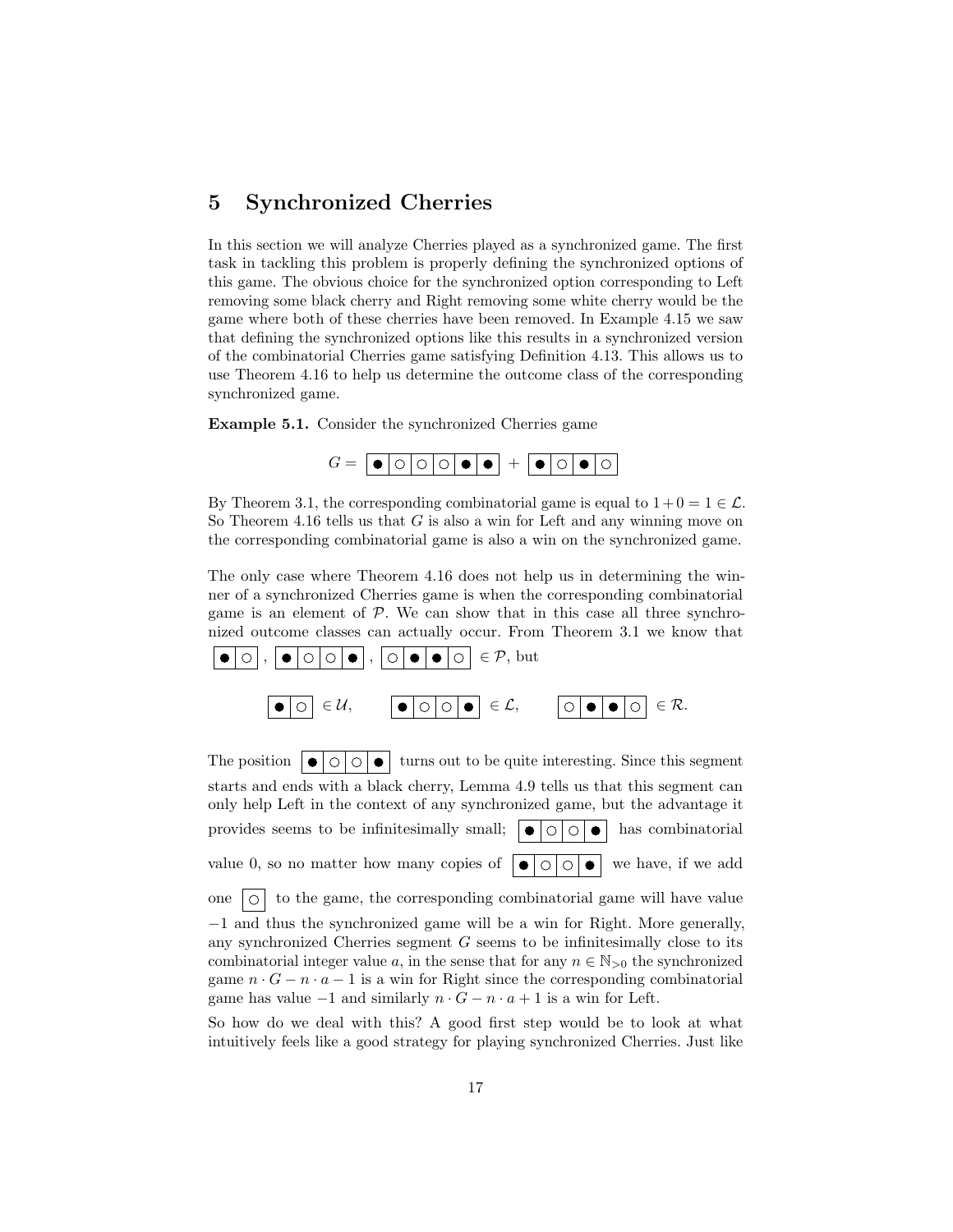with the combinatorial version, it seems to make sense to pick cherries that reveal the least amount of cherries for the other player, since we are trying to make them run out of moves. More specifically, moves that do not reveal any of the enemy's cherries seem to be optimal in any situation. We refer to such cherries as free.

Example 5.2. The most obvious example of a free cherry is an outer cherry that is directly followed by another cherry of that same color. For example, the first cherry in  $\vert \bullet \vert \bullet \vert \circ \vert \circ \vert \bullet \vert$  is free because removing it does not reveal any white cherries.

Another example of a free cherry is the first cherry of  $\vert \bullet \vert \circ \vert$ . Although it is followed by a cherry with a different color, this white cherry is already revealed so removing the first cherry does not reveal any new white cherries.

More generally, we also consider a black cherry only followed by some amount of white cherries to be free. For example, we consider the first cherry of  $\bullet$   $\circ$   $\circ$   $\circ$   $\circ$  to be free. Although it is followed by a differently colored cherry that is not an outer cherry, this cherry is still part of an outer block and therefore we consider it revealed from the start.

The following lemma justifies the connotation of optimality that the word free brings with it:

Lemma 5.3. Let G be a sum of synchronized Cherries segments. Number the outer black cherries  $b_1, b_2, ..., b_\ell$  and number the outer white cherries  $w_1, w_2, ..., w_k$ . Let  $G \setminus A$  be the game where all cherries in the set A have been removed from G. If  $b_1$  is free, then  $o(G \setminus \{b_1, w_j\}) \geq o(G \setminus \{b_i, w_j\})$  for all  $1 < i \leq \ell$  and  $1 \leq j \leq k$ .

*Proof.* Let  $1 < i \leq \ell$  and  $1 \leq j \leq k$ . Suppose that  $G \setminus \{b_1, w_j\} \in \mathcal{R}$ . This means there is some white cherry w such that  $G \setminus \{b_1, w_j, b, w\} \in \mathcal{R}$  for all outer black cherries b of  $G \setminus \{b_1, w_j\}$ . In particular, we have  $G \setminus \{b_1, w_j, b_i, w\} \in \mathcal{R}$ . Note that w must either be revealed from the start or by removing  $w_j$  since  $b_1$  is free. In the game  $G \setminus \{b_i, w_j\}$ , the cherry  $b_1$  is still free, so by induction we may assume Left will take this cherry next. The white cherry  $w$  is also revealed in  $G \setminus \{b_i, w_j\}$  since we saw that it is revealed from the start or by removing  $w_j$ . Right decides to take this cherry, resulting in the game  $G \setminus \{b_i, w_j, b_1, w\} \in \mathcal{R}$ . Thus,  $G \setminus \{b_i, w_j\} \in \mathcal{R}$ .

Similarly, suppose that  $G \setminus \{b_i, w_j\} \in \mathcal{L}$ . This game still contains the free cherry  $b_1$ , so by induction we have  $G \setminus \{b_i, w_j, b_1, w\} \in \mathcal{L}$  for all white outer cherries w of  $G \setminus \{b_i, w_j\} \in \mathcal{L}$ . In the game  $G \setminus \{b_1, w_j\}$ , Left decides to take the cherry  $b_i$ and white takes some cherry w. The outer white cherries of  $G \setminus \{b_1, w_j\}$  are a subset of the outer white cherries of  $G \setminus \{b_i, w_j\}$  since  $b_1$  is free, so the resulting game is  $G \setminus \{b_1, w_j, b_i, w\} \in \mathcal{L}$ . We conclude that  $G \setminus \{b_1, w_j\} \in \mathcal{L}$ .  $\Box$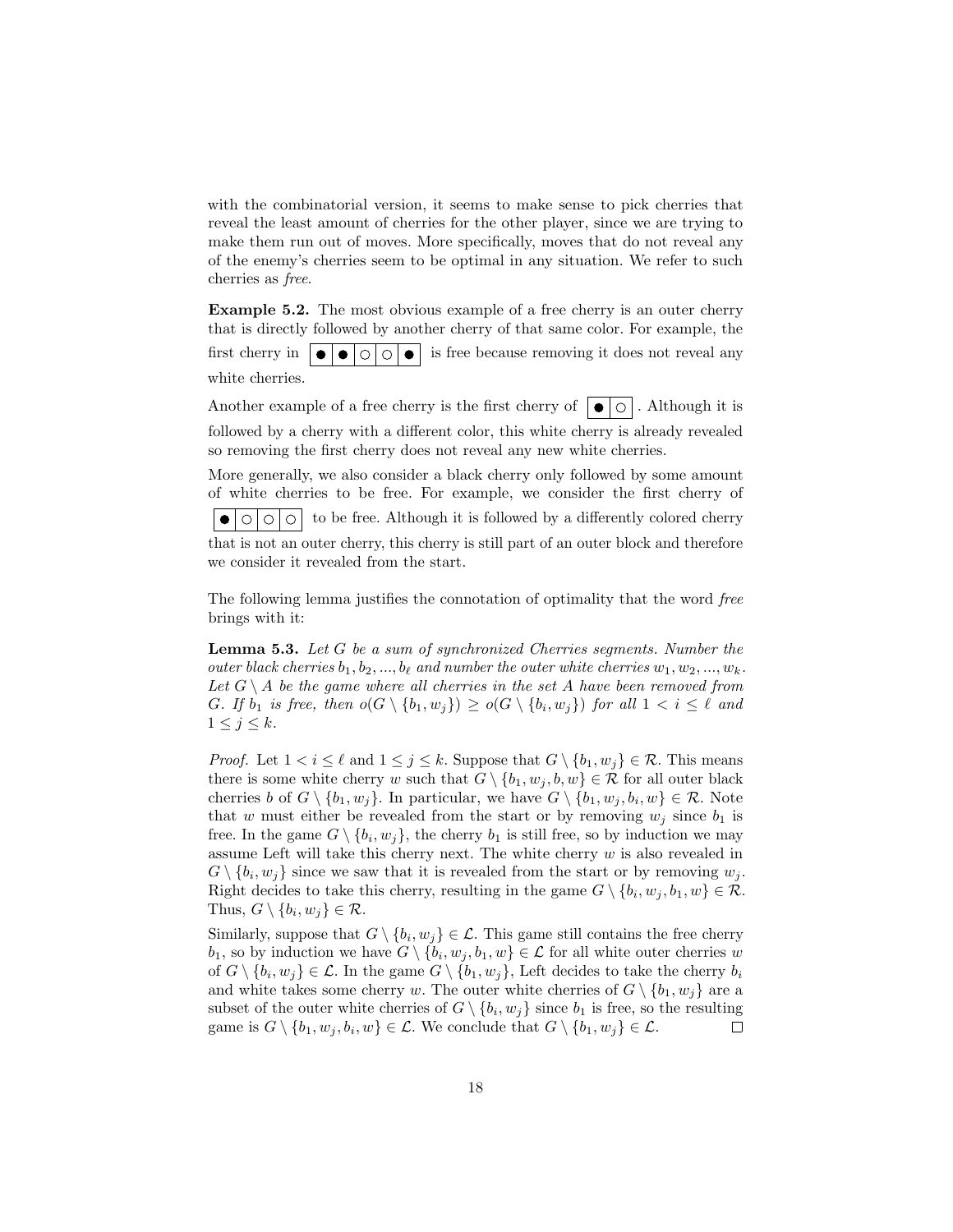This lemma tells us that in a game of synchronized Cherries, both players will always take a free cherry when available. It follows that  $\left| \bullet \right| \circ \left| = 0 \right|$  in the context of any synchronized Cherries game, since we may assume that both players will instantly take their free cherry from the component  $| \bullet | \circ |$ . Similarly, it also follows that  $\boxed{\bullet \circ \circ}$  =  $\boxed{\circ}$  in the context of any Cherries game. If we now apply this to the Cherries segment  $\partial \circ \circ \circ \circ \circ$  we discussed earlier, we get

= , ,(),() = ,(),() = ,(),()

In other words, Left can start off by taking an outer cherry, after which we are left with a game that is equal to a single white cherry in the context of any synchronized Cherries game.

To better model this situation, we introduce a variant of Cherries called Stack Cherries. The only difference with regular Cherries is that cherries may only be taken from the front of a Stack Cherries segment and not the back. We denote a Stack Cherries segment by a triangle pointing to the front of the segment, indicating that cherries may only be taken from that side. For example,

$$
\triangleright \boxed{\bullet \bigcirc \bigcirc \bigcirc \bullet \bigcirc \bigg)} = \left( \left( \triangleright \boxed{\circ \bigcirc \bullet \bigcirc} \right), ( ), () \right)
$$

So in the context of any Cherries game, we get

$$
\boxed{\bullet\circ\circ\circ\bullet}=\left(\left(\begin{array}{c}\circ\circ\\ \circ\circ\end{array}\right),0,0\right)=\left(\left(\begin{array}{c}\circ\circ\circ\\ \circ\circ\end{array}\right),0,0\right)=\rhd\boxed{\bullet\circ\circ}
$$

So the Cherries segment  $\vert \bullet \vert \circ \vert \circ \vert \bullet \vert$  can be reduced to the simpler Stack Cherries segment  $\triangleright$   $\bullet$   $\circ$   $\cdot$  Other more complex Cherries segments also seem to be modelled well by a sum of simpler Stack Cherries segments. For this reason we will first try to fully understand Stack Cherries before moving on to the more complex regular Cherries.

### <span id="page-20-0"></span>5.1 Stack Cherries

In this section we will give an extensive overview of the theory of synchronized Stack Cherries. We will see that this game, which might look trivial at first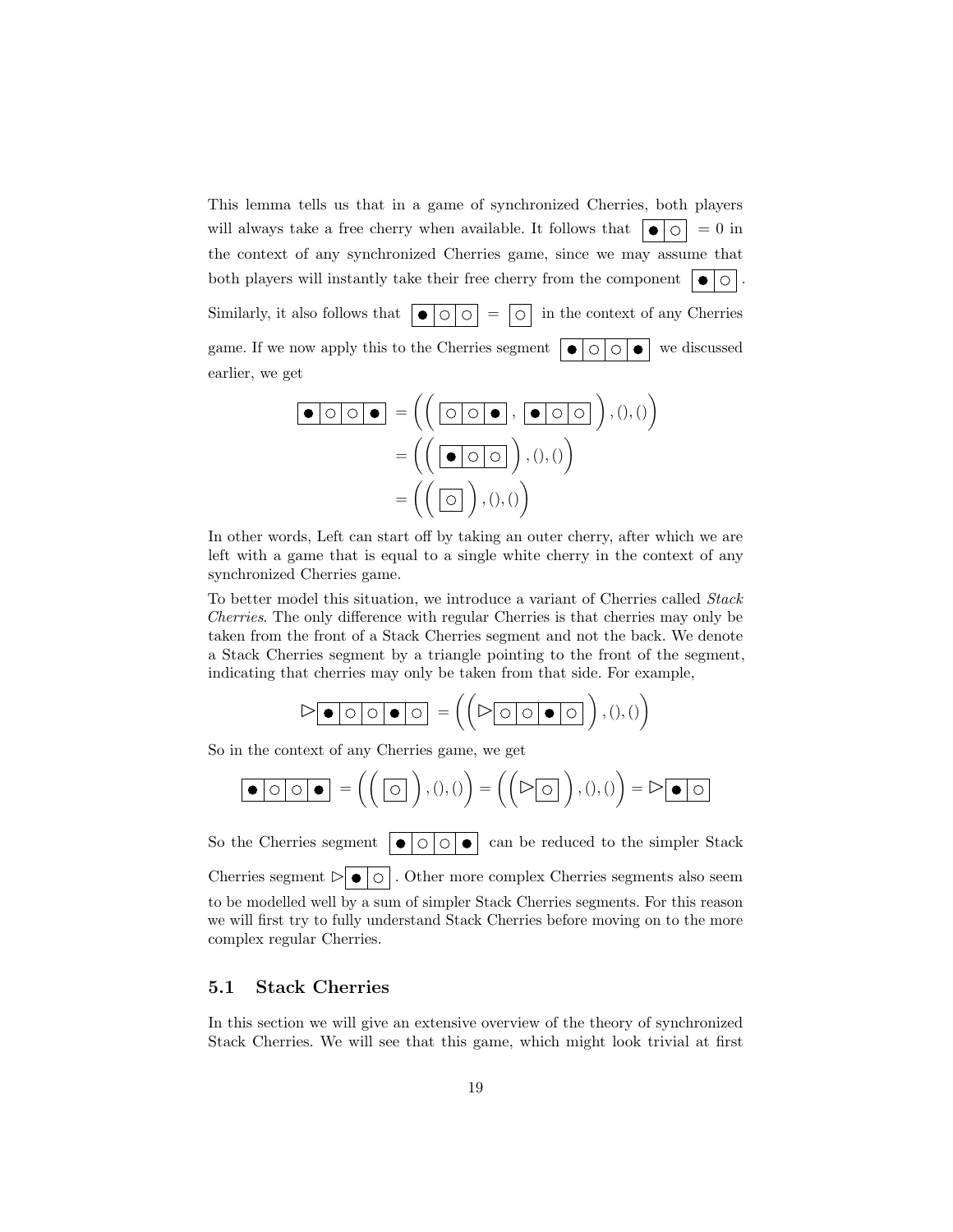glance, actually has some very interesting properties. We start off by introducing some notation we will use throughout this section. If G is a Stack Cherries segment, the game  $G_k$  represents the Stack Cherries segment where the front  $k$ cherries have been removed. We will also occasionally use the notation  $G[a...b]$  to refer to the Stack Cherries segment starting at the a-th cherry of G and ending with the b-th cherry. For example, if  $G = \triangleright \bullet \circ \circ \circ \bullet \bullet$ , we have

$$
G_3 = \triangleright \boxed{\bullet \ \bullet \ \circ}
$$

and

$$
G[2...5] = \triangleright \boxed{\circ \circ \bullet \bullet \bullet}
$$

Using Lemma [4.9,](#page-13-1) we know that  $G > 0$  for any Stack Cherries segment G starting with a black cherry and that  $H < 0$  for any Stack Cherries segment H starting with a white cherry. We extend this idea by introducing a *lexicographic order* on Stack Cherries segments. To compare two different segments lexicographically, we first pad the back of the shorter segment with empty squares until they have the same length. A square with a black cherry is greater than an empty square, which is greater than a square with a white cherry. We then look at the leftmost square where the two segments differ and we say the segment that has a greater square at this position is lexicographically greater than the other segment. If the Stack Cherries segment  $G$  is lexicographically greater than the Stack Cherries segment H, we notate this by  $G \succ H$ .

Example 5.4. Consider the following Stack Cherries segments:



Here,  $G$  is lexicographically greater than  $H$ , since the first position the two differ is at index 3, where  $G$  has a black cherry and  $H$  a white cherry.

Similarly, G is lexicographically less than  $J$ , since the first position the two differ is at index 4, where  $G$  has an "empty square" and  $H$  a black cherry.

Note that this lexicographic order is a total order, and thus by transitivity  $H$  is also lexicographically less than J.

Theorem 5.5. Let G and H be Stack Cherries segments. If G is lexicographically qreater than  $H$ , then  $G > H$ .

*Proof.* If G starts with a black cherry and  $H$  starts with a white cherry, by Lemma [4.9](#page-13-1) we have  $G > 0 > H$ . Similarly, if G or H is the empty segment this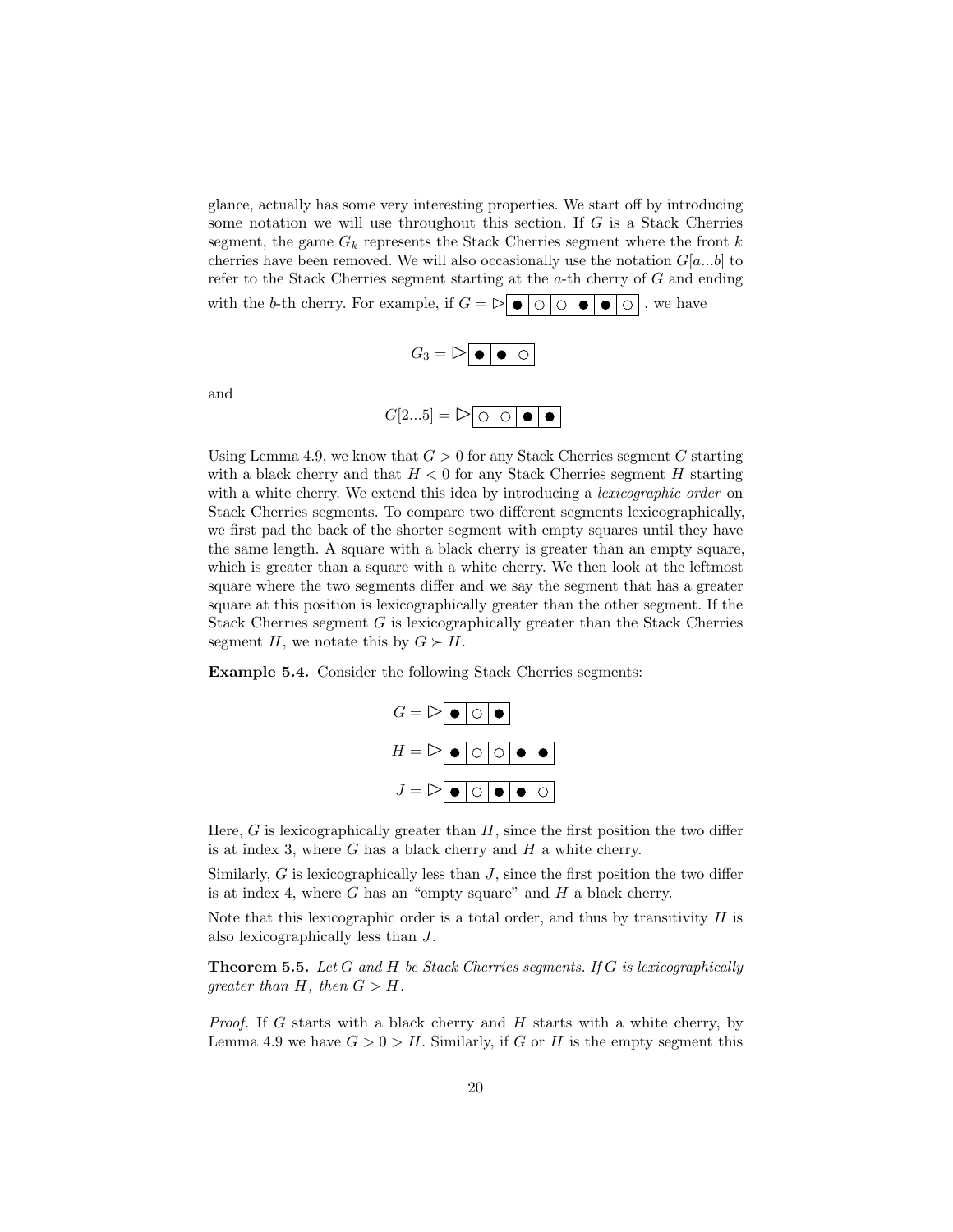lemma also tells us that  $G > H$ . So the only case left to check is when G and H both start with a cherry of the same color.

Assume without loss of generality that  $G$  and  $H$  both start with a black cherry. Let X be a synchronized game. We will show that  $o(X+G) \geq o(X+H)$  using induction on the birthday of  $X$ . For the base case, let  $X$  be a game without right options. Since  $G$  and  $H$  also do not have right options, this means that  $o(X+G) = o(X+H) = \mathcal{L}.$ 

For the induction step, let  $X$  be a synchronized game with at least one right option. If  $X + H \in \mathcal{L}$ , Left has a winning move on  $X + H$ . If this move is on the component X, there is an i such that  $X_{ij}^S + H \in \mathcal{L}$  for all j. By induction it follows that  $X_{ij}^S + G \in \mathcal{L}$  for all j, and since right has no options on G, this means that  $X + \check{G} \in \mathcal{L}$ . If Left's winning move is on the Stack Cherries segment H, then  $X_j^R + H_1 \in \mathcal{L}$  for all j. Since G is lexicographically greater than H and they both start with a cherry of the same color,  $G_1$  is lexicographically greater than  $H_1$ . Thus, by induction  $X_j^R + G_1 \in \mathcal{L}$  for all j and therefore  $X + G \in \mathcal{L}$ .

If  $X + G \in \mathcal{R}$ , Right has a winning move on  $X + G$ . Since Right has no moves on G, this means there is a j such that  $X_{ij}^S + G \in \mathcal{R}$  for all i and  $X_j^R + G_1 \in \mathcal{R}$ . By induction,  $X_{ij}^S + H \in \mathcal{R}$  for all i, and since  $G_1$  is lexicographically greater than  $H_1$  we also have  $X_j^R + H_1 \in \mathcal{R}$ . So  $X + H \in \mathcal{R}$ .

So  $o(X+G) \geq o(X+H)$  for all X, meaning that  $G \geq H$ . Lastly, since G is lexicographically greater than H we have  $o(G - H) = \mathcal{L}$  and  $o(H - H) = \mathcal{U}$ , so strict equality does not hold. We conclude that  $G > H$ .  $\Box$ 

<span id="page-22-0"></span>**Lemma 5.6.** Let G be any Stack Cherries segment and let H be a Stack Cherries segment that starts with a black cherry. Let GH be the concatenation of the segments G and H. Then  $G + H \geq L$ .

*Proof.* Let X be a synchronized game. We will show that  $o(X+G+H) > o(X+L)$ using induction on the birthday of  $G$  and  $X$ . If  $G$  is the empty segment, this means that  $G = 0$  and  $L = H$ , so  $G + H = L$ .

Now let G contain at least one cherry. If  $X + L \in \mathcal{L}$ , Left has a winning move on the component  $X$  or  $L$ . If Left has a winning move on  $L$ , this means that  $X_j^R + L_1 \in \mathcal{L}$  for all j. By induction,  $X_j^R + G_1 + H \in \mathcal{L}$ . Since H starts with a black cherry, this means that  $X + G + H \in \mathcal{L}$ . If Left has a winning move i on X, then  $X_{ij} + L \in \mathcal{L}$  for all j. By induction,  $X_{ij} + G + H \in \mathcal{L}$  for all j. If L starts with a white cherry, we also have  $X_i^L + L_1 \in \mathcal{L}$ , so again using induction we also have  $X_i^L + G_1 + H \in \mathcal{L}$ . Thus,  $X + G + H \in \mathcal{L}$ .

If  $X + G + H \in \mathcal{R}$ , Right has a winning move on the component X or G, since  $H$  starts with a black cherry. If Right has a winning move on  $G$ , by induction  $X_i^L + L_1 \leq X_i^L + G_1 + H \in \mathcal{R}$  for all *i*. Since G starts with a white cherry, L also starts with a white cherry, so  $X + L \in \mathcal{R}$ . If Right has a winning move j on X, by induction  $X_{ij}^S + L \leq X_{ij}^S + G + H \in \mathcal{R}$ . If L starts with a black cherry, G also starts with a black cherry and by induction  $X_j^R + L_1 \leq X_j^R + G_1 + H \in \mathcal{R}$ . Thus,  $X + L \in \mathcal{R}$ .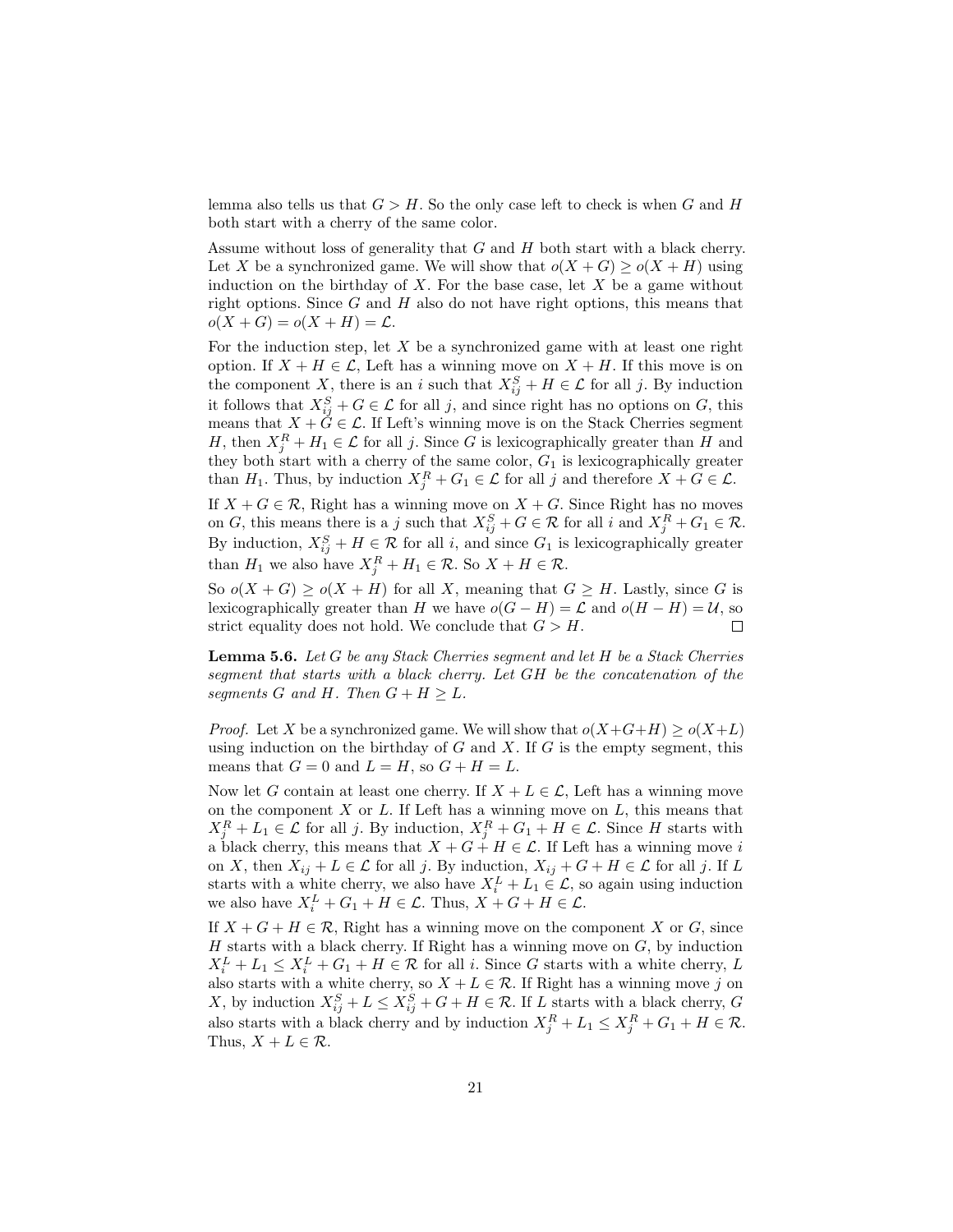We conclude that  $o(X+G+H) \geq o(X+L)$  for all synchronized games X, so  $G + H \geq L$ .  $\Box$ 

In other words, this lemma tells us that blocking a segment that starts with a black cherry behind another segment can only hurt Left. In particular, if G is a Stack Cherries segment where the  $(k + 1)$ -st cherry is black, we find that  $G[1...k] + G_k \ge G$ 

<span id="page-23-0"></span>Theorem 5.7. Let G and H be Stack Cherries segments of length at least k where the first k cherries of both segments match. If  $G > H$ , then  $G_i + H \geq G + H_i$ for all  $1 \leq i \leq k$ .

*Proof.* We will first look at the case  $i = k$ . G and H cannot both have exactly length k, since that would mean that  $G = H$ . We may assume without loss of generality that G has length greater than  $k$ , since otherwise we could take the negation of G and H. Since  $G > H$  and G and H only match for the first k cherries, the cherry at position  $k+1$  in G must be black. Lemma [5.6](#page-22-0) now tells us that  $G_k + G[1...k] \geq G$ . If H has length exactly k, this means that  $H = G[1...k]$ and  $H_k = 0$ , so  $G_k + H = G_k + G[1...k] \ge G = G + H_k$ . If H has length greater than k, the cherry at position  $k + 1$  in H must be white, since G and H do not match at position  $k + 1$ . So Lemma [5.6](#page-22-0) tells us that  $H \geq H[1...k] + H_k$ . It follows that

$$
G_k + H \ge G_k + H[1...k] + H_k = G_k + G[1...k] + H_k \ge G + H_k
$$

Now we will look at the case  $1 \leq i < k$ . Let X be a synchronized game. We will show that  $o(X+G_i+H) \geq o(X+G+H_i)$  using induction on the birthday of X, on k and on  $k - i$ . In the previous paragraph we handled the case  $k - i = 0$ , and the case  $k = 0$  is trivial. First, suppose  $X + G + H_i \in \mathcal{L}$ , meaning Left has a winning move on the component  $X, G$  or  $H_i$ .

- If Left has a winning move i on X, then by induction  $X_{ij}^S + G_i + H \geq$  $X_{ij}^S + G + H_i$  for all j. If the first cherry of H is white, this also means the first cherry of G is white, so  $X_{i}^{L} + G_1 + H_i \in \mathcal{L}$  since i is a winning move for Left. By induction on  $k, X_i^L + G_i + H_1 \in \mathcal{L}$ . Similarly, if the first cherry of  $G_i$  is white, this also means the first cherry of  $H_i$  is white, so  $X_i^L + G + H_{i+1} \in \mathcal{L}$ . By induction on  $k - i$ ,  $X_i^L + G_{i+1} + H \in \mathcal{L}$ . Thus,  $X + G_i + H \in \mathcal{L}$ .
- If Left has a winning move on G, then by induction  $X_j^R + G_i + H_1 \geq$  $X_j^R + G_1 + H_i \in \mathcal{L}$  for all j. If the first cherry of  $G_i$  is white, by induction on k also  $X + G_{i+1} + H_1 \ge X + G_1 + H_{i+1} \in \mathcal{L}$ . Thus,  $X + G_i + H \in \mathcal{L}$ .
- Lastly, if Left has a winning move on  $H_i$ , then by induction  $X_j^R + G_{i+1} + H \geq$  $X_j^R + G + H_{i+1} \in \mathcal{L}$  for all j. If the first cherry of H is white, by induction on k also  $X + G_{i+1} + H_1 \ge X + G_1 + H_{i+1} \in \mathcal{L}$ . Thus,  $X + G_i + H \in \mathcal{L}$ .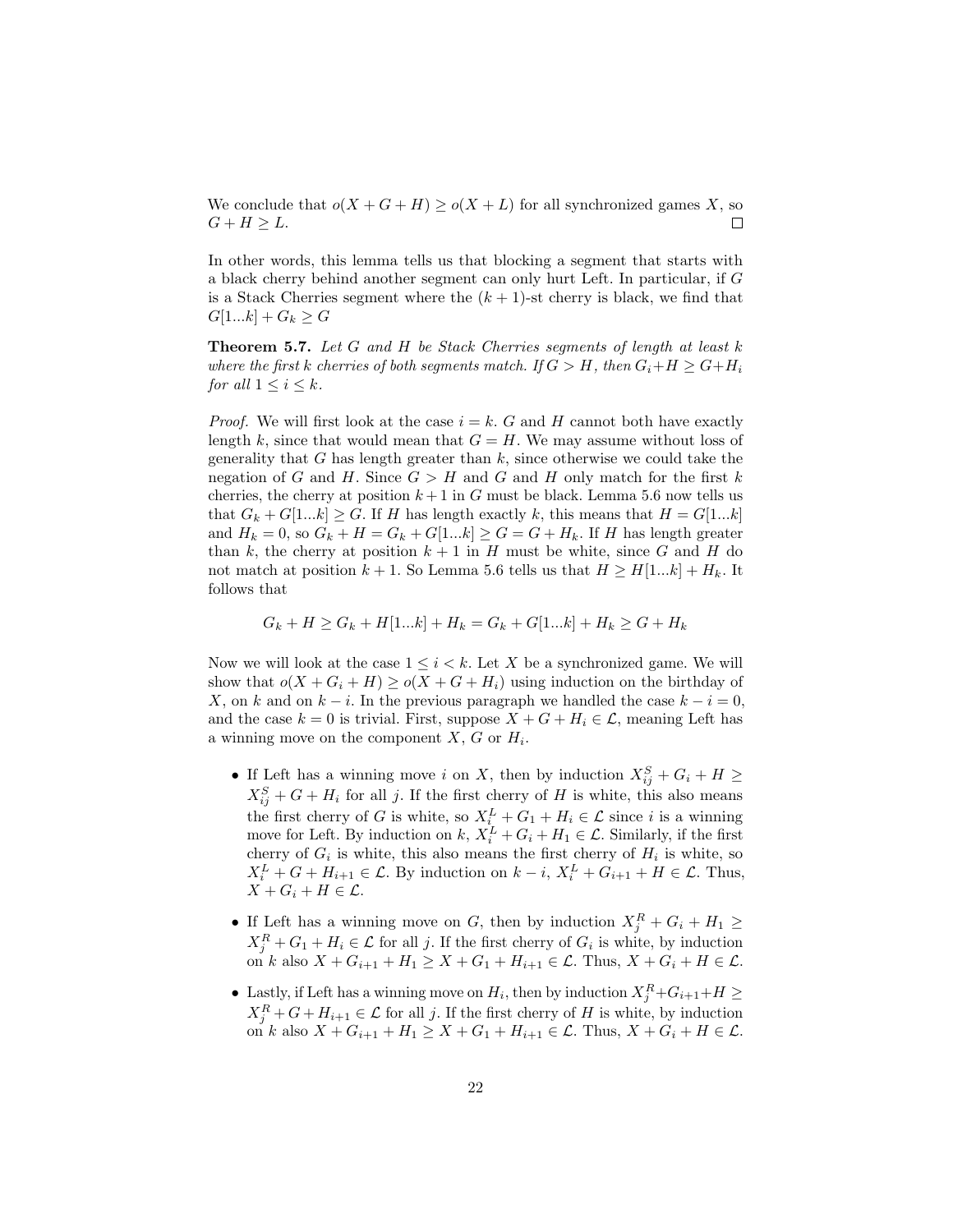In all cases, we see that  $X + G_i + H \in \mathcal{L}$ . If  $X + G_i + H \in \mathcal{R}$ , we can use a symmetric argument to show that  $X + G + H_i \in \mathcal{R}$ . We conclude that  $o(X+G_i+H) \geq o(X+G+H_i)$  for all synchronized games X. Thus,  $G_i+H \geq$  $G + H_i$  for  $1 \leq i \leq k$ .  $\Box$ 

This theorem tells us that, playing on a sum of Stack Cherries segments, we may assume that Left will move first on a segment starting with a black cherry that is lexicographically greatest and that Right will move first on a segment starting with a white cherry that is lexicographically smallest.

With this, we can determine the outcome of any sum of Stack Cherries games by repeatedly playing on the lexicographically greatest component for Left and the lexicographically smallest component for Right until one of the players has no moves left. This is already much better than the brute force method of determining the outcome, which entailed going through an exponential amount of games. But this method is still not very insightful for determining the total value of a sum of Stack Cherries segments, so we will keep going.

To prove more specialized results about Stack Cherries, our current definition of equality is not sufficient. We for example want to show that for any Stack Cherries segment  $G$ , adding  $G - G$  to a sum of Stack Cherries segments does not change the outcome, but in Section [4](#page-10-0) we saw that  $G - G = 0$  does not hold in general. To deal with this we introduce a restricted version of equality specifically for Stack Cherries games.

**Definition 5.8.** Let G, H be synchronized games. We say  $G =_{SC} H$  if  $o(G +$  $X$ ) =  $o(H + X)$  for any sum of Stack Cherries segments X.

The condition for this equality is less strict than that of general equality. So if we have  $G = H$ , then  $G =_{SC} H$  also holds. We analogously define the inequality operator  $\geq_{SC}$ .

<span id="page-24-0"></span>**Lemma 5.9.** Let G be a Stack Cherries segment. Then  $G - G =_{SC} 0$ .

*Proof.* Let X be a sum of Stack Cherries segments. We will show that  $o(G G + X = o(X)$  using induction on the birthday of G and X. Suppose that  $G - G + X \in \mathcal{L}$ . If Left has a winning move by removing the first cherry from G, this means that  $G_1 - G_1 + X \in \mathcal{L}$ . By induction on the birthday of G,  $o(X) = o(G_1 - G_1 + X) = \mathcal{L}$ . Similarly, if Left has a winning move on  $-G$  we can again show that  $o(X) = \mathcal{L}$ . Lastly, if Left has a winning move i on the component X, then  $G - G + X_{ij}^S \in \mathcal{L}$  for all j, so by induction on the birthday of X we have  $o(X_{ij}^S) = o(G - G + X_{ij}^S) = \mathcal{L}$  for all j. Thus, we also have  $o(X) = \mathcal{L}$ . Conversely, suppose that  $X \in \mathcal{L}$  with winning move *i*. If in the game  $G - G + X$ the lexicographically smallest segment starting with a white cherry is in  $X$ , we may assume that Right will play on this segment with move number  $j$ . By induction on the birthday of X,  $o(G-G+X_{ij}^S) = o(X_{ij}^S) = \mathcal{L}$  since i is a winning move for Left on X. Thus,  $G - G + X \in \mathcal{L}$ . If in the game  $G - G + X$  the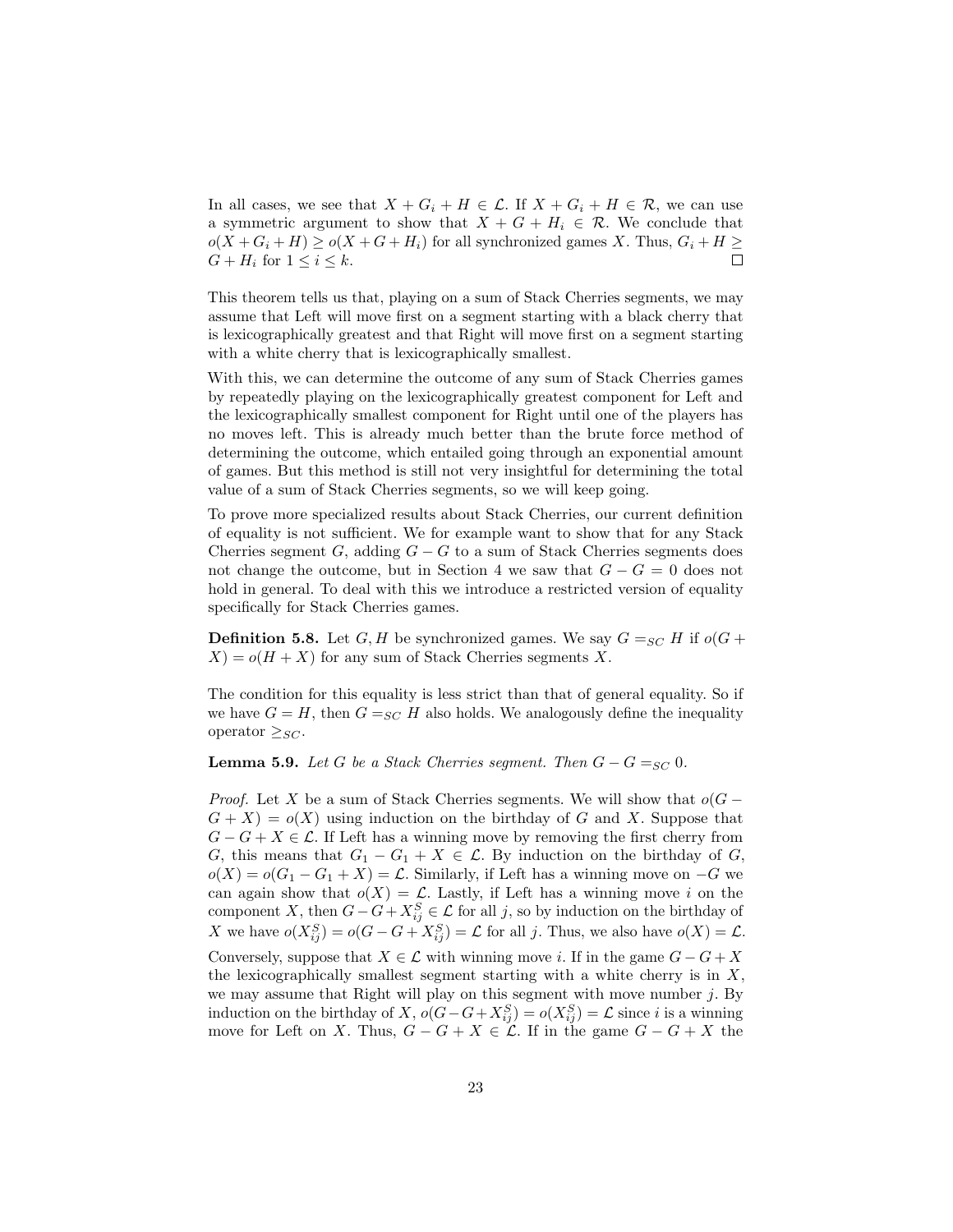lexicographically smallest segment starting with a white cherry is  $G$ , we may assume that Right will play on this segment. By induction on the birthday of  $G$ ,  $o(G_1-G_1+X) = o(X) = \mathcal{L}$ , so playing on the segment  $-G$  is a winning move for Left and  $G - G + X \in \mathcal{L}$ . The same argument holds when the lexicographically smallest segment is  $-G$ .

We have now shown that  $G - G + X \in \mathcal{L} \iff X \in \mathcal{L}$ . A symmetric argument shows that  $G - G + X \in \mathcal{R} \iff X \in \mathcal{R}$ . We conclude that  $G - G =_{SC} 0$ .  $\Box$ 

Using Lemma [4.9,](#page-13-1) we know that for all non-empty Stack Cherries segments  $G$ , either  $G > 0$  or  $G < 0$  holds (and the empty segment is equal to 0). This allows us to naturally define the absolute value of a Stack Cherries segment:

$$
|G| = \begin{cases} G & \text{if } G \ge 0 \\ -G & \text{if } G < 0 \end{cases}
$$

So taking the absolute value of a Stack Cherries segment corresponds to flipping the color of every cherry if the first one is white. For Stack Cherries segments  $G, H$  we now say G is *(lexicographically)* stronger than H if  $|G|$  is lexicographically greater than |H|, or equivalently if  $|G| > |H|$ . Similarly, we say G is (lexicographically) weaker than H if  $|G| < |H|$ . We will take a closer look at a subset of Stack Cherries segments that satisfy some interesting properties.

**Definition 5.10.** Let G be a Stack Cherries segment of length n. We say G is a basis element if  $|G| < |G_k|$  for all  $0 < k < n$ .

So to show that a Stack Cherries segment  $G$  is a basis element, we need to check that G is lexicographically weaker than all of its strict, non-empty suffixes. Since the players want to move on the strongest component starting with their color, this means that on a basis element  $G$ , every move after the initial move is "better" than this initial move. What this means in practice, is that once the first cherry of a basis element has been taken, the rest will generally follow soon after.

**Example 5.11.** The games  $\rhd$   $\bullet$ ,  $\rhd$   $\circ$   $\bullet$   $\bullet$  and  $\rhd$   $\bullet$   $\circ$   $\circ$   $\bullet$  are all basis elements. The game  $G = \triangleright \bullet \circ \bullet \bullet \bullet$  is not a basis element, since

$$
|G_1| = |\triangleright \textcircled{\bullet} \bullet \bullet| = |\triangleright \textcircled{\bullet}| \circ \textcircled{\circ}| < |G|
$$

The following supporting lemmas will help us prove an important theorem about basis elements.

<span id="page-25-0"></span>**Lemma 5.12.** Let G be a basis element such that the  $(\ell + 1)$ -st cherry of  $|G|$  is white for some  $\ell > 0$ . Then |G| and |G<sub> $\ell$ </sub>| cannot match for more than  $\ell$  cherries.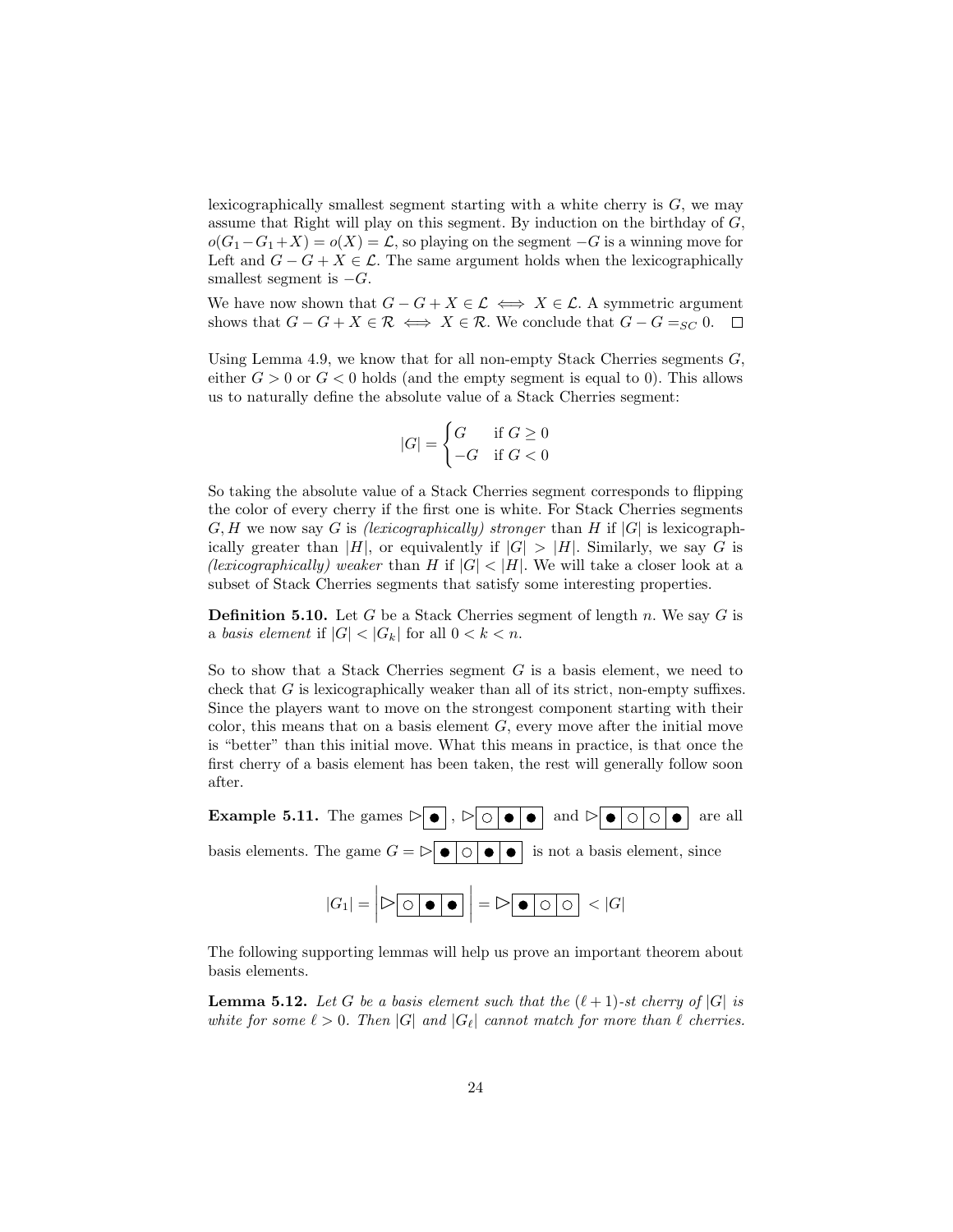*Proof.* We will prove this statement using contradiction. Assume  $|G|$  and  $|G_\ell|$ match for at least  $\ell + 1$  cherries. If the second cherry of  $|G|$  is white, this means the second cherry of  $|G_\ell|$  is also white. Since the  $(\ell + 1)$ -st cherry of  $|G|$  is white, G and  $G_\ell$  start with different color cherries. So the  $(\ell + 2)$ -nd cherry of  $|G|$ , corresponding to the second cherry of  $|G_{\ell}|$ , is black. G is a basis element, so  $|G| < |G_\ell|$  must hold. This means that the  $(\ell + 2)$ -nd cherry of  $|G_\ell|$  must also be black.

Now suppose the second cherry of  $|G|$  is black. Since  $|G|$  and  $|G_{\ell}|$  match for the first  $\ell + 1$  cherries and the  $(\ell + 1)$ -st cherry of  $|G|$  is white, the  $(\ell + 1)$ -st cherry of  $|G_\ell|$  must also be white. Since G and  $G_\ell$  start with different colors, this means that the  $(2\ell + 1)$ -st cherry of  $|G|$  must be black. Now the second cherry of  $|G_{2\ell}|$ must also be black, since otherwise  $|G| < |G_{2\ell}|$  would not hold. Equivalently, this means that the  $(\ell + 2)$ -nd cherry of  $|G_{\ell}|$  is white, just like the  $(\ell + 2)$ -nd cherry of  $|G|$ .

Thus, in both cases the  $|G|$  and  $|G_\ell|$  match for the  $(\ell + 2)$ -nd cherry. Using the same argument, they now also have to match for the  $(\ell + 3)$ -rd cherry, for the  $(\ell + 4)$ -th cherry and so on. We conclude that |G| and  $|G_\ell|$  match for infinitely many cherries, meaning that  $G$  is infinitely long. This is a contradiction, since we only consider Stack Cherries segments with finite length.  $\Box$ 

Example 5.13. There are no basis elements starting with

$$
G = \triangleright \boxed{\bullet \bigcirc \bigcirc \bigcirc \bullet \bigcirc \cdots}
$$

since the third cherry of  $|G|$  is white and  $|G|$  and  $|G_2|$  match for at least 3 cherries.  $\Box$ 

<span id="page-26-0"></span>**Lemma 5.14.** Let G be a basis element of length n. Then  $|G_\ell| \geq |G[1...l]|$  for all  $0 < \ell < n$ .

*Proof.* Suppose the  $(\ell + 1)$ -st cherry of  $|G|$  is black. This means that  $|G|$  $|G[1...\ell]|$ . Since G is a basis element, it follows that  $|G_\ell| > |G| > |G[1...\ell]|$ .

Now suppose the  $(\ell + 1)$ -st cherry of  $|G|$  is white. If  $|G|$  and  $|G_{\ell}|$  do not match for the first  $\ell$  cherries, then  $|G_{\ell}| > |G[1...\ell]|$  since the mismatch happens before the end of  $G[1...l]$ . If  $|G|$  and  $|G_{\ell}|$  do match for the first  $\ell$  cherries, they cannot match at the  $(\ell + 1)$ -st cherry be Lemma [5.12.](#page-25-0) Since the  $(\ell + 1)$ -st cherry of  $|G|$ is white, this means that the  $(\ell + 1)$ -st cherry of  $|G_{\ell}|$  is either black or the end of the segment. In both cases, it follows that  $|G_{\ell}| \geq |G[1...\ell]|$ .  $\Box$ 

<span id="page-26-1"></span>**Theorem 5.15.** Let G, H be basis elements with  $G > H > 0$ . Then  $G >_{SC} k \cdot H$ for all  $k \in \mathbb{N}_{\geq 1}$ 

*Proof.* By Lemma [5.9,](#page-24-0) it suffices to show that  $G - k \cdot H >_{SC} 0$ . The base case  $k = 1$  is true by assumption. Now let  $k > 1$  and X be a sum of Stack Cherries games. Consider playing on the game  $G - k \cdot H + X$ . If the lexicographically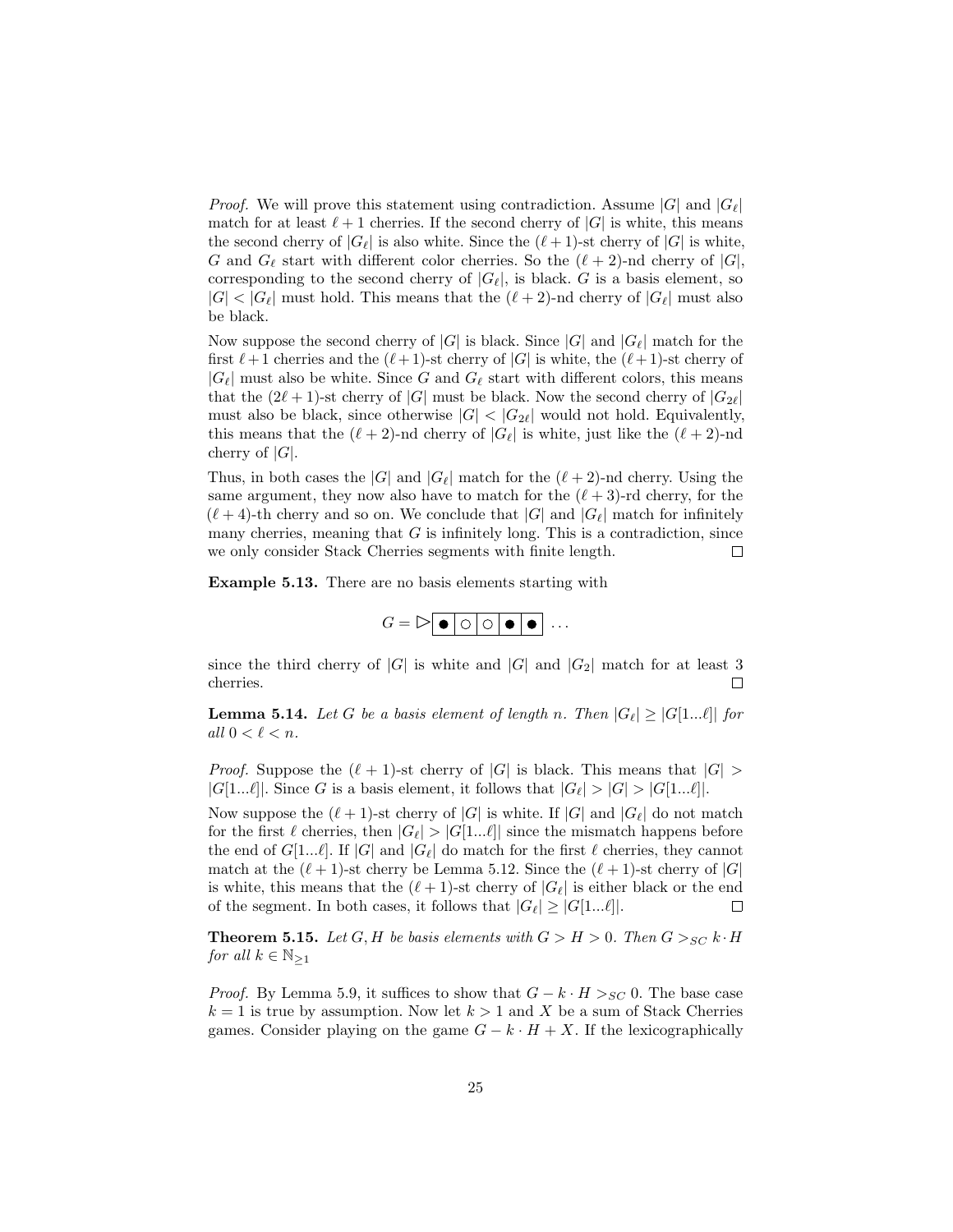strongest component starting with a white cherry is a  $H$ , Right will play on this component. Left decides to move on the component  $G$ , resulting in the game  $G_1 - H_1 - (k-1) \cdot H + X$ . Since G and H are both basis elements and  $G > H$ , all strict, non-empty suffixes of  $G$  and  $H$  are lexicographically stronger than  $H$ . And since  $H$  was the lexicographically strongest component starting with a white cherry in the original game, this means that Right will immediately take a cherry from a suffix of G or H if it starts with a white cherry. Since  $G > H > 0$ , at least one of  $G_1$  and  $-H_1$  has to start with a black cherry. So while  $G_i$  and  $-H_i$ start with different colors, we just saw that Right will play on the component starting with a white cherry and Left decides to play on the other component.

Repeating this process, eventually we will reach the game  $G_\ell-H_\ell-(k-1)\cdot H +X$ where either both  $G_\ell$  and  $-H_\ell$  start with a black cherry or one of them is the empty segment and the other starts with a black cherry. If  $G_\ell$  starts with a black cherry, it follows that  $G_\ell - H_\ell \geq G_\ell > G$  since G is a basis element. If  $G_{\ell}$  does not start with a black cherry, it means that  $G_{\ell}$  is the empty segment and  $-H_{\ell}$  starts with a black cherry. Since both players have been playing on G and  $-H$  each turn, it follows that G is the game consisting of the first  $\ell$  cherries of H. By Lemma [5.14,](#page-26-0)  $|H_{\ell}| \geq |G| = G$  and therefore  $G_{\ell} - H_{\ell} = 0 + |H_{\ell}| \geq G$ . In both cases we see that  $G_{\ell} - H_{\ell} \geq G$ , so by induction on k we find that  $G_{\ell} - H_{\ell} - (k-1) \cdot H + X \ge G - (k-1) \cdot H + X >_{SC} X$ . Thus,  $o(G-k \cdot H + X) \ge$  $o(G_{\ell} - H_{\ell} - (k - 1) \cdot H + X) \ge o(X).$ 

Next, we look at the case where the lexicographically strongest component starting with a white cherry is in  $X$  with move number j. We need to show that  $o(G - k \cdot H + X) \ge o(X)$ . First, suppose  $X \in \mathcal{L}$  with winning move i. By induction on the birthday of X,  $o(G - k \cdot H + X_{ij}^S) \ge o(X_{ij}^S) = \mathcal{L}$ . Since j is the best move for Right, we conclude that  $G - k \cdot H + X \in \mathcal{L}$ . Next, if  $G - k \cdot H + X \in \mathcal{R}$ , a winning move for Right is move j on the component X, since this is the lexicographically strongest component starting with a white cherry. By induction, it follows that  $\mathcal{R} = o(G - k \cdot H + X_{ij}^S) \ge o(X_{ij}^S)$  for all *i*. Thus,  $X \in \mathcal{R}$ .

We conclude that  $G - k \cdot H \geq_{SC} 0$ . Lastly, again by induction on k and using the same strategy as before we find that  $o(G - k \cdot H) \ge o(G_{\ell} - H_{\ell} - (k - 1) \cdot H) \ge$  $o(G - (k-1) \cdot H) = \mathcal{L}$  while  $o(0) = \mathcal{U}$ . Thus, strict equality does not hold, leaving us with  $G - k \cdot H >_{SC} 0$ .  $\Box$ 

This theorem tells us that all basis elements are infinitely far away from each other. This means that working with sums of basis elements is very simple; using Lemma [5.9,](#page-24-0) we first cancel out every pair  $(G, -G)$  of positive and negative basis elements with the same absolute value, so that we are left with a game in which every basis element does not occur both as a positive version and as a negative version. If we are now left with the game 0, this means the game is a draw. Otherwise, Theorem [5.15](#page-26-1) tells us that the winner of the game is the player whose color the strongest remaining basis element starts with.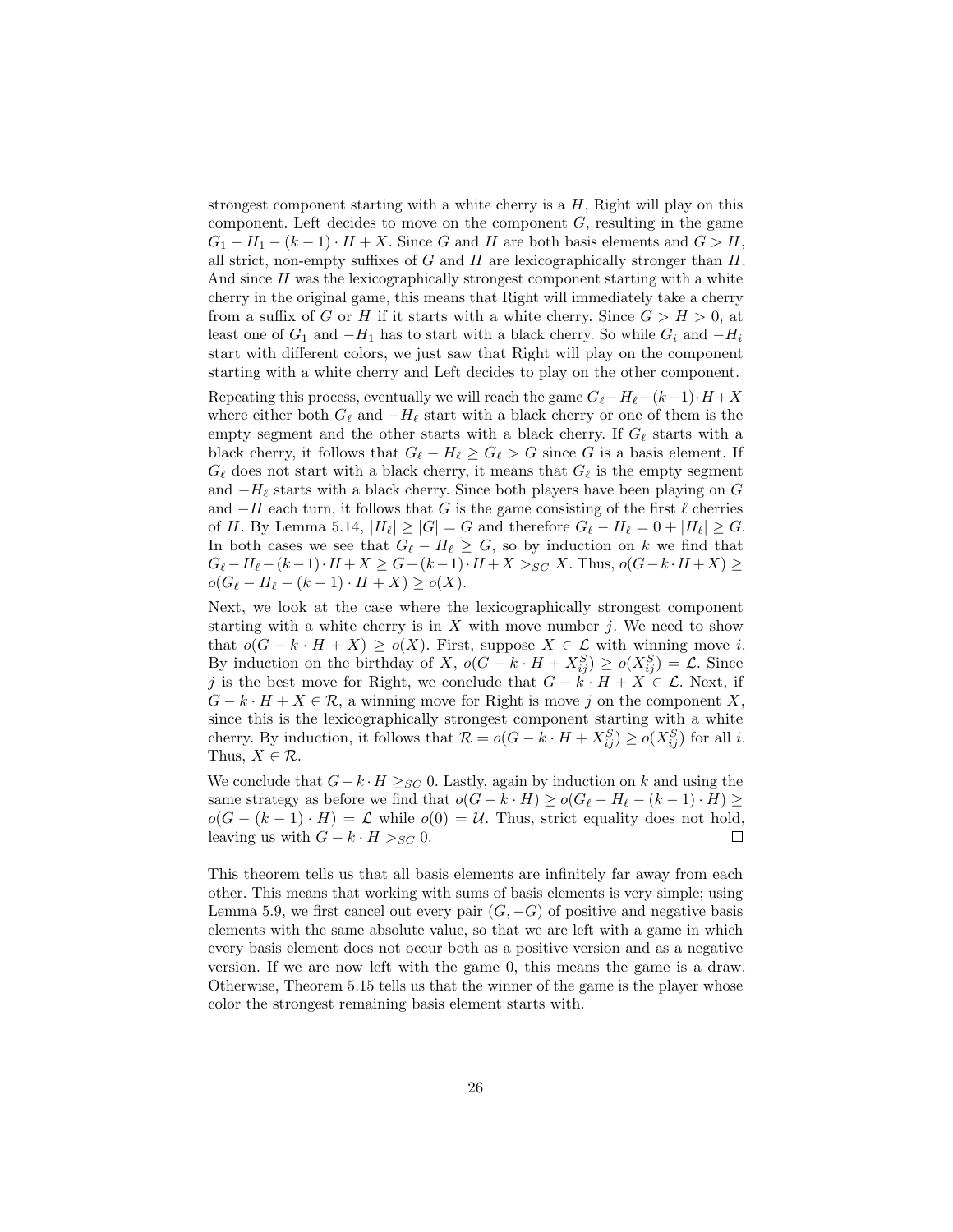Example 5.16. Consider the sum of basis elements



Since these basis elements are so nice to work, the next thing we will try to do is somehow decompose any Stack Cherries segment into a sum of basis elements.

<span id="page-28-0"></span>**Lemma 5.17.** Let  $G$  be a Stack Cherries segment of length  $n$  that is not a basis element. Let  $0 < i < n$  such that  $|G_i| \leq |G_k|$  for all  $0 \leq k < n$  and let  $0 \leq j < i$ such that  $|G[1...i]_j| \leq |G[1...i]_k|$  for all  $0 \leq k \leq i$ . Then  $|G_i| \leq |G[1...i]_j|$ . Furthermore, if the  $(i + 1)$ -st and  $(j + 1)$ -st cherries of G have different colors, this inequality is strict.

*Proof.* First suppose  $|G_i|$  and  $|G[1...i]_j|$  are not prefixes of each other. This means that the two mismatch before reaching the end of either segment, and since  $|G_i| < |G_j|$  it follows that  $|G_i| < |G[1...i]_j|$ .

Next, suppose that  $|G_i|$  is a strict prefix of  $|G[1...i]_j|$ . So  $|G_i|$  and  $|G_j|$  match for  $n-i$  cherries. Since  $G_i$  has length  $n-i$  it follows that  $G[1...i]_j$  has length at least  $n-i+1$ . Since  $|G_i| < |G_j|$  and  $|G_i|$  and  $|G_j|$  match for the first  $n-i$  cherries, it follows that the  $(n-i+1)$ -st cherry of  $|G_j|$  and therefore also the  $(n-i+1)$ -st cherry of  $|G[1...i]_j|$  must be black. We conclude that  $|G_i| < |G[1...i]_j|$ .

Lastly, suppose that  $|G[1...i]_j|$  is a strict prefix of  $|G_i|$ . So  $|G_i|$  and  $|G_j|$  match for at least  $i-j$  cherries. Since  $G[1...i]_j$  has length  $i-j$  it follows that  $G_i$  has length at least  $i - j + 1$ . If the  $(i - j + 1)$ -st cherry of  $|G_i|$  would be black, this would mean that the  $(i - j + 1)$ -st cherry of  $|G_j|$  also has to be black since  $|G_i| < |G_j|$ . So  $|G_i|$  and  $|G_j|$  match for at least  $i - j + 1$  cherries, their  $(i - j + 1)$ -st cherries are the same color as their first cherries (black) and  $|G_i| < |G_j|$ . Thus, we also have  $|(G_i)_{i-j}| < |(G_j)_{i-j}| = |G_i|$ . This is a contradiction, since  $|G_i| \leq |G_k|$  for all  $0 \leq k < n$ . We conclude that the  $(i - j + 1)$ -st cherry of  $|G_i|$  must be white and thus that  $|G_i| < |G[1...i]_j|$ .

We have now shown that if  $|G_i| \neq |G[1...i]_j|$ , then  $|G_i| < |G[1...i]_j|$ . In other words, we have  $|G_i| \leq |G[1...i]_j|$ . All that is left to show now is that  $|G_i|$  =  $|G[1...i]_j|$  cannot hold when the  $(i + 1)$ -st and  $(j + 1)$ -st cherries of G have different colors. Suppose that  $|G_i| = |G[1...i]_j|$ . Since  $|G_i| \leq |G_j|$  and  $|G_i|$  and  $|G_i|$  match for the first  $n - i$  cherries at which point we have reached the end of  $|G_i|$ , the  $(n-i+1)$ -st cherry of  $|G_j|$  must be black. In other words, the first and  $(n-i+1)$ -st cherries of  $G_j$  have the same color. Since  $|G_i|$  is equal to  $|G[1...i]_j|$ , they must also have the same length, and thus  $n - i = i - j$ . We conclude that the  $(j + 1)$ -st cherry of G has the same color as the  $(n - i + 1 + j) = (i + 1)$ -st cherry.  $\Box$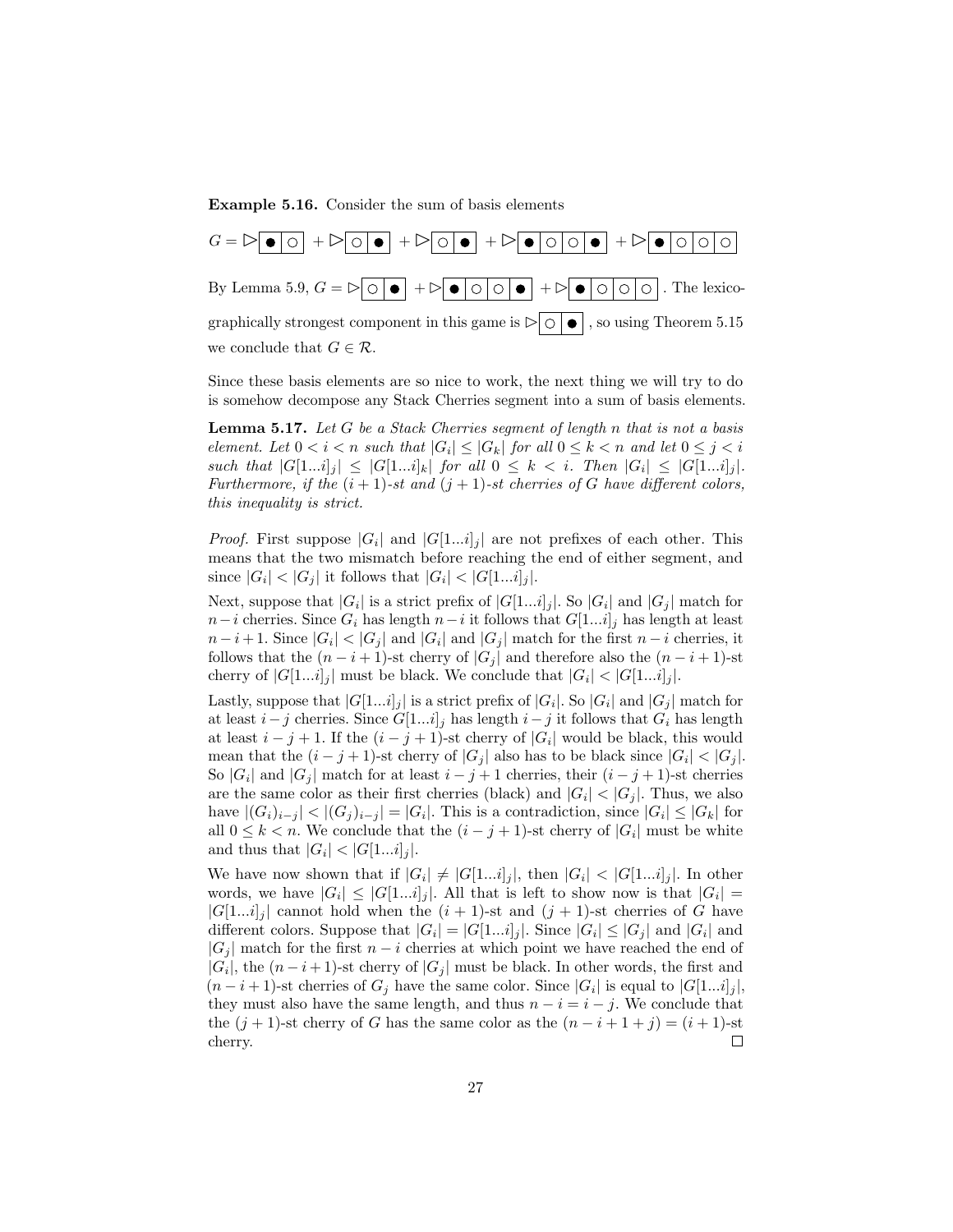<span id="page-29-0"></span>Theorem 5.18 (Stack Cherries Backwards Decomposition). Let G be a Stack Cherries segment of length n and let  $0 \leq i < n$  such that  $|G_i| \leq |G_j|$  for all  $0 \leq j < n$ . Then  $G =_{SC} G[1...i] + G_i$ .

*Proof.* Assume without loss of generality that the first cherry of  $G$  is black. If  $i = 0$ , there is nothing to show, so assume that  $0 \le i \le n$ . First suppose that  $G_i$  also starts with a black cherry. If G and  $G_i$  do not match for the first i cherries, then  $G[1...i] > G_i$  since  $G > G_i$ . If G and  $G_i$  match for the first  $i+1$ cherries, it follows from  $G > G_i$  that  $G_i > (G_i)_i = G_{2i}$ . But the first cherry of  $G_{2i}$  has the same color as the first cherry of  $G_i$  which is black, and therefore  $|G_i| = G_i > G_{2i} = |G_{2i}|$ . This is a contradiction, since  $G_i$  is the weakest suffix of G. So G and  $G_i$  cannot match for the first  $i+1$  cherries. Thus, if G and  $G_i$ match for the first i cherries, they must mismatch at position  $i+1$ . The  $(i+1)$ -st cherry of G is the first cherry of  $G_i$  and therefore black, so the  $(i + 1)$ -st cherry of  $G_i$  must be the end of the segment or white. In both cases, this means that  $G[1...i] \ge G_i$ . Thus, in any synchronized game  $G[1...i] + G_i + X$  we may assume that Left will play on  $G[1...i]$  before  $G_i$ . By induction on the birthday of  $G$ , we conclude that  $G[1...i] + G_i = ((G[2...i] + G_i),(),()) = ((G_1),(),()) = G.$ 

Next, we will consider the case where  $G_i$  starts with a white cherry. By induction on the birthday of G, we can repeatedly apply this theorem and Lemma [5.17](#page-28-0) on G[1...*i*] to obtain a sequence of basis elements  $B_1 \ge B_2 \ge \ldots \ge B_\ell$  satisfying  $G[1...i] =_{SC} B_1 + B_2 + \ldots + B_\ell$ . Since G starts with a black cherry, Lemma [5.17](#page-28-0) tells us that  $B_1$  starts with a black cherry and is strictly stronger than  $G_i$  and any  $B_j$  that starts with a white cherry. Now let X be any sum of Stack Cherries segments. Playing on  $B_1 + B_2 + \ldots + B_\ell + G_i + X$ , if the strongest segment starting with a white cherry W is  $G_i$  or a  $B_j$ , then  $B_1$  is a basis element starting with a black cherry that is strictly stronger than the basis element  $W$ , which is again stronger than the other segments in the game starting with a white cherry. Thus, Theorem [5.15](#page-26-1) tells us that  $B_1 + B_2 + \ldots + B_\ell + G_i + X >_{SC} 0$ . In other words, if the best move for Right is to play on  $G_i$  or any  $B_j$ , Left can win anyway, so we may ignore these moves. By induction we conclude that

$$
G[1...i] + G_i =_{SC} B_1 + B_2 + \dots + B_\ell + G_i
$$
  
=\_{SC} (( (B<sub>1</sub>)<sub>1</sub> + B<sub>2</sub> + \dots + B\_\ell + G\_i), (), ))  
=\_{SC} ((G<sub>1</sub>), (),()) = G

 $\Box$ 

As we mentioned in the proof, repeatedly applying this theorem allows us to decompose any Stack Cherries segment into a unique sum of basis elements. With this, we can view any Stack Cherries segment as a concatenation of basis elements:

$$
G = \triangleright \boxed{B_1 \mid B_2 \mid \dots \mid B_\ell} =_{SC} \triangleright \boxed{B_1} + \triangleright \boxed{B_2} + \dots + \triangleright \boxed{B_\ell}
$$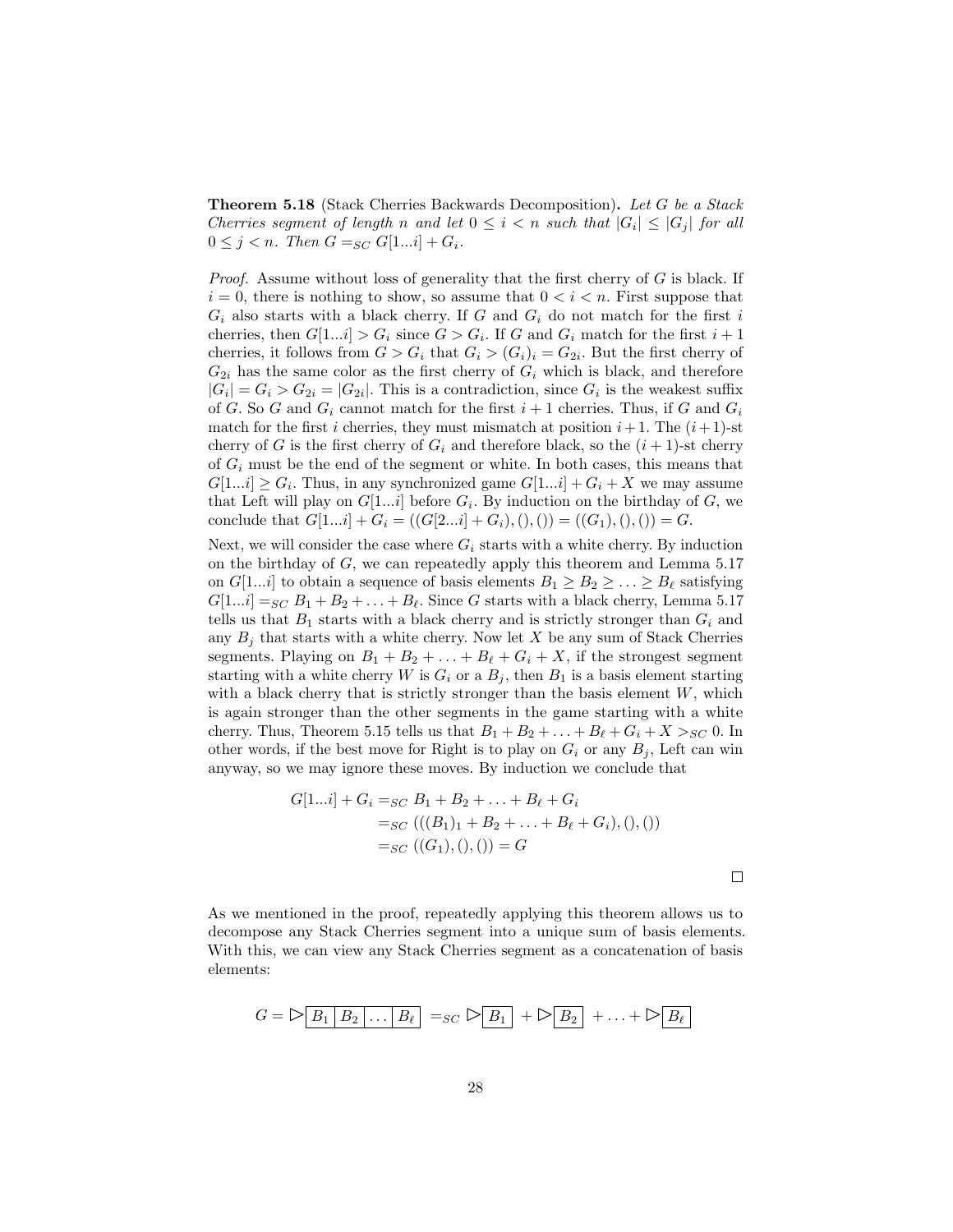Furthermore, by Lemma [5.17](#page-28-0) we have  $|B_1| \geq |B_2| \geq \ldots \geq |B_\ell|$  and equality can only hold if  $B_i$  and  $B_{i+1}$  start with the same color.

Example 5.19. We will decompose the Stack Cherries segment

| $G = \triangleright \bullet \bullet \circ \circ \bullet \bullet \circ \circ$ |  |  |  |  |
|------------------------------------------------------------------------------|--|--|--|--|
|                                                                              |  |  |  |  |

into basis elements. We see that the suffix  $G_4 = \triangleright \bullet \circ \circ$  is the lexicographically weakest out of all non-empty suffixes, so Theorem [5.18](#page-29-0) tells us that  $G =_{SC} \triangleright \bullet \bullet \bullet \circ \bullet + \triangleright \bullet \circ \circ$ , noting that  $G_4$  is a basis element. In the next iteration, we decompose  $\triangleright \bullet \bullet \circ \bullet$  into  $\triangleright \bullet \bullet + \triangleright \circ \bullet$  and in the final iteration we decompose  $\triangleright \bullet \bullet$  into  $\triangleright \bullet$  +  $\triangleright \bullet$ . We conclude that  $G =_{SC} \triangleright \boxed{\bullet} + \triangleright \boxed{\bullet} + \triangleright \boxed{\circ} + \square \boxed{\bullet} + \triangleright \boxed{\bullet} \boxed{\circ} \boxed{\circ}$ 

where each component is a basis element.

One thing to note is that, if we have a Stack Cherries segment G where the weakest suffix is  $G_i$  for some  $i > 0$ , then the weakest suffix of  $G_1$  is still  $G_i$ . This means that if we have a Stack Cherries segment  $G = \triangleright \boxed{B_1 \mid B_2 \mid \ldots \mid B_\ell}$  with basis element decomposition  $\triangleright \boxed{B_1}$  +  $\triangleright \boxed{B_2}$  +... +  $\triangleright \boxed{B_\ell}$ , that after  $\ell-1$  iterations of Theorem [5.18](#page-29-0) we find that  $G_1 = \triangleright \boxed{(B_1)_1 \mid B_2 \mid \ldots \mid B_\ell} =_{SC} \triangleright \boxed{(B_1)_1}$  +  $\triangleright$   $\boxed{B_2}$  +... + $\triangleright$   $\boxed{B_\ell}$ . This shows us that the impact of a move on a Stack Cherries segment only depends on the leftmost basis element in its decomposition. In other words, if we have another Stack Cherries segment  $H = \sum_{n=1}^{\infty} \frac{A_1}{A_2 \ldots A_k}$  with basis element decomposition  $\triangleright \boxed{A_1} + \triangleright \boxed{A_2} + \ldots + \triangleright \boxed{A_k}$  such that  $A_1 = B_1$ , then  $G_1 + H = G + H_1$ . We therefore give this leftmost basis element a special name.

**Definition 5.20.** Let G be a Stack Cherries segment. We define the *main basis* element of G as the lexicographically strongest basis element in its basis element decomposition.

If the decomposition of a Stack Cherries segment consists of many basis elements, determining the main basis element of that segment using Theorem [5.18](#page-29-0) can be tedious, since this method works from back to front while the main basis element is the leftmost basis element in its decomposition. To more easily determine the main basis element of a segment we will introduce an equivalent Stack Cherries decomposition method that works from front to back. Before this, we first introduce a lemma that will help us with the proof of its correctness.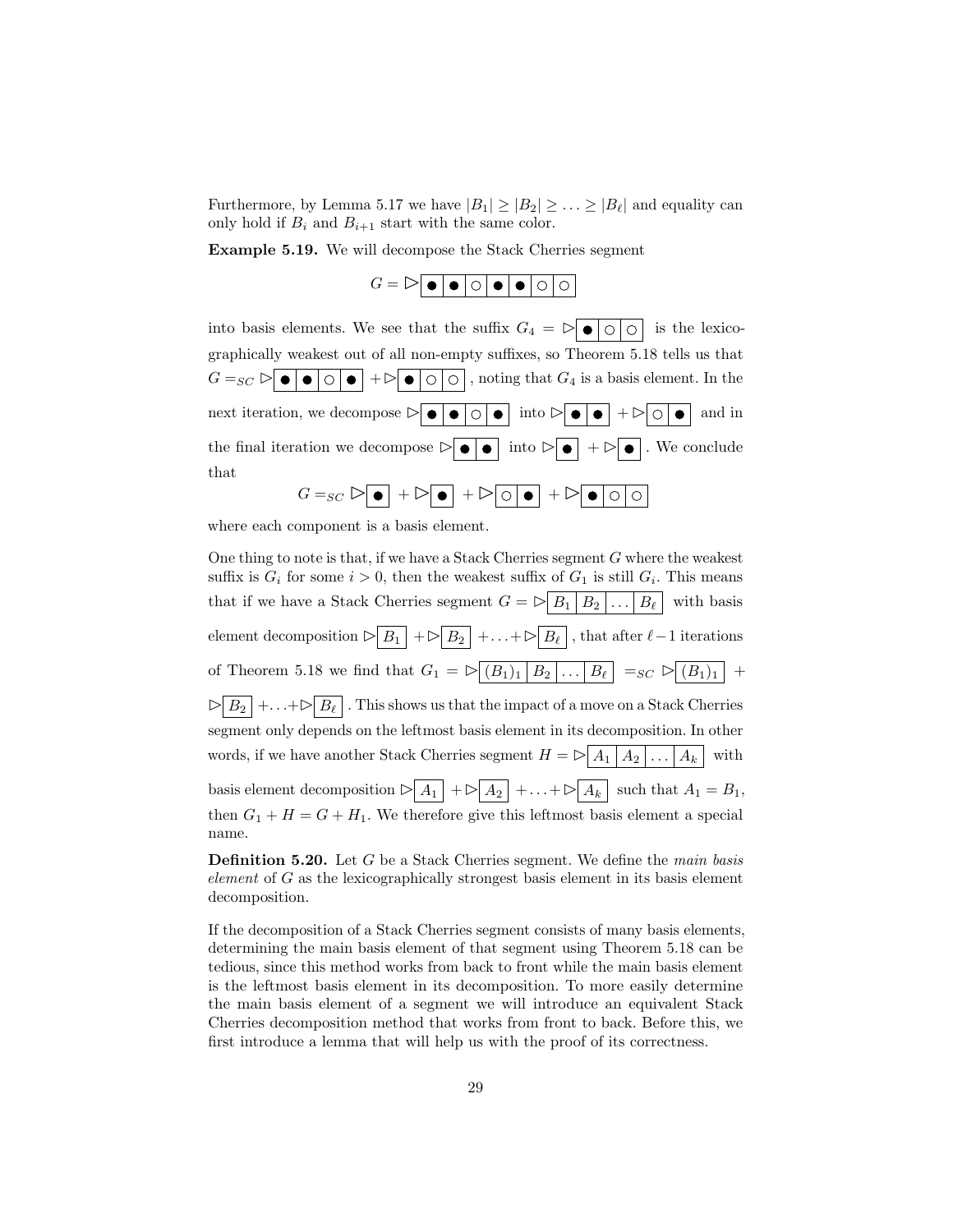<span id="page-31-0"></span>**Lemma 5.21.** Let G be a Stack Cherries segment of length n and let  $0 \leq i < n$ such that  $|G_i| \leq |G_j|$  for all  $0 \leq j < n$ . Then, for  $0 \leq j, k < i$ , we have

$$
G_j > G_k \iff G[1...i]_j > G[1...i]_k
$$

*Proof.* Define  $H = G[1...i]$ . Assume without loss of generality that the  $(i + 1)$ -st cherry of G is black. Assume that  $G_j > G_k$ . First suppose that  $j < k$ . If  $G_j$  and  $G_k$  do not match for the first  $i - k$  cherries, then  $H_i > H_k$  since the mismatch happens before the end of either segment. If  $G_j$  and  $G_k$  do match for the first  $i - k$  cherries, then the  $(i - k + 1)$ -st cherry of  $G_i$  must be black since  $G_i > G_k$ and the  $(i - k + 1)$ -st cherry of  $G_k$  is  $G_k[i - k + 1] = G[i + 1] = \text{black}$ . Thus,  $H_j$ and  $H_k$  match for the first  $i - k$  cherries, after which  $H_j$  is followed by a black cherry while we have reached the end of  $H_k$ . It follows that  $H_j > H_k$ .

Now suppose that  $j > k$ . If  $G_j$  and  $G_k$  do not match for the first  $i - j$  cherries we can again conclude that  $H_i > H_k$  since the mismatch happens before the end of either segment. Now suppose  $G_i$  and  $G_k$  do match for the first  $i - j$  cherries. Since  $G_j > G_k$ , it follows that  $G_i = G_{j+(i-j)} > G_{k+(i-j)}$ . If the first cherry of  $G_{k+i-j}$ , or equivalently the  $(i-j+1)$ -st cherry of  $G_k$ , would be black, this would mean that  $|G_i| > |G_{k+i-j}|$ . This is a contradiction, since we assume that  $G_i$  is the lexicographically weakest suffix of G. Thus, the  $(i - j + 1)$ -st cherry of  $G_k$ must be white. So  $H_j$  and  $H_k$  match for the first  $i - j$  cherries, after which we have reached the end of  $H_j$  and  $H_k$  is followed by a white cherry, so we conclude that  $H_j > H_k$ .

We have now shown that  $G_j > G_k \implies H_j > H_k$ . By flipping j and k, the same argument shows that  $G_j < G_k \implies H_j < H_k$ . We also note that  $G_j = G_k \iff$  $j = k \iff H_j = H_k$ . We conclude that  $G_j > G_k \iff G[1...i]_j > G[1...i]_k$ .  $\Box$ 

In other words, removing the lexicographically weakest suffix from a Stack Cherries segments preserves the order of the longer suffixes.

Theorem 5.22 (Stack Cherries Forwards Decomposition). Let G be a non-basis Stack Cherries segments of length n and let  $0 < i < n$  be the smallest index such that  $|G_i| \leq |G|$ . Then  $G = G[1...i] + G_i$ 

*Proof.* Let  $0 < k < n$  such that  $|G_k| < |G_j|$  for all  $0 < j < n$ . If  $G[1...k]$  is a basis element, Lemma [5.21](#page-31-0) tells us that  $|G_j| > |G|$  for all  $0 \leq j < k$  and thus that  $i \geq k$ . Since  $|G_k| < |G|$ , we conclude that  $i = k$ . Thus, by Theorem [5.18,](#page-29-0)  $G = G[1...i] + G_i.$ 

Next, suppose  $G[1...k]$  is not a basis element. By Lemma [5.21,](#page-31-0)  $i < k$  is also the smallest index such that  $|G[1...k]_i \leq |G[1...k]$ . By induction on the birthday of G, it follows that  $G[1...k] = G[1...i] + G[1...k]_i = G[1...i] + G[1+i...k]$ . Since  $G_k$ is the weakest suffix of  $G$ , it is also the weakest suffix of  $G_i$ . Theorem [5.18](#page-29-0) now tells us that  $G_i = G[1 + i...k] + G_k$ . Thus,

$$
G = G[1...k] + G_k = G[1...i] + G[1 + i...k] + G_k = G[1...i] + G_i.
$$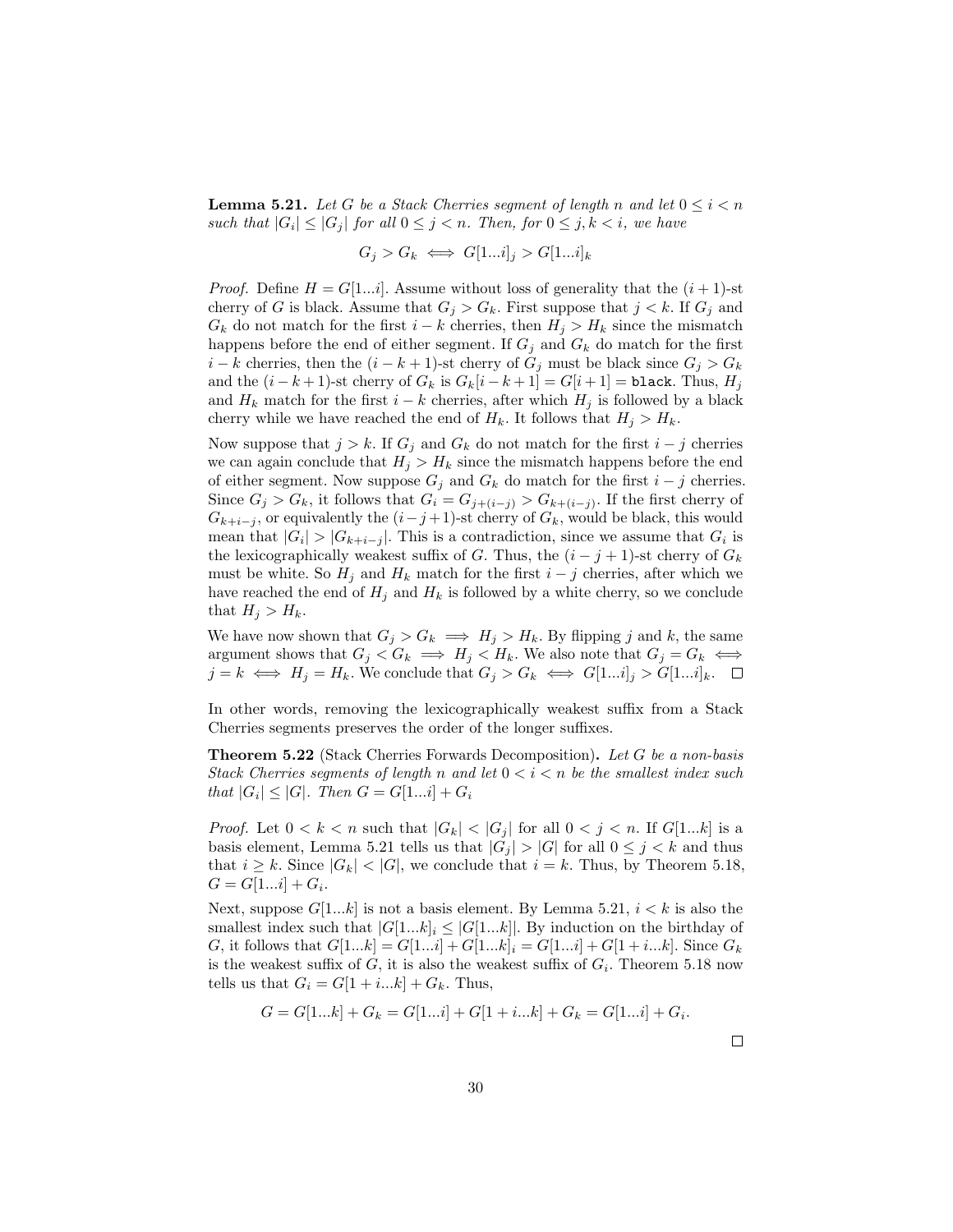### <span id="page-32-0"></span>5.2 Cherries Decomposition

Now that we have a solid method for determining the winner of any Stack Cherries game, we would like to find a method for reducing any game of Cherries to a game of Stack Cherries. In this subsection we will propose such a method and lay the foundation for a possible proof of its correctness.

For a Cherries segment G, we use the notation  $G_{(i,j)}$  to refer to the Cherries segment where the front  $i$  cherries and the back  $j$  cherries have been removed. and we again use the notation  $G[a...b]$  to refer to the Cherries segment starting at the  $a$ -th cherry of  $G$  and ending with the  $b$ -th cherry. A new piece of notation is  $\overline{G}$ , which we use to refer to the reverse of G. Note that this notation will mostly be used in the context of lexicographical comparisons, since reversing a Cherries segment does not change anything about its value.

We will see that some of the theorems and proof techniques we used to analyze Stack Cherries can also be applied to regular Cherries in some modified way. One of these theorems is the following, which very much resembles Theorem [5.7:](#page-23-0)

Theorem 5.23. Let G be a Cherries segment of length greater than k such that  $G \succ \overline{G}$ . Suppose that G and  $\overline{G}$  match for the first k cherries. Then  $G_{(i,0)} \geq G_{(0,i)}$ for all  $1 \leq i \leq k$ .

Proof. The proof of this theorem is also very similar to that of Theorem [5.7.](#page-23-0) We will again first look at the case  $i = k$ . Since G and  $\overline{G}$  match for the first k cherries and  $G \succ \overline{G}$ , it follows that the  $(k + 1)$ -st cherry from the start of G is black and the  $(k + 1)$ -st cherry from the end of G is white. By quickly checking all the cases, we conclude that  $G_{(0,k)} + X \in \mathcal{L} \implies G_{(k,0)} + X \in \mathcal{L}$ and  $G_{(k,0)} + X \in \mathcal{R} \implies G_{(0,k)} + X \in \mathcal{R}$  for all synchronized games X. Thus,  $G_{(k,0)} \geq G_{(0,k)}$ 

Next, we consider the case  $1 \leq i < k$ . Again, using the same induction argument from Theorem [5.7,](#page-23-0) we conclude that  $G_{(0,i)} + X \in \mathcal{L} \implies G_{(i,0)} + X \in \mathcal{L}$  and  $G_{(i,0)} + X \in \mathcal{R} \implies G_{(0,i)} + X \in \mathcal{R}$  for all synchronized games X. Thus,  $G_{(i,0)} \geq G_{(0,i)}.$  $\Box$ 

So, just like the players will always pick the segment with the highest absolute value in a game of Stack Cherries, on a segment of regular Cherries where both ends have the same color, the player of that color will always pick the side from which the segment reads the lexicographically strongest. Obtaining a similar result for segments with differently colored endings is not as straightforward. In fact, results as general as this that we would expect to be true are not actually always

true. Take for example the Cherries segment  $G = \bigcirc \bigcirc \bigcirc \bigcirc \bigcirc \bigcirc \bigcirc \bigcirc \bigcirc \bigcirc \bigcirc$ .

Since the segment read from front to back is lexicographically stronger than the segment read from the back to front, we would expect that removing the first and last cherry will benefit Left. But with  $X = ((1), (1), (-1))$ , we see that  $o(G+X) = U$ , while  $o(G_{(1,1)}+X) = \mathcal{R}$ , which means that  $G_{(1,1)} \geq G$  does not hold.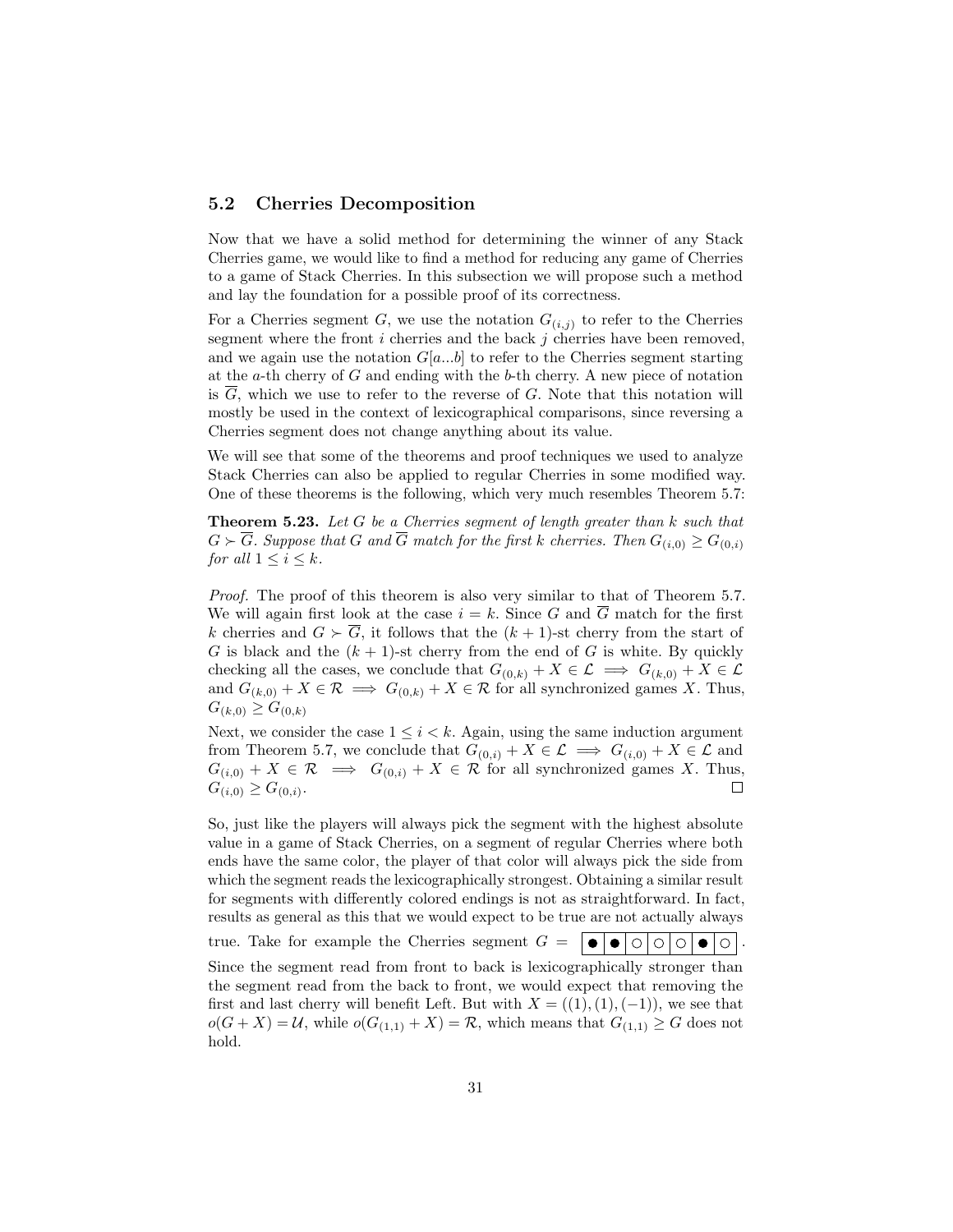However, we still expect this result to be true if we restrict  $X$  to be a sum of Cherries segments. With this in mind, we propose a method for decomposing a Cherries segment into Stack Cherries segments, based on repeatedly taking cherries from the lexicographically strongest side.

<span id="page-33-0"></span>**Definition 5.24.** Let G be a Cherries segment. Rotate G such that  $|G| \geq |\overline{G}|$ . Let  $0 \leq i \leq n$  be the smallest index such that  $|G(i,0)| \prec |\overline{G(i,0)}|$  or such that  $|G(i,0)| = |\overline{G(i,0)}|$  and  $G(i,0)$  and  $\overline{G(i,0)}$  do not start with the same colors. Then we define  $dec_1(G) = \mathfrak{D}G[1...i]$ . We define  $dec_2(G)$  by repeating this process on  $G_{(i,0)}$ , and so on. Finally, we define  $\text{dec}(G) = \sum_i \text{dec}_i(G)$ .

This definition looks quite complicated but can be described in words as follows: Given a Cherries segment  $G$ , pick the side from which the segment is lexicographically strongest and start taking cherries from this side until this side is no longer the lexicographically strongest. The cherries that have been removed so far make up dec<sub>1</sub>(G). We then repeat this process to determine  $dec_2(G)$ ,  $dec_3(G)$ and so on. We are finished when there are no cherries left or when the remaining segment H is anti-symmetric, which means that  $|H| = |\overline{H}|$  and H and  $\overline{H}$  start with different colors. At this point, all future iterations will yield  $dec_i(G) = 0$ .

**Example 5.25.** Consider the Cherries segment  $G = \Box$ 

We see that  $G$  is lexicographically stronger front to back than back to front so we take the front cherry from G. Next, we see that  $G_{(1,0)}$  is still stronger front to back than back to front so we again take the front cherry. At this point we are left with  $G_{(2,0)}$ , which is stronger from back to front, so we stop this iteration

and conclude that  $\text{dec}_1(G) = \mathcal{B}[1...2] = \mathcal{B} \cdot \mathcal{C}$ .

In the next iteration we see that  $|G_{(2,0)}| \prec |\overline{G_{(2,0)}}\rangle$  and  $|G_{(2,1)}| \prec |\overline{G_{(2,1)}}\rangle$  so we take two cherries from the back. At this point we have  $|G_{(2,2)}| = |G_{(2,2)}|$ , but  $G_{(2,2)}$  starts and ends with the same color so we keep going from this side and take the next cherry. Next, we see that  $|G_{(2,3)}| \prec |G_{(2,3)}|$  and  $|G_{(2,4)}| \prec |G_{(2,4)}|$ so we again take two cherries from the back, Finally, we are left with the antisymmetric segment  $G_{(2,5)} = \boxed{\bullet \circ}$  so we stop this iteration and conclude that  $dec_2(G) = \triangleright \circ \bullet \bullet \circ \circ$ 

Since we are now left with an anti-symmetric segment, we see that all future iterations stop immediately, and thus  $\text{dec}_3(G) = \text{dec}_4(G) = \ldots = 0$ . Thus,

$$
\text{dec}(G) = \sum_{i} \text{dec}_{i}(G) = \text{dec}_{1}(G) + \text{dec}_{2}(G) = \text{Re}(G) - \text{Re}(G) + \text{Im}(G) \cdot \text{Im}(G) \cdot \text{Im}(G)
$$

If we have a Cherries segment that only consists of one color, all cherries will be taken in the first iteration. For example, dec  $(\Box \bullet \bullet \bullet) = \triangleright \bullet \bullet \bullet \bullet$ . In all other cases, we can show that we will end up with an anti-symmetric segment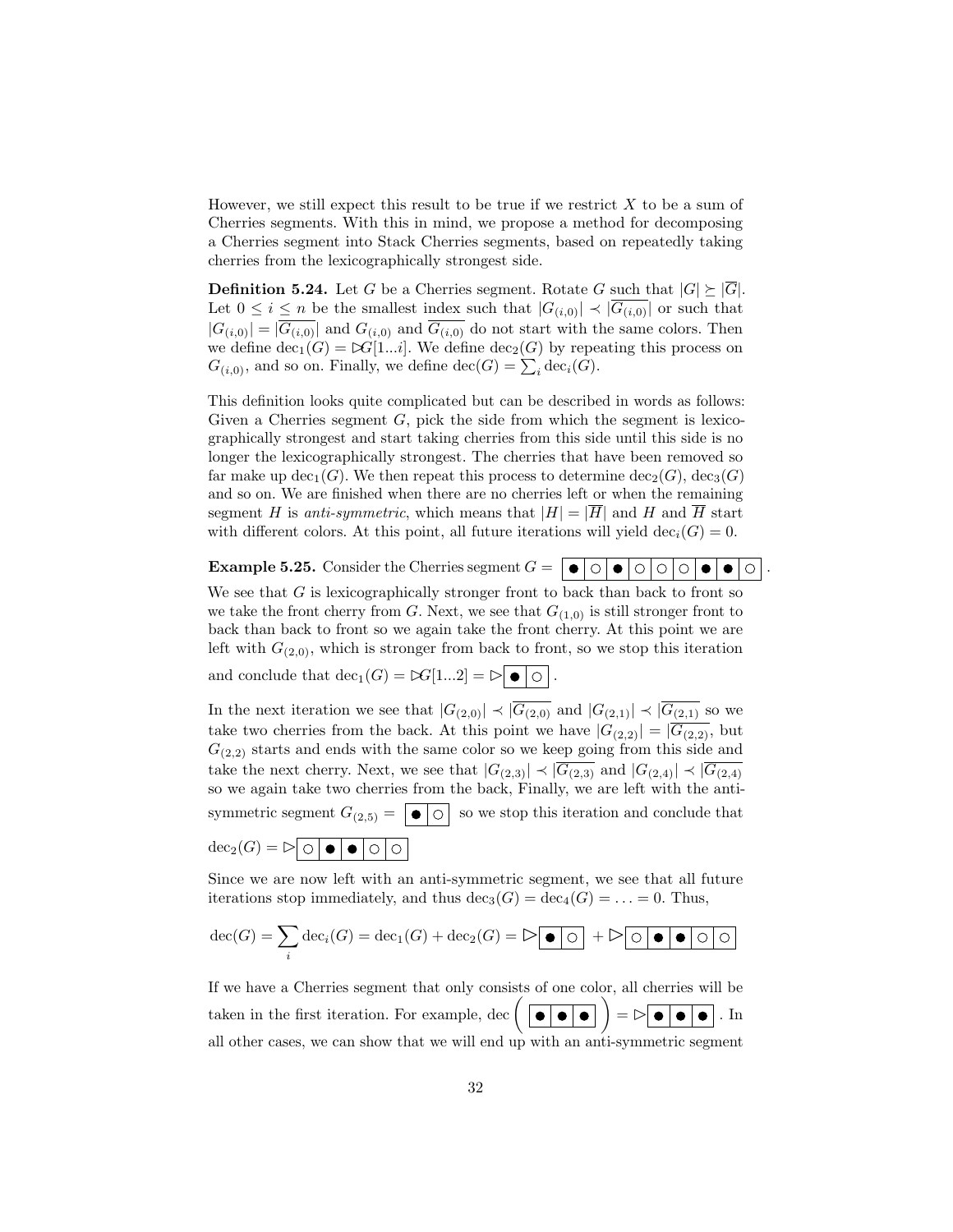instead of the empty segment after some amount of iterations. Indeed, if G is a Cherries segment starting with one black cherry followed by a positive amount of white cherries, then  $|G| \prec |\overline{G}|$  and thus the front cherry of G will not be taken when determining  $\text{dec}(G)$ . So if G is a Cherries segment containing black and white cherries, we will never be able to take all cherries when determining  $dec(G)$ , so we must end up with an anti-symmetric segment after some amount of iterations.

We will now prove some basic properties of this decomposition function, to help us get closer to a proof of its correctness.

<span id="page-34-0"></span>**Lemma 5.26.** Let G be a Cherries segment with  $\forall G \neq \forall \overline{G}$ . Then  $|\text{dec}_1(G)| \geq$  $|\text{dec}_2(G)|.$ 

*Proof.* We may assume without loss of generality that  $|G| \geq |\overline{G}|$ , since we could reverse G if this was not the case. If  $dec_2(G) = 0$  the result follows immediately. So assume  $\text{dec}_2(G) \neq 0$ , which also means that  $\text{dec}_1(G) \neq 0$ . In this case, G can be written in the form  $\left| A \right| X \left| B \right|$  such that  $A, X, B$  are sequences of cherries with  $\triangleright A = \text{dec}_1(G)$  and  $\triangleright \overline{B} = \text{dec}_2(G)$ .

If  $|\triangleright A|$  and  $|\triangleright B|$  are not prefixes of each other, this means that they mismatch before reaching the end of either segment. Since  $|G| \geq |\overline{G}|$  it follows that  $|\triangleright A| > |\triangleright \overline{B}|$  and thus that  $|\text{dec}_1(G)| \geq |\text{dec}_2(G)|$ .

Next, consider the case where  $|\triangleright A|$  is a prefix of  $|\triangleright \overline{B}|$ . Let  $|\triangleright A|$  have length n. Assume that  $|\triangleright A| < |\triangleright \overline{B}|$ . This means that the  $(n+1)$ -st cherry of  $|\triangleright \overline{B}|$  is black. Since  $|G| \geq |\overline{G}|$  it also follows that the  $(n + 1)$ -st cherry of  $|\mathcal{L}G|$  is black. So  $|G|$ and  $|\overline{G}|$  match for at least  $n + 1$  cherries and their  $(n + 1)$ -st cherry is black, which means that if we remove the first  $n$  cherries and the last  $n$  cherries from G, the segment should still be lexicographically stronger from front to back than from back to front, or in other words  $|G_{(n,n)}| \succeq |G_{(n,n)}|$ . But  $G_{(n,n)}$  is of the form  $|X|B_{(0,n)}|$  and so by the definition of dec we have  $|G_{(n,n)}| \preceq |G_{(n,n)}|$ . We conclude that  $|G_{(n,n)}|$  is lexicographically equal to  $|G_{(n,n)}|$  and thus that  $|G|$ is lexicographically equal to  $|\overline{G}|$ . But by assumption we know that  $\Delta G \neq \Delta \overline{G}$  and we also have  $\Delta G \neq -\overline{\Delta G}$  since equality would mean that G is anti-symmetric and  $\text{dec}_1(G)$  would be 0. This is a contradiction, so  $|\triangleright A| > |\overline{B}|$  must hold. We conclude that  $|\text{dec}_1(G)| \geq |\text{dec}_2(G)|$ . Lastly, the proof for when  $|\triangleright \overline{B}|$  is a prefix of  $|\mathcal{A}|$  is analogous.  $\Box$ 

Note that by repeatedly applying Lemma [5.26](#page-34-0) while removing cherries from the lexicographically strongest side, we can conclude that  $(|\text{dec}_i(G)|)_{i>1}$  is a non-increasing sequence of Stack Cherries segments. If  $dec_1(G)$  has length n and we remove  $1 \leq k < n$  cherries from lexicographically strongest side of G resulting in the game H, then  $\text{dec}_1(H) = \text{dec}_1(G)_k$  and  $\text{dec}_i(H) = \text{dec}_i(G)$  for  $i \geq 2$  by definition of our decomposition. Combining this with Lemma [5.26,](#page-34-0) it follows that all the suffixes of  $dec_i(G)$  must be lexicographically stronger than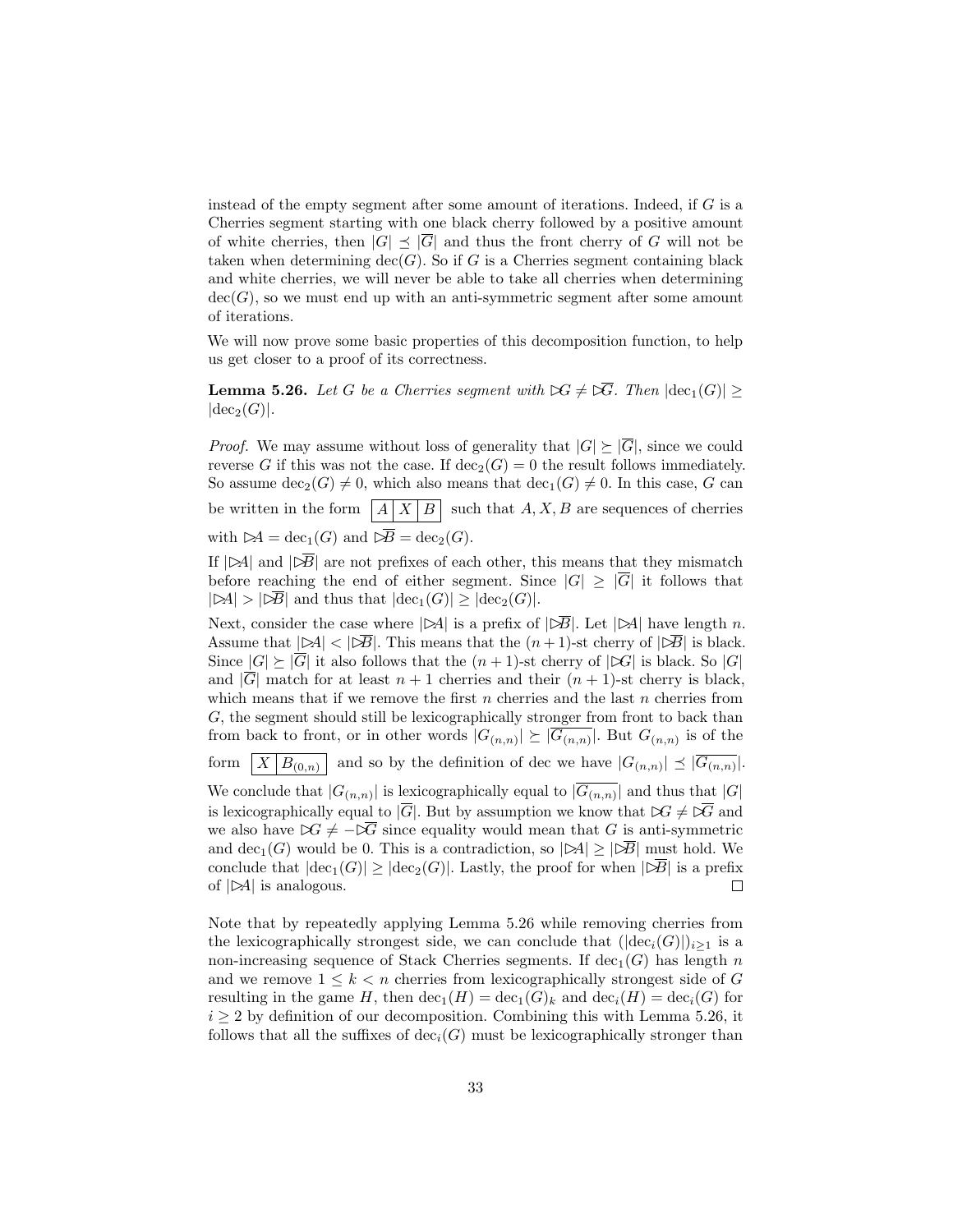$dec_{i+1}(G)$ , for all i and all Cherries segments G. With this, we can prove an even stronger result about the non-increasing nature of  $(|\text{dec}_i(G)|)_{i\geq 1}$ 

<span id="page-35-0"></span>**Lemma 5.27.** Let G be a Cherries segment such that  $\text{dec}_1(G) > 0$  and  $\text{dec}_3(G)$ 0. Then the main basis element of  $|\text{dec}_1(G)|$  is strictly greater than that of  $|\text{dec}_3(G)|.$ 

*Proof.* Assume without loss of generality that  $|G| \geq |\overline{G}|$ . We will prove this statement using contradiction. By Lemma [5.26,](#page-34-0) the main basis element of  $|\text{dec}_1(G)|$  is greater than or equal to the main basis element of  $|\text{dec}_3(G)|$ . So assume that the two main basis elements are both equal to some basis element B. Since all the suffixes of  $dec_1(G)$  must be lexicographically stronger than  $\text{dec}_3(G)$ , it follows that the basis element decomposition of  $|\text{dec}_1(G)|$  may only contain the basis element B. In other words,  $|dec_1(G)|$  is the concatenation of some positive amount of B's. Since  $|\text{dec}_1(G)| \geq |\text{dec}_2(G)| \geq |\text{dec}_3(G)|$ , it also follows that the main basis element of  $|dec_2(G)|$  is B. The same argument now tells us that  $|dec_2(G)|$  is also the concatenation of some positive amount of B's. This amount is less than or equal to the amount of B's in  $|dec_1(G)|$ , since  $|\text{dec}_1(G)| \geq |\text{dec}_2(G)|$  must hold.

So, we now know that G is of the form  $nB \mid -B \mid X \mid \pm mB$ , where nB represents the concatenation of n B's,  $\pm mB$  represents either mB or  $-mB$ , X is some sequence of cherries and  $m \leq n$ . Here,  $\text{dec}_1(G) = nB$  and  $\text{dec}_2(G) = \pm mB$ . If we remove the first  $n - m$  copies of B from the front, we are left with  $|mB|-B|X|\overline{\pm mB}|$ . Since this segment is still lexicographically stronger from front to back than from back to front and  $-B$  starts with a white cherry, we conclude that  $\left|-B\right|X$  is lexicographically stronger from back to front than from front to back. This is a contradiction by the definition of our decomposition, since we have removed  $\text{dec}_1(G)$  and  $\text{dec}_2(G)$  and thus  $|-B|X|$  should be lexicographically stronger from front to back than from back to front.  $\Box$ 

It follows from Lemma [5.26](#page-34-0) and Lemma [5.27](#page-35-0) that, from the component  $dec(G)$ in a sum of Stack Cherries games, we may assume that the players will only take cherries from  $\text{dec}_1(G)$  or  $\text{dec}_2(G)$ . Indeed, if  $\text{dec}_n(G)$  is the strongest segment starting with one player's color for some  $n > 2$ , then by Lemma [5.26](#page-34-0) and Lemma [5.27](#page-35-0) dec<sub>1</sub>(G) will have a strictly stronger main basis element. So, using basis element decomposition we find that this game is a win for the other player. Thus, if playing on  $\text{dec}_n(G)$  for some  $n > 2$  seems like the best option, this game is a win for the other player anyways, so if we ignore such options the outcome class of the game will not change.

**Definition 5.28.** Let G, H be synchronized games. We say  $G =_C H$  if  $o(G +$  $X$ ) =  $o(H+X)$  for any sum of Cherries and Stack Cherries segments X.

<span id="page-35-1"></span>**Conjecture 5.29.** Let G be a Cherries segment. Then  $G =_C \text{dec}(G)$ .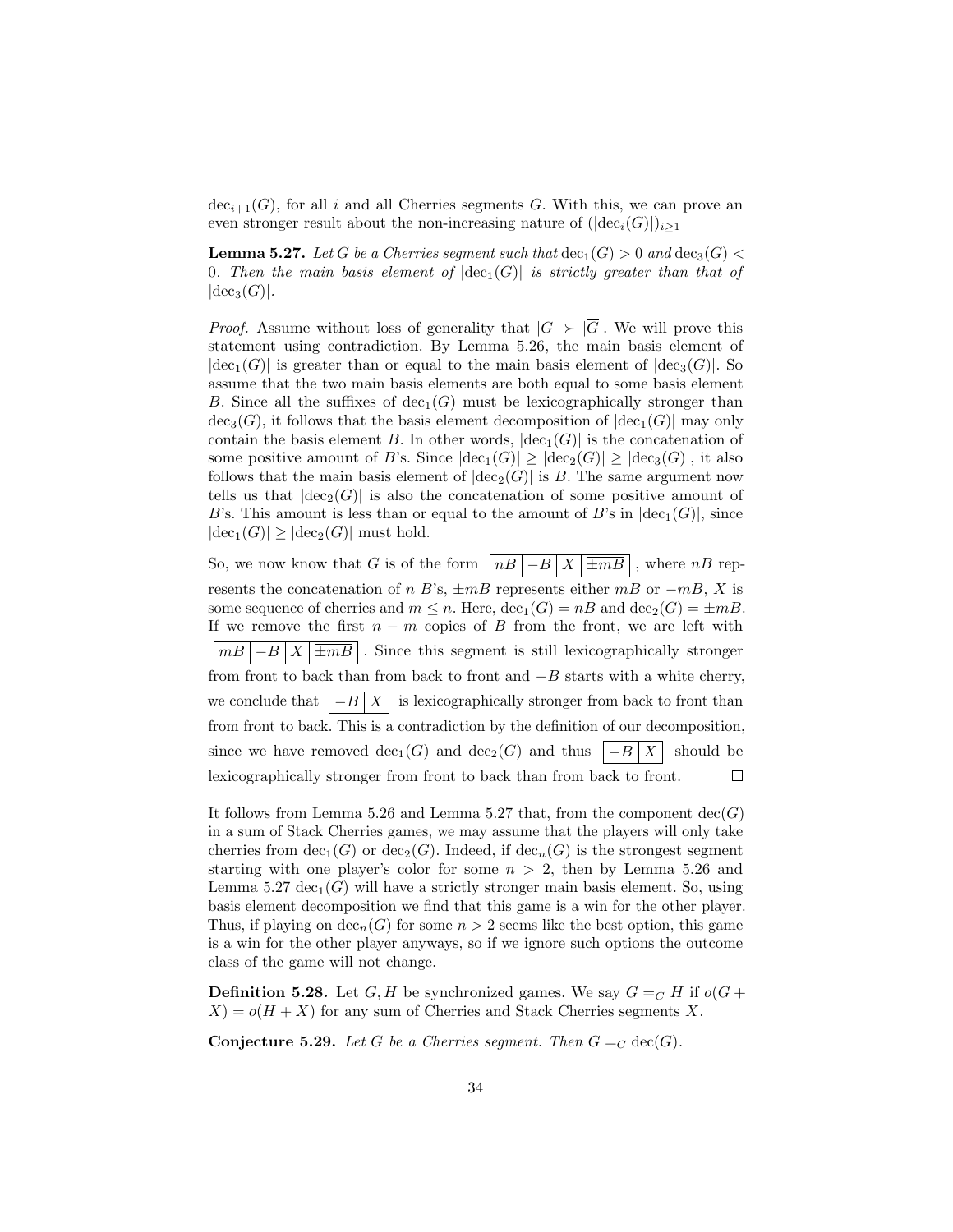There are two things we would still need to show for a possible proof of this conjecture: First, if we remove a cherry from a Cherries segment  $G$  on the lexicographically weakest side, this should change the value of its decomposition by at least as much as taking a cherry from the lexicographically strongest side. Second, if we have a Cherries segment G where  $\text{dec}_1(G)$  and  $\text{dec}_2(G)$  have the same main basis element, then removing a Cherry from the side of  $dec_2(G)$ should change the value of its decomposition by the same amount as removing a cherry from the side of  $dec_1(G)$  does.

If we were to prove these two statements, a proof for Conjecture [5.29](#page-35-1) would follow from Lemma [5.26](#page-34-0) and Lemma [5.27](#page-35-0) and the theory of Stack Cherries.

In an attempt to further convince the reader of the correctness of this conjecture, we can programmatically show that it is correct up to a specific point. We managed to check that the decomposition works for all Cherries games containing at most 20 cherries. More precisely, for all sums of Synchronized Cherries segments containing in total at most 20 cherries, the outcome class of this game is equal to the outcome class of the sum of the Stack Cherries decompositions of all the segments. Here, we determined the outcome classes of the Cherries games directly using the definition of the outcome classes and a dynamic programming approach, and we determined the outcome classes of the Stack Cherries decompositions by simulating the optimal Stack Cherries strategy from Theorem [5.7.](#page-23-0)

This decomposition also gives us a good explanation of the infinitesimal behaviour we observed all the way back at the start of this section: the basis element decomposition of a Cherries segment  $G$  with combinatorial value  $n$  contains the basis element  $\bullet$   $\bullet$   $\circ$   $\bullet$   $\circ$   $\bullet$  times plus possibly some other weaker basis elements.

By Theorem [5.15,](#page-26-1) these weaker basis elements are infinitely weaker. Thus,  $G$  is "infinitesimally close" to  $n$ .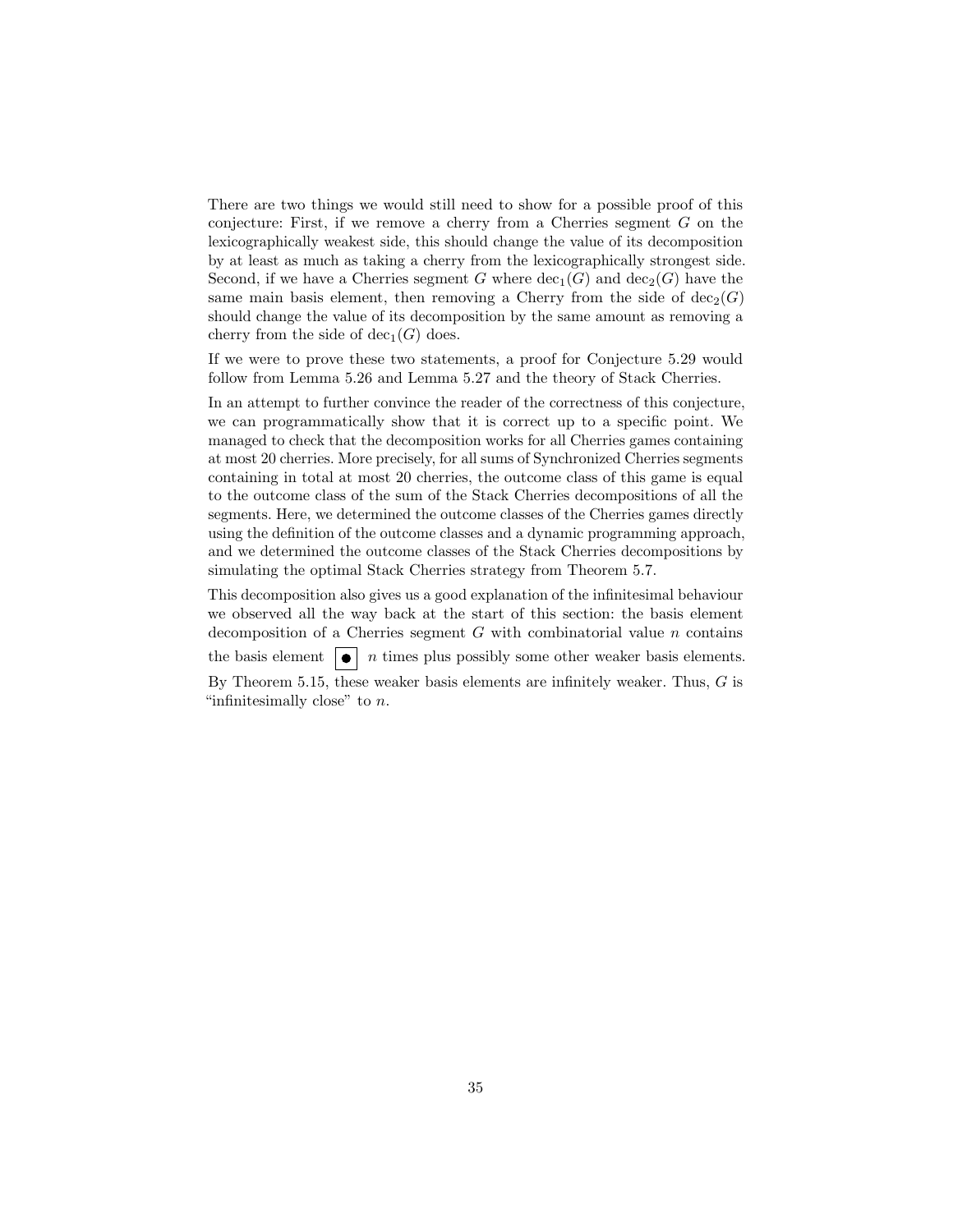# <span id="page-37-0"></span>6 Algorithms for Synchronized Cherries

In the previous section, we have shown how to assign a value to any Cherries or Stack Cherries position in the form of Stack Cherries basis elements. Together with Theorem [5.15,](#page-26-1) which tells us that basis elements are infinitely larger than any smaller basis element, this gives us a very clear measure of how valuable a Cherries or Stack Cherries position is for either player. More specifically, this can help us answer the important question of which player, if any, has a winning strategy on a sum of Cherries and Stack Cherries games.

It is not hard to find a theoretically correct method for determining the winner of any synchronized game; by simply trying out all possible options you will find out if some move always results in a win for one player. The difficulty lies in finding an algorithm that does this efficiently. In this section, we will propose an algorithm for determining the winner of any sum of Cherries and Stack Cherries games using our knowledge from the previous section, and we will analyze its complexity.

The algorithm consists of three phases. In the first phase, we decompose the Cherries segments into Stack Cherries segments based on Definition [5.24.](#page-33-0) Next, we decompose the Stack Cherries positions into basis elements using Theorem [5.18.](#page-29-0) Finally, we determine the winner of the resulting sum of basis elements using Theorem [5.15.](#page-26-1)

### <span id="page-37-1"></span>6.1 Stack Cherries Decomposition

We will start by discussing the second phase of the algorithm: decomposing a Stack Cherries segment into basis elements. Using Theorem [5.18,](#page-29-0) we see that one way to achieve this is by repeatedly finding the lexicographically weakest suffix and splitting the segment at that point. This means that lexicographically comparing suffixes is an important part of this algorithm. A data structure that can help us with this is the suffix array. A suffix array is an array containing all suffixes of a string in lexicographic order. More specifically, a suffix array contains the starting indices of the suffixes in lexicographic order. In this thesis, we are using one-based indexing for arrays, just like we have been treating (Stack) Cherries segments as one-based.

Example 6.1. Consider the word CHERRIES with alphabetical order. The suffixes of this word are cherries, herries, erries, rries, ries, ies, es and s. We say the suffix CHERRIES has starting index 1, HERRIES has starting index 2 and so on. If we sort these from lexicographically smallest to greatest like in a dictionary, we get cherries, erries, es, ies, herries, ries, rries and s. So the suffix array of CHERRIES is  $[1, 3, 7, 6, 2, 5, 4, 8]$ .

We can also create a suffix array for a Stack Cherries segment using the lexicographic order we introduced in the previous section. Consider the Stack Cherries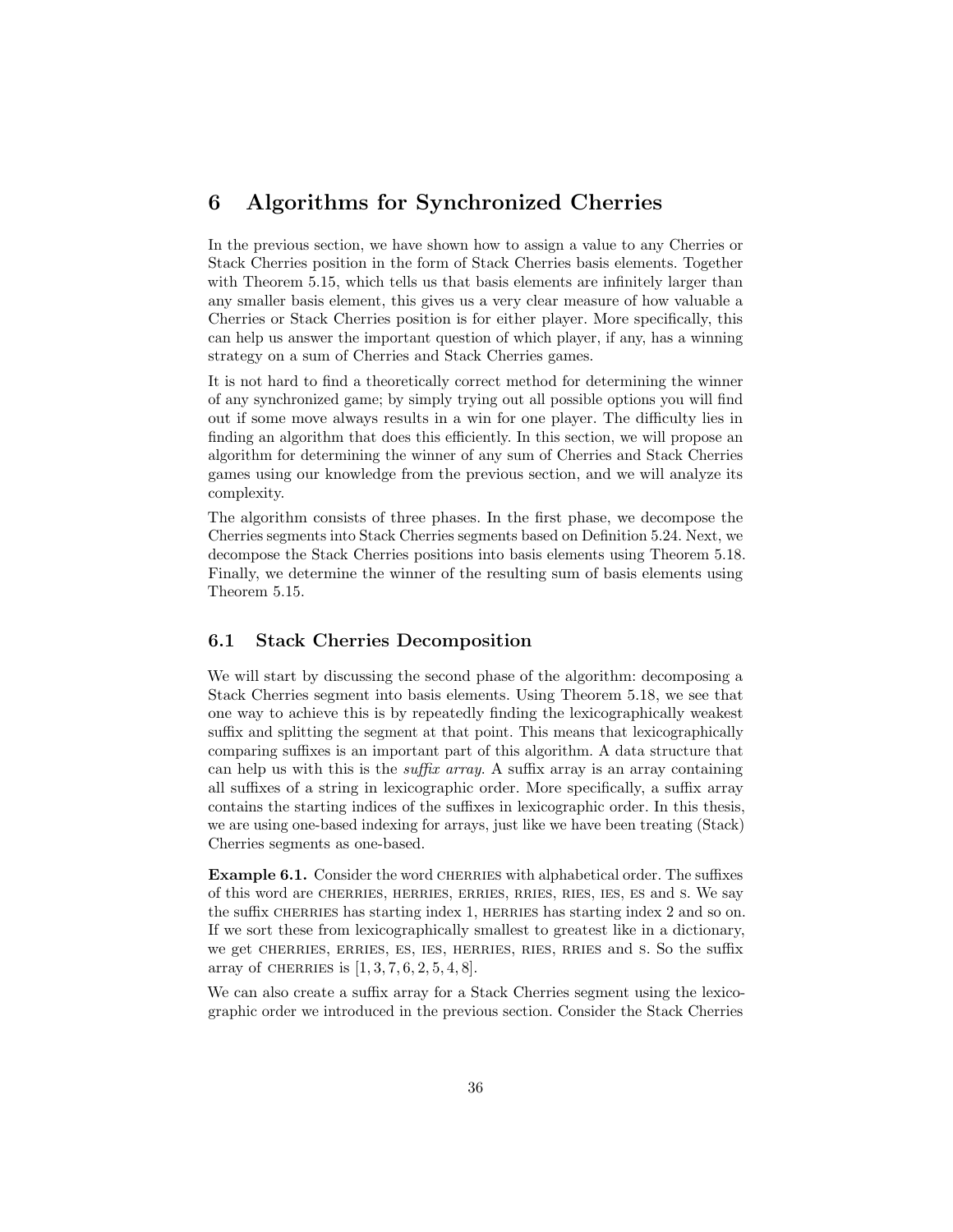segment

$$
\triangleright \boxed{\bullet \hspace{0.2em} \circ \hspace{0.2em} \circ \hspace{0.2em} \circ \hspace{0.2em} \bullet \hspace{0.2em} \bullet}
$$

If we order its suffixes from smallest to greatest we get  $\triangleright \circ \circ \circ \bullet \bullet$ ,  $\triangleright \circ \circ \bullet \bullet$ ,  $\triangleright \bullet \circ \circ \circ \bullet \bullet$ ,  $\triangleright \bullet$  and  $\triangleright \bullet \bullet$ . So the suffix array of this Stack Cherries segment is  $[2, 3, 1, 5, 4]$ 

Suffix arrays were developed as a space efficient alternative to suffix trees [\[MM93\]](#page-52-2), storing information about the suffixes of a string in an array instead of in a tree. Suffix trees provide an efficient solution to many string related problems, such as searching for a pattern within a string [\[Gus97\]](#page-52-3). Suffix trees have also found success in the field of computational biology, where the strings represent long sequences of DNA, for example [\[KS99\]](#page-52-4). All of these suffix tree applications can also be implemented using suffix arrays, using the same time complexity and generally using less space [\[AKO04\]](#page-52-5).

If we were to naively create a suffix array by filling an array with the suffixes of a string of length  $n$  and applying a general sorting algorithm, this would have time complexity  $O(n^2 \log n)$ : general sorting algorithms require  $O(n \log n)$  comparisons and lexicographically comparing two suffixes has worst-case complexity  $O(n)$ . Using intrinsic properties of suffixes, algorithms have been devised that reduce this complexity all the way down to  $O(n)$  [\[LLH18\]](#page-52-6).

From Lemma [5.21,](#page-31-0) we know that removing the lexicographically weakest suffix from a Stack Cherries segment preserves the order of the suffixes with a lower starting index. More specifically, suppose we have a suffix array of a Stack Cherries segment  $G$  and the lexicographically weakest suffix of  $G$  has starting index i. If we remove the entries from the array representing suffixes with starting index greater than or equal to  $i$ , the resulting array will still be a suffix array for the segment  $G[1...i]$  $G[1...i]$  $G[1...i]$ . We use this in Algorithm 1 to efficiently decompose Stack Cherries segments into basis elements.

**Theorem 6.2.** Algorithm [1](#page-39-0) is correct and has time complexity  $O(n)$ .

*Proof.* Since S is a suffix array of G, in lines 2–5 we set r and  $\ell$  such that  $G[S[r]...n]$  is the lexicographically smallest suffix starting with a black cherry, if any, and  $G[S[\ell]...n]$  is the lexicographically greatest suffix starting with a white cherry, if any. This means that either  $G[S[r]...n]$  or  $G[S[\ell]...n]$  is the lexicographically weakest suffix of  $G$ . In lines  $9-19$ , we determine which of these is the lexicographically weakest, add this suffix to  $D$  and decrease  $m$  by the length of this suffix to indicate the new end of the segment. By Theorem [5.18,](#page-29-0) G is now equal to  $G[1...m] + G_m$ .

By Lemma [5.21,](#page-31-0) S is also a suffix array of  $G[1...m]$  if we ignore the values greater than or equal to m. Thus, after lines 20–23,  $G[S[\ell]...m]$  and  $G[S[r]...m]$  will again be the lexicographically greatest suffix starting with a white cherry and the lexicographically smallest suffix starting with a black cherry of  $G[1...m]$ , respectively.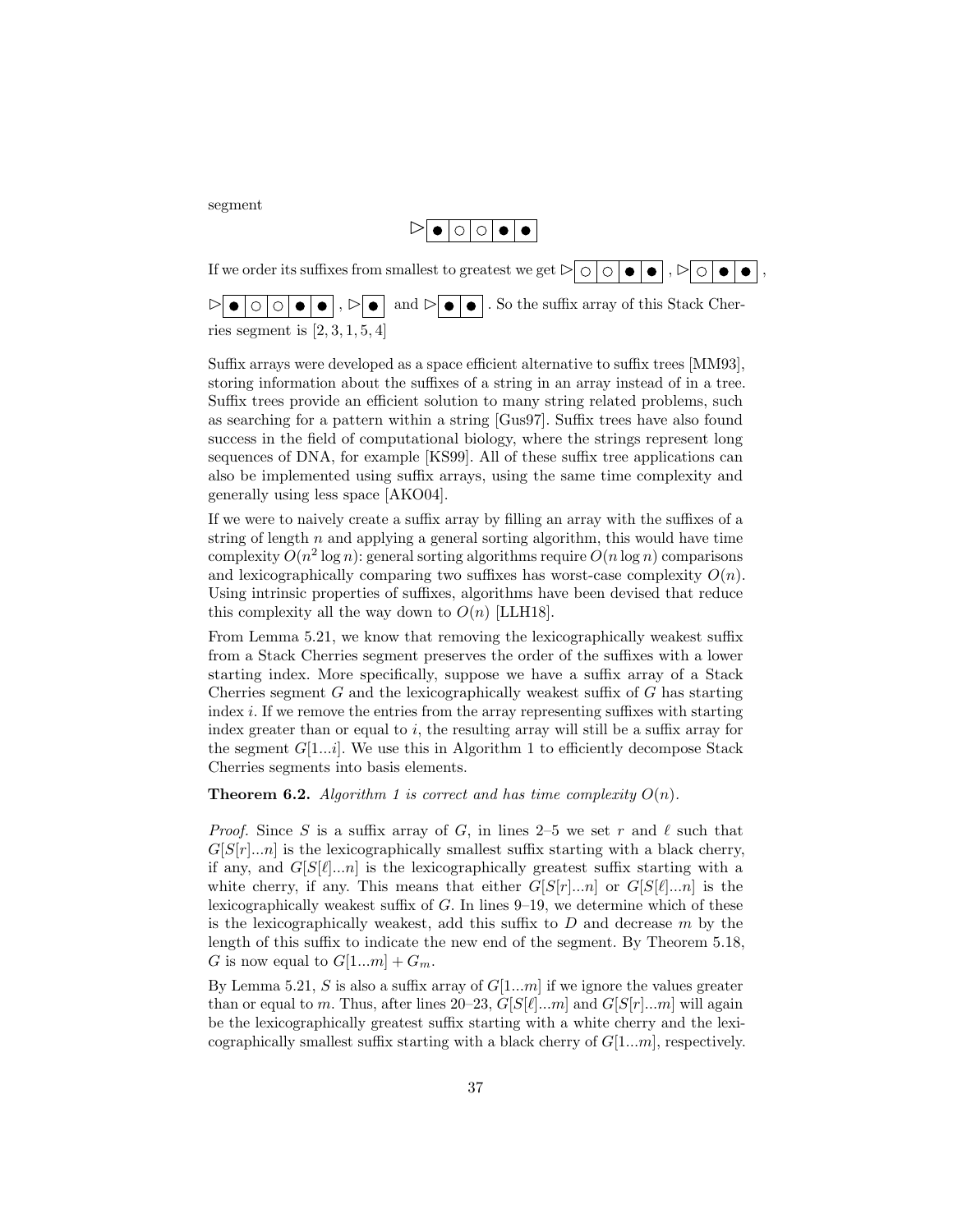<span id="page-39-0"></span>Algorithm 1: Decompose a Stack Cherries segment into basis elements **Input:** A Stack Cherries segment  $G$  of length  $n$ **Output:** An array of basis elements D such that  $G =_{SC} \sum_i D[i]$ 1 Let  $S$  be a suffix array of  $G$  $2 r \leftarrow 1$ 3 while  $r \leq n$  and  $G[S[r]] = \text{WHTE}$  do 4  $r \leftarrow r + 1$  // r is the index of the weakest positive suffix  $5 \ell \leftarrow r - 1$  //  $\ell$  is the index of the weakest negative suffix 6  $m \leftarrow n$  $\tau$   $i\leftarrow 1$ // Iteration counter 8 while  $m > 0$  do /\* Determine s, the weakest suffix index in  $G[0...m-1]$  \*/ 9 if  $\ell < 1$  then 10  $s \leftarrow S[r]$ 11 else if  $r > n$  then 12  $\vert \quad s \leftarrow S[l]$ 13 else 14 **if**  $|G[S[r]...m]| < |G[S[l]...m]|$  then 15  $\vert \vert \ s \leftarrow S[r]$  $16$  else 17  $\Big| \Big| \Big| s \leftarrow S[l]$ 18  $D[i] \leftarrow G[s...m]$ 19  $\mid m \leftarrow s - 1$ /\* Update  $\ell, r$  to the new weakest suffixes in  $G[1...m]$  \*/ 20 while  $\ell \geq 1$  and  $S[\ell] \geq m$  do 21  $\ell \leftarrow \ell - 1$ 22 while  $r \leq n$  and  $S[r] \geq m$  do 23  $r \leftarrow r + 1$ 24  $i \leftarrow i + 1$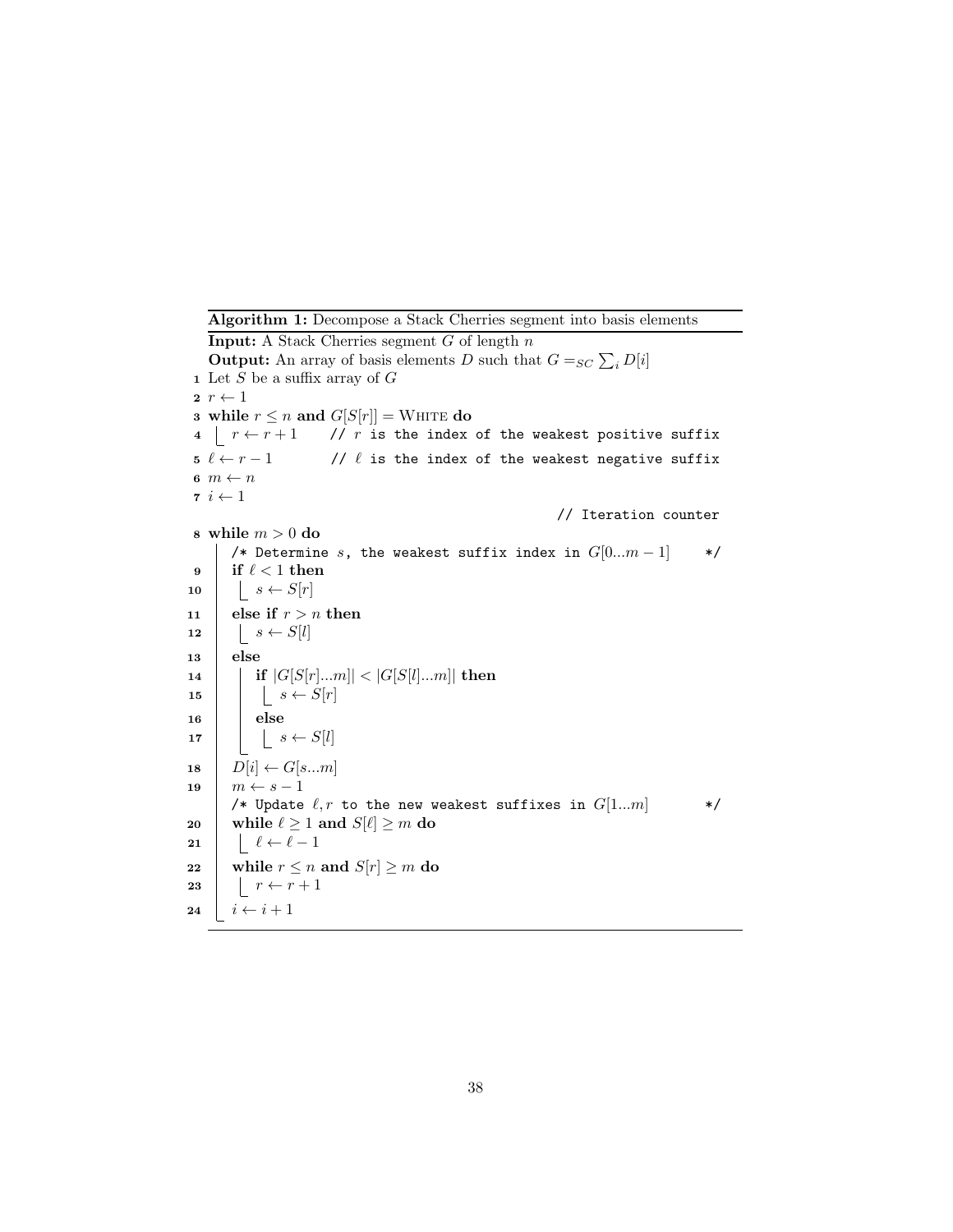So, in the next iteration of the while loop, we will find the lexicographically weakest suffix of  $G[1...m]$ , remove it and add it to the list. We continue until we have gone through the entire segment, or equivalently until  $m = 0$ . At this point, we conclude that  $D$  is a decomposition of  $G$  into basis elements.

Line 1 of this algorithm has complexity  $O(n)$  since we can create a suffix array in linear time. Lines 2–5 also have complexity  $O(n)$  since the loop body will be executed at most n times. Lastly, the while loop on lines  $8-24$ . In line 14, we compare two suffixes lexicographically, which costs time linear in the length of the shorter suffix. We then decrease  $m$  by the length of one of these suffixes, so the complexity of line 14 is at most linear in the amount m gets decreased. Since we decrease  $m$  from  $n$  to 0, this means that over the entire execution, line 14 will have complexity  $O(n)$ . The while-conditions of lines 20 and 22 can be true at most n times since we do not decrease  $\ell$  beyond 0 and do not increase r beyond  $n + 1$ , so lines 20–23 also have time complexity  $O(n)$  over the entire execution. Lastly, all other operations on lines 8–24 take constant time and will be executed at most  $n$  times since we decrease  $m$  by at least 1 each iteration. We conclude that this algorithm has time complexity  $O(n)$ .

 $\Box$ 

### <span id="page-40-0"></span>6.2 Outcome of a Sum of Basis Elements

After performing the algorithm from the previous section on all of our Stack Cherries segments, we are left with a sum of basis elements. The only thing that is left to do now is apply Lemma [5.9](#page-24-0) and Theorem [5.15](#page-26-1) to determine the outcome of this game. From these two theorems it follows that the winner of any sum of basis elements is the player that has the most copies of the basis element with the largest absolute value. In case of a tie, we move on to the basis element with the next largest absolute value.

We would like our algorithm for this step to have time complexity  $O(n)$ , since the time complexity of the entire algorithm is equal to the time complexity of its slowest step and the previous step had complexity  $O(n)$  (here, n is the sum of lengths of all the basis elements). A useful data type that will help us achieve this is the dictionary. Dictionaries allow the user to store data as key-value pairs. A common implementation of the dictionary makes use of a hash table, since they allow for lookup and insertion with average time complexity  $O(1)$  [\[CLRS09\]](#page-52-7). However, since we will be using strings as keys, calculating the hash of a key or comparing two keys in the case of a collision will have time complexity  $O(s)$ , where s is the length of the string. Thus, the total time complexity for lookup or insertion will be  $O(s)$ .

In Algorithm [2,](#page-41-0) we use a dictionary as a counter for how many positive copies compared to negative copies there are for each basis element.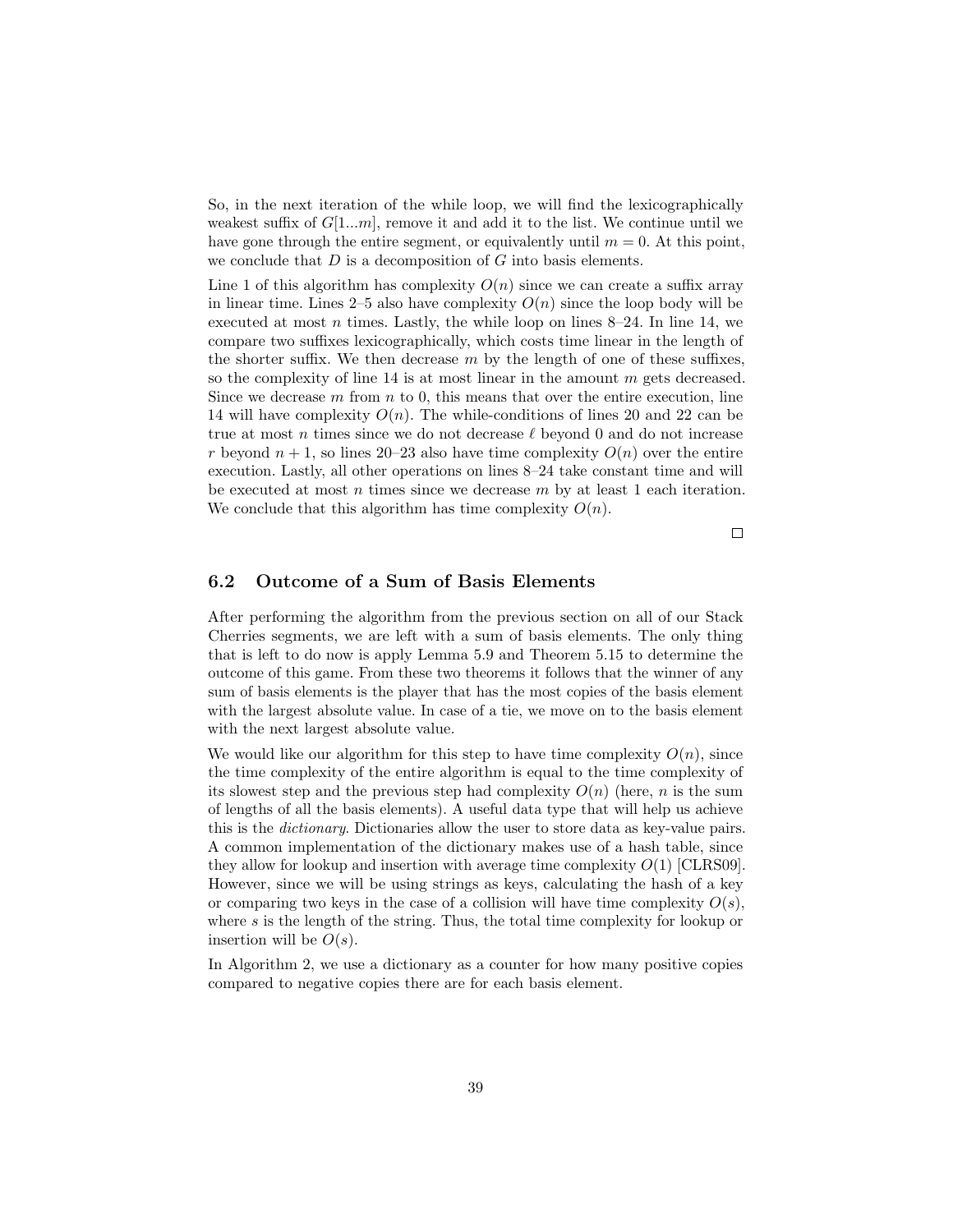Algorithm 2: Determine the outcome of a sum of basis elements

Input: An array of basis elements D **Output:** The outcome  $c$  of the sum of games in  $D$ 1  $T \leftarrow \{\}$  // Initialize T as an empty dictionary 2 for  $G \in D$  do  $3 \mid \text{if } |G| \notin T \text{ then}$  $4 \mid T[G]] \leftarrow 0$  // Add key  $|G|$  if it does not exist yet  $5 \quad \text{if } G > 0 \text{ then}$ 6 |  $T[[G]] \leftarrow T[[G]] + 1$ 7 else  $\vert T[[G]] \leftarrow T[[G]] - 1$  $9 \, m \leftarrow 0$ 10  $c \leftarrow \mathcal{U}$ 11 for  $G \in D$  do 12 if  $|G| > m$  and  $T||G|| \neq 0$  then 13  $\mid$   $m \leftarrow |G|$ 14 **if**  $T|[G]| > 0$  then 15  $\vert \vert \vert \cdot \vert \cdot c \leftarrow \mathcal{L}$ 16 | else 17  $\vert \vert \vert \vert \in \mathcal{C} \leftarrow \mathcal{R}$ 

<span id="page-41-0"></span>**Theorem 6.3.** Algorithm [2](#page-41-0) is correct and has time complexity  $O(n)$ .

Proof. In the first for loop, we count the amount of positive and negative copies for each basis element. If we encounter a positive element  $G > 0$ , we increase the counter  $T||G||$  by one and if we encounter a negative element  $G < 0$  we decrease the counter  $T||G||$  by one. It follows that after this for loop  $T||G||$  contains the amount of occurrences of  $|G|$  minus the amount of occurrences of  $-|G|$  for each basis element G in D.

Next, we will use the variable  $m$  to store the basis element with the highest absolute value and a non-zero counter. If the counter for this element is positive, Lemma [5.9](#page-24-0) and Theorem [5.15](#page-26-1) tells us that  $o\left(\sum_{i} D[i]\right) = \mathcal{L}$ , and if the counter is negative that  $o\left(\sum_i D[i]\right) = \mathcal{R}$ . Lastly, if there are no basis elements with a non-zero counter,  $o\left(\sum_{i} D[i]\right) = \mathcal{U}$  by Lemma [5.9.](#page-24-0) Thus, at the end of the algorithm, the variable c contains the outcome class of  $\sum_i D[i]$ .

In the first for loop, for a basis element  $G \in D$  with length s, the loop body will have time complexity  $O(s)$  if we implement the dictionary T using a hash table. So the entire loop will have time complexity  $O(n)$ , where n is the sum of lengths of all elements in D. Similarly, the second for loop body also has complexity  $O(s)$  for a basis element  $G \in D$  with length s, since lexicographically comparing  $|G|$  and m has worst-case complexity  $O(s)$ . So the second for loop also has total complexity  $O(n)$ . We conclude that the entire algorithm has time complexity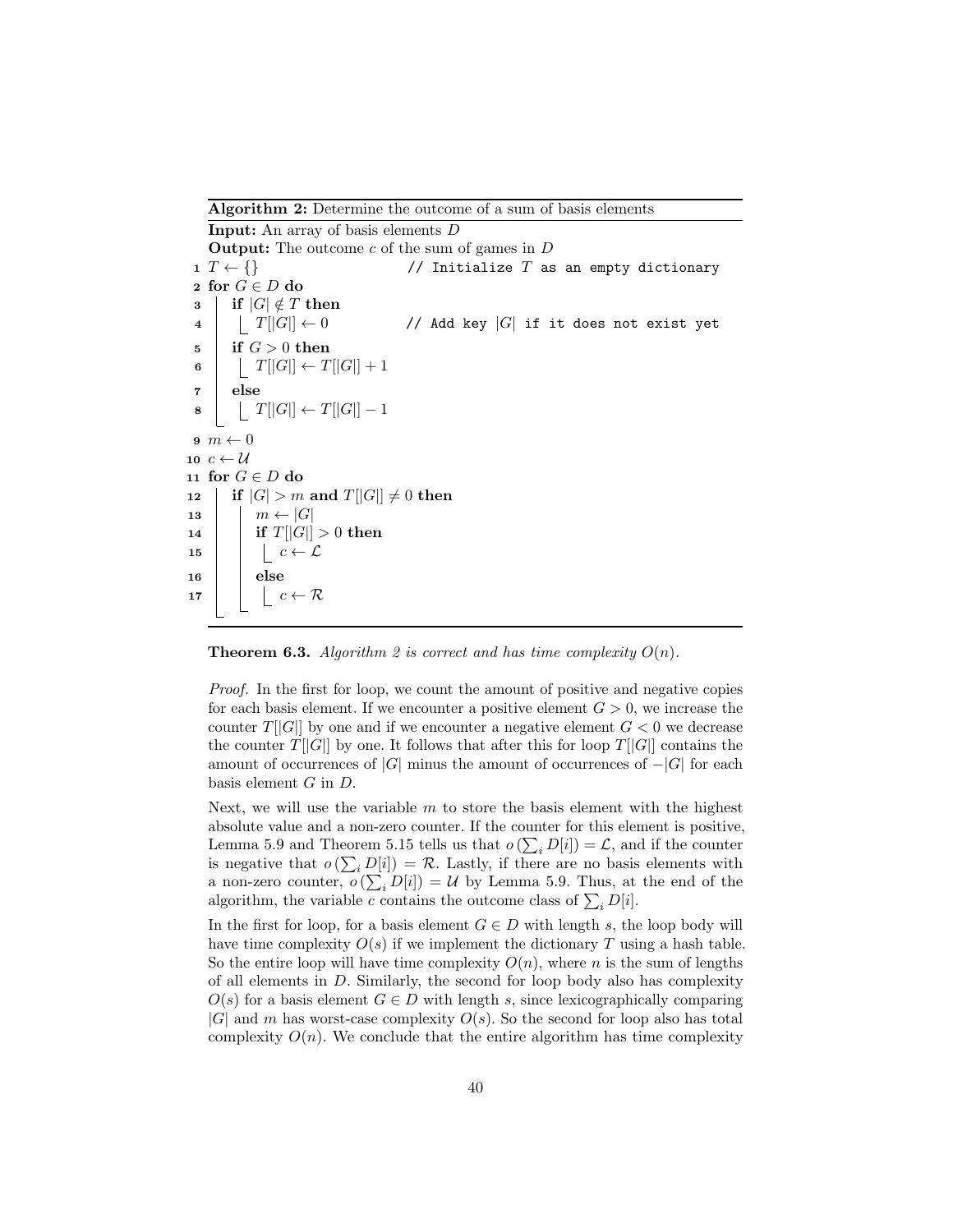$O(n).$ 

Combining Algorithm [1](#page-39-0) and Algorithm [2,](#page-41-0) we see that we can determine the winner of any sum of Stack Cherries segments in only  $O(n)$  time, where n is the total amount of cherries in all the segments.

#### <span id="page-42-0"></span>6.3 Cherries Decomposition

Lastly, we propose Algorithm [3](#page-43-0) for decomposing any Cherries segment into a sum of Stack Cherries segments based on Definition [5.24.](#page-33-0) Note that the correctness of this algorithm relies on the correctness of Conjecture [5.29.](#page-35-1)

**Theorem 6.4.** Algorithm [3](#page-43-0) is correct and has time complexity  $O(n^2)$ .

*Proof.* Algorithm [3](#page-43-0) precisely describes the construction of  $\text{dec}(G)$  from Defini-tion [5.24:](#page-33-0) While  $G$  is not empty and not anti-symmetric, repeatedly pick cherries from the side that is lexicographically strongest and add them to Stack Cherries segments. So, at the end of the algorithm,  $D[i] = \text{dec}_i(G)$  for all indices i of D, and  $\text{dec}_j(G) = 0$  for all indices j greater than the size of D. In other words,  $\sum_i D[i] = \text{dec}(G)$ . By Conjecture [5.29,](#page-35-1) we conclude that  $\sum_i D[i] =_C G$ .

Lines 1–9 have time complexity  $O(n)$ , since we are doing a constant amount of constant-time operations and one linear-time operation (lexicographically comparing  $|G|$  and  $|\overline{G}|$ ). The loop body of lines 11-24 will be executed at most n times, since we either increase  $\ell$  by 1 or decrease r by 1 each iteration, and we will stop at the latest when  $\ell = r$ . The while-condition check and loop body both have time complexity  $O(n)$ , since they consist of a constant amount of constant-time operations and linear-time operations. Thus, the entire while loop has time complexity  $O(n^2)$ . Lastly, the part consisting of lines 25-28 has time complexity  $O(n)$ , since it involves of copying and possibly reversing an array of length at most *n*. We conclude that Algorithm [3](#page-43-0) has time complexity  $O(n^2)$ .

If Conjecture [5.29](#page-35-1) is correct, combining Algorithm [1,](#page-39-0) Algorithm [2](#page-41-0) and Algorithm [3](#page-43-0) gives us an  $O(n^2)$  method for determining the winner of any Synchronized Cherries game.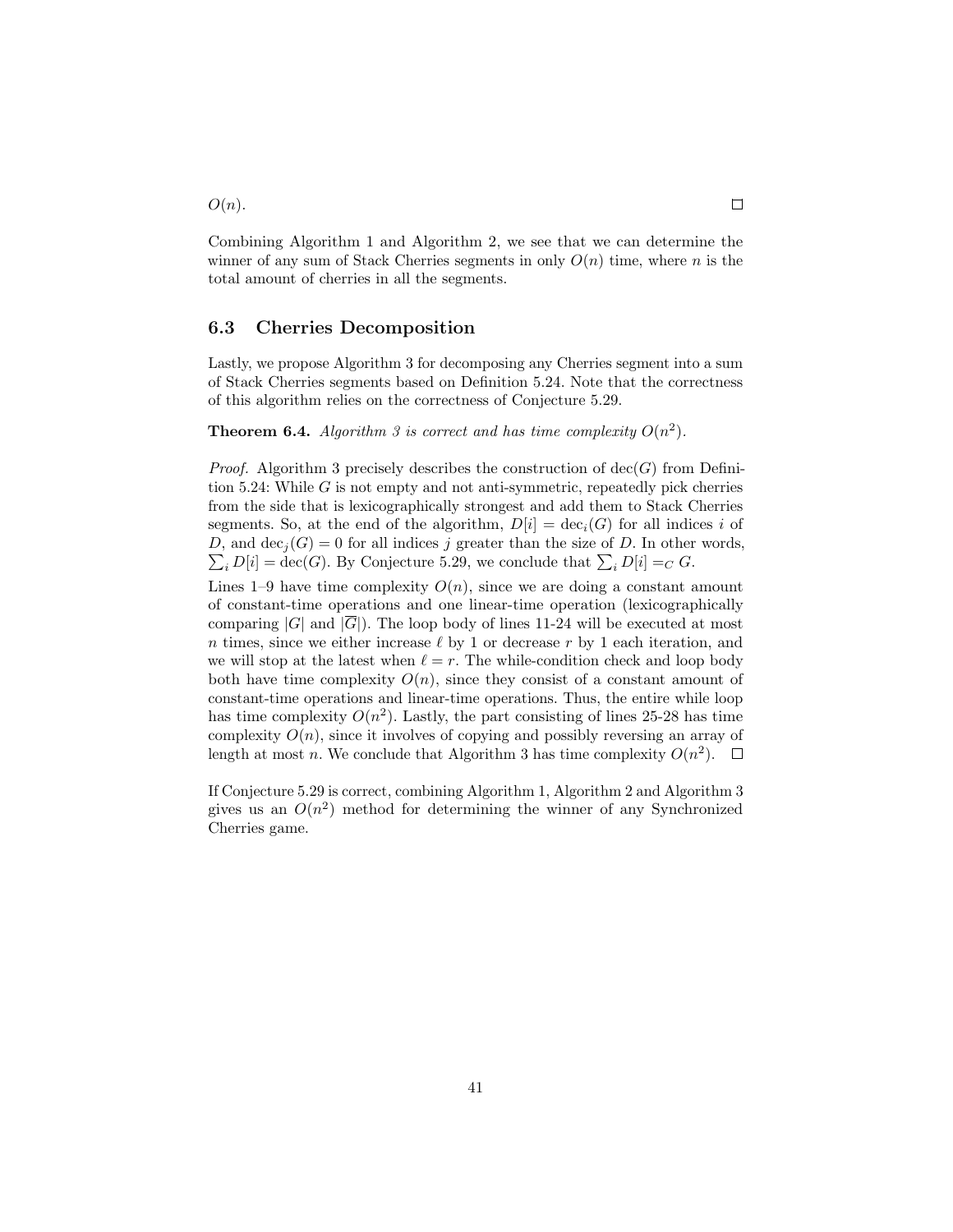Algorithm 3: Decompose a Cherries segment into Stack Cherries segments

```
Input: A Cherries segment G of length nOutput: An array of Stack Cherries segments D such that G =_C \sum_i D[i]1 \ell \leftarrow 12 r \leftarrow n3 if |G| \geq |\overline{G}| then
 4 | s \leftarrow left // The side from which we are taking cherries
 5 \left\lfloor t \leftarrow 1 // The position we started from this iteration
 6 else
 7 s \leftarrow \text{right}8 t \leftarrow n9 \text{ } i \leftarrow 1 // Iteration counter
10 while \ell < r and G[\ell...r] \neq -\overline{G[\ell...r]} do
11 if s = \text{left} and |G[\ell...r]| \prec |\overline{G[\ell...r]}| then
12 | D[i] \leftarrow \bigcup [t...l-1]13 \vert \quad s \leftarrow \text{right}14 t \leftarrow r15 \vert \vert i \leftarrow i + 116 | else if s =right and |G[\ell...r]| \succ |\overline{G[\ell...r]}| then
17 D[i] \leftarrow \triangleright \overline{G[r+1...t]}18 \vert \vert \ s \leftarrow left
19 t \leftarrow l20 i \leftarrow i + 121 if s = \text{left} then
22 \vert \vert \ell \leftarrow \ell + 123 else
24 | r \leftarrow r - 1/* Add the cherries from the final iteration to the result */25 if s = left then
26 D[i] \leftarrow \bowtie [t...l-1]27 else
28 \bigcup D[i] \leftarrow \triangleright \overline{G[r+1...t]}
```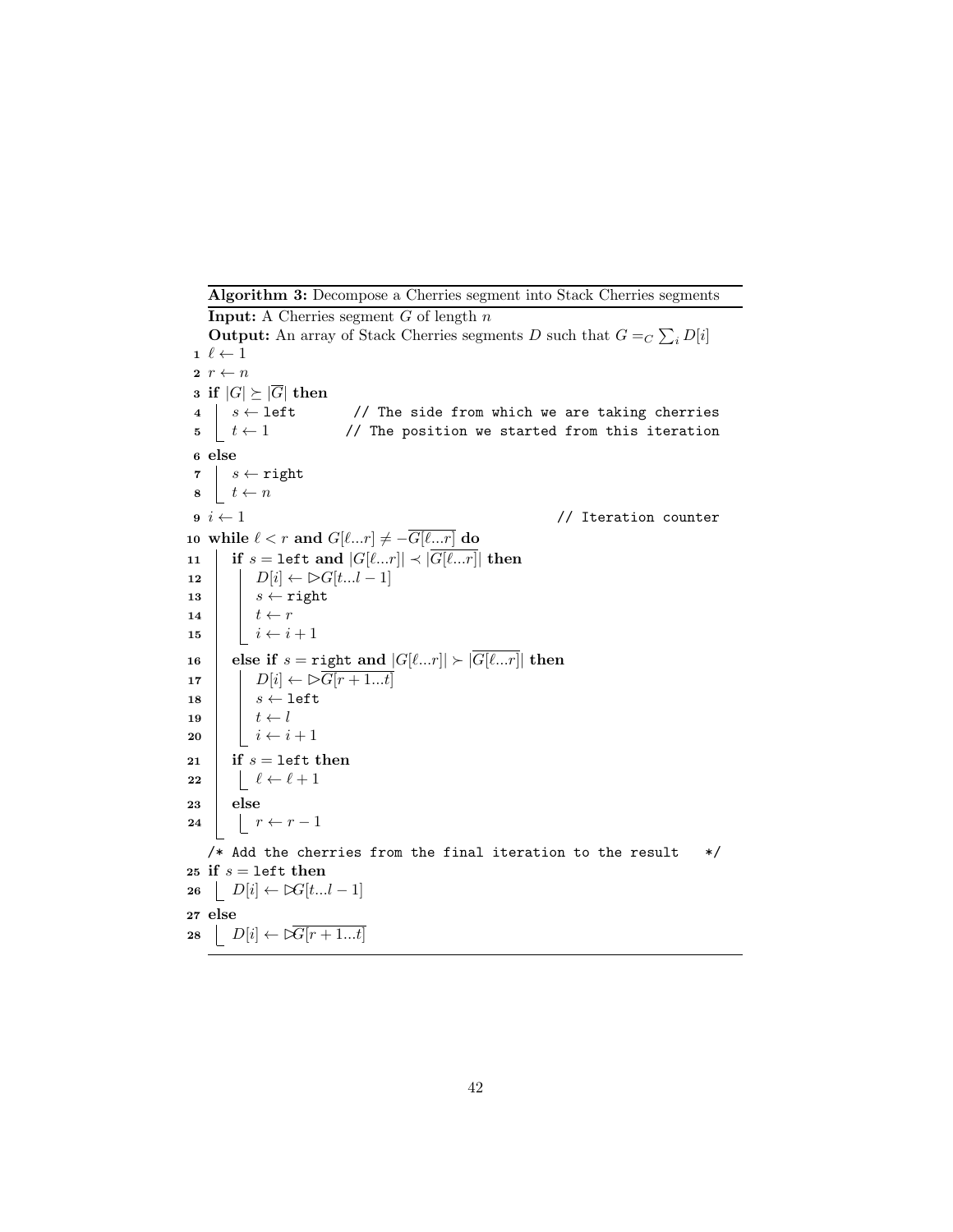## <span id="page-44-0"></span>7 Cherries Variants

Plus-Minus Stack Cherries.

In this section, we will briefly go over the main results for some variants of Cherries. We will only write out a complete proof for the more difficult theorems.

#### <span id="page-44-1"></span>7.1 Plus-Minus Stack Cherries

In Section [5,](#page-18-0) we conjectured that every Cherries segment can be decomposed into Stack Cherries segments, but not that all moves on a Cherries segment are equally as good as some move on a Stack Cherries segment. Take for example the Cherries segment  $G = |\bullet| \circ |\circ| \bullet |\circ |\bullet| \circ |\bullet|$ . By Conjecture [5.29,](#page-35-1)  $G = 0$ and  $G_{(1,0)} = \log \left[ \frac{\log \left| \right|}{\log \left| \right|} \right]$ . In other words, taking the first cherry from G is equivalent to increasing the value of the game by  $\triangleright \circ \circ \circ \cdot \cdot$   $\cdot \circ \cdot$ . But we cannot seem to find any Stack Cherries segment that has this same property. In an attempt to better understand how such a move compares to other moves on (Stack) Cherries segments, we introduce a Stack Cherries variant called

**Definition 7.1.** Let  $G > 0$  be a Stack Cherries segment. We define the Plus-Minus Stack Cherries segment  $\pm G$  by

$$
\pm G = ((G_1), (-G_1), (0))
$$

We can use these Plus-Minus Stack Cherries segments to model anti-symmetric Cherries segments as follows. Say we have an anti-symmetric Cherries segment G starting with a black cherry. If we remove the first cherry from this segment, the resulting game is equal to a sum of Stack Cherries segments by Conjecture [5.29.](#page-35-1) Using basis element decomposition and recomposition, we know that any sum of Stack Cherries segments is equal to a single segment. So  $G_{(1,0)} =_C H$ for some Stack Cherries segment H. By symmetry,  $G_{(0,1)} =_C -H$ . Lastly, if we remove both outer cherries, the resulting segment is again anti-symmetric and thus  $G_{(1,1)} =_C 0$ . In other words, we have  $G =_C ((H), (-H), (0)) =$  $((K_1),(-K_1),(0)) = \pm \triangleright K$ , where we obtain K by prepending H with a single black cherry. If we apply this to the example from before, we find that making a move on the Cherries segment  $\vert \bullet \vert \circ \vert \circ \vert \bullet \vert \circ \vert \bullet \vert \circ \vert \bullet \vert \circ \vert$  is equivalent to mak-

ing a move on the plus-minus Stack Cherries segment  $\pm \triangleright \cdot \cdot \cdot \cdot$  .

**Lemma 7.2.** Let  $\pm G$  be a Plus-Minus Stack Cherries segment. Then  $\pm G = 0$  in the context of any sum of Stack Cherries games and Plus-Minus Stack Cherries games.

Corollary 7.3. Let G, H be Stack Cherries or Plus-Minus Stack Cherries segments. Then  $G =_{SC} H$  if and only if  $o(G + X) = o(H + X)$  for any sum of Stack Cherries segments and Plus-Minus Stack Cherries segments X.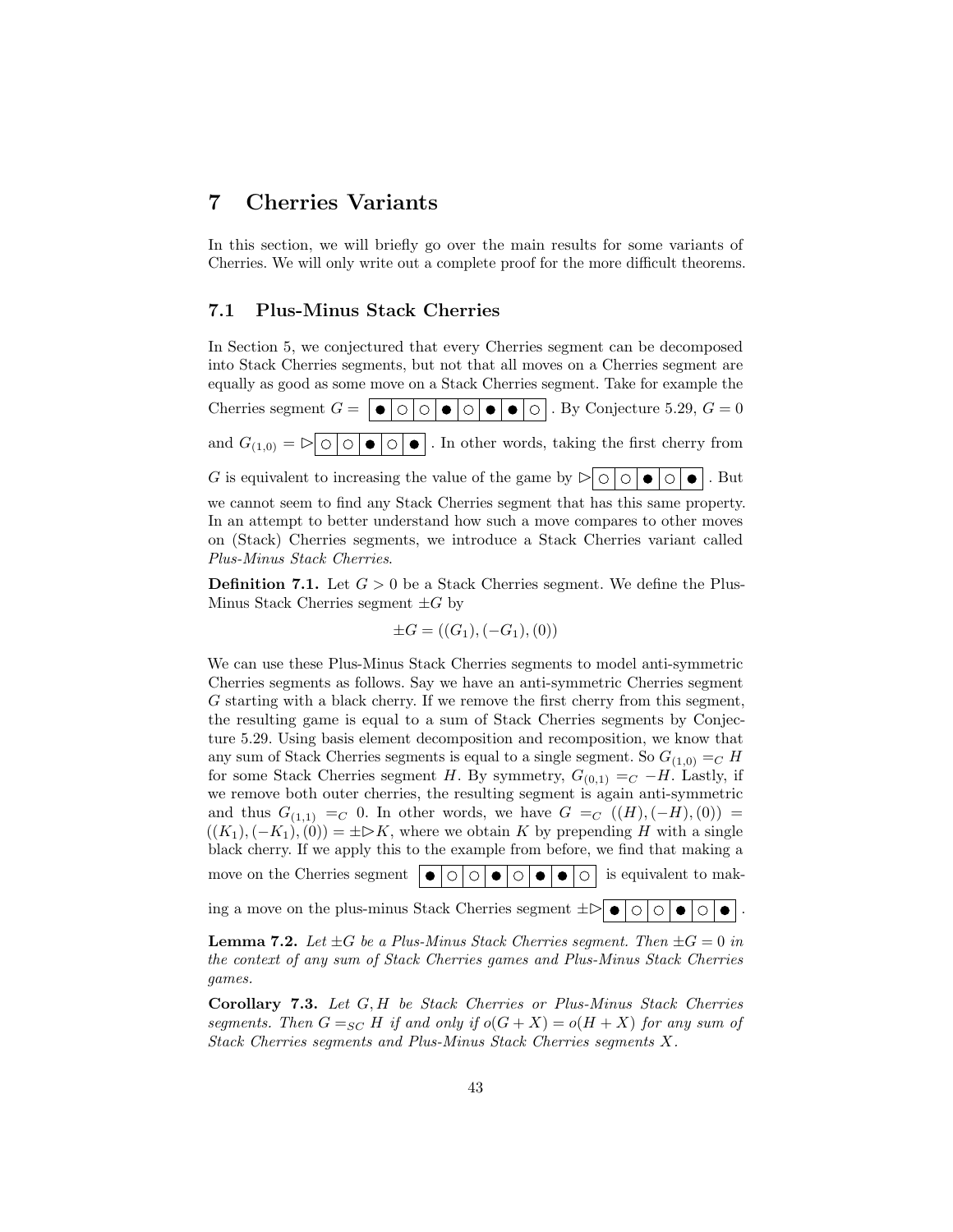So, just like anti-symmetric Cherries segments, adding a Plus-Minus Stack Cherries segment to a sum of regular Stack Cherries segments does not change the value of the game. More interesting is again the matter of finding an optimal strategy in a mixed game of Stack Cherries segments and Plus-Minus Stack Cherries segments; Given a Stack Cherries segment and a Plus-Minus Stack Cherries segment, which would you rather make a move on? In answering this question, we first come across an interesting lemma that tells us a lot about the structure of the set of basis elements.

<span id="page-45-0"></span>**Lemma 7.4.** Let  $B > 0$  be a basis element. Then the greatest basis element that is smaller than  $B$  is the concatenation of  $B$  and  $-B$ .

*Proof.* Define C as the concatenation of B and  $-B$  and let n be the length of B. We will first show that  $C$  is actually a basis element. Since  $C$  and  $B$  match for the first n cherries, after which  $C$  is followed by a white cherry and  $B$  has reached the end of the segment, we have  $C < B$ . B and C both start with black cherries so it follows that  $|C| < |B|$ .

Let  $C_i$  be the weakest suffix of C for some  $0 \leq i < 2n$ . If  $n \leq i < 2n$ , we have

$$
|C| < |B| \le |B_{i-n}| = |-B_{i-n}| = |C_i|
$$

This is a contradiction since  $C_i$  is the weakest suffix of C. If  $0 < i < n$  and  $B_i$ starts with a white cherry, it follows from  $C_i < B_i$  that  $|C_i| > |B_i| \ge |B| > |C|$ . This is again a contradiction. Lastly, consider the case where  $0 < i < n$  and  $B_i$  starts with a black cherry. If B and  $B_i$  do not match for the first  $n - i$ cherries, then the mismatch happens before reaching the end of either segment and thus it follows from  $|B| \leq |B_i|$  that  $|C| < |B| \leq |C_i|$  also holds. If B and  $B_i$  do match for the first  $n - i$  cherries, then  $B[n - i + 1]$  must be white since  $|B| \leq |B_i|$  and the  $(n-i+1)$ -st cherry of  $B_i$  is the end of the segment. Since  $C_i[n-i+1] = C[n+1]$  is also white, we conclude that  $|C_i|$  and  $|C_n| = |B|$ match for at least  $n - i + 1$  cherries. But  $C_i$  is a basis element since it is the weakest suffix of  $C$ , so this is a contradiction by Lemma [5.12.](#page-25-0) We conclude that  $i = 0$  must hold, or in other words, that C is a basis element.

Next, we will show that  $C$  is the greatest basis element smaller than  $B$  by contradiction. In the previous paragraph we saw that  $B > C$ . Now assume there is a basis element D such that  $B > D > C$ . If C and D match for at most  $n - 1$ cherries, this means that  $B$  and  $D$  also mismatch within the first  $n$  cherries and  $B$  comes out on top. Since the first n cherries of  $C$  are equal to the first n cherries of B it follows that  $C > D$ , which is a contradiction. If C and D match for  $n \leq \ell < 2n$  cherries, this means that  $C_n$  and  $D_n$  mismatch within the first n cherries and  $D_n$  comes out on top.  $C_n$  and  $D_n$  both start with a white cherry because C and D are less than B. So  $|C_n| > |D_n|$  and the mismatch happens within the first *n* cherries. Since  $B = |C_n|$  and the first *n* cherries of *D* match the first *n* cherries of *B* it follows that  $|D| > |D_n|$ . This is a contradiction, since *D* is a basis element. Lastly, suppose that C and D match for  $2n$  cherries.  $D[2n+1]$ must be black since  $D > C$  and  $C[2n + 1]$  is the end of the segment. Now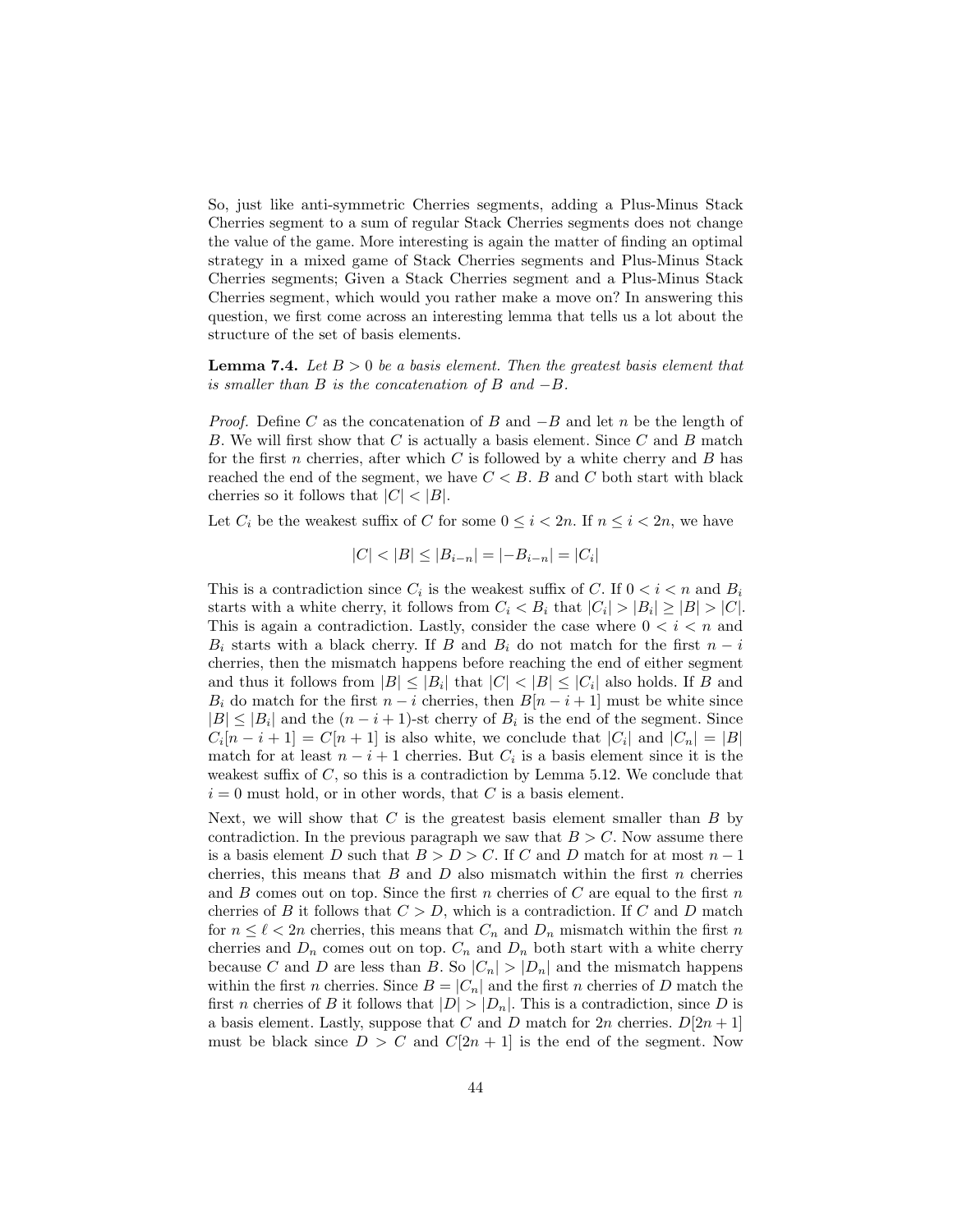$|D|[1...n+1] = D[1...n+1] = C[1...n+1]$  and  $|D_n|[1...n] = -D[n+1...2n] =$  $-C[n+1...2n] = C[1...n]$  and  $|D_n|[n+1] = -D[2n+1] = C[n+1]$ . Thus, |D| and  $|D_n|$  match for at least  $n + 1$  cherries, which is not possible by Lemma [5.12.](#page-25-0) Note that C and D cannot match for more than  $2n$  cherries since C only has length 2n. We conclude that there is no basis element D such that  $B > D > C$ and therefore that C is the greatest basis element smaller than B.  $\Box$ 

**Example 7.5.** The greatest basis element is  $\triangleright$  (we can see this by, for example, applying Theorem [5.15:](#page-26-1) any basis element greater than  $\triangleright$   $\bullet$  would have to be infinitely greater, but with a finite segment this is not possible). By Lemma [7.4,](#page-45-0) the second greatest basis element is  $\rhd \circ \circ | \circ |$ , then  $\rhd \circ \circ \circ | \circ | \circ | \circ |$ . then  $\triangleright \bullet \circ \circ \circ \bullet \circ \circ \bullet \bullet \circ \circ$ , and so on.

If we now, for example, look at the basis element  $\triangleright$   $\bullet$   $\circ$   $\circ$   $\circ$   $\circ$ , this lemma also

tells us that there are infinitely many basis elements between it and  $\triangleright$   $\bullet$  .

<span id="page-46-0"></span>**Lemma 7.6.** Let  $G > 0$  be a Stack Cherries segment with main basis element B. Let C be the concatenation of B and  $-B$ . Then  $G_1 =_{SC} G + C_1$ .

*Proof.* Let n be the length of B. In the proof of Lemma [7.4,](#page-45-0) we saw that  $|C_n|$  =  $|B| \leq |C_i|$  for all  $0 < i < 2n$ . So the weakest suffix of  $C_1$  is  $C_n$  and the backwards Stack Cherries decomposition tells us that  $C_1 =_{SC} C[2...n] + C_n = B_1 - B$ . Since B is the main basis element of G, we have  $G_1 - G =_{SC} B_1 - B =_{SC} C_1$ . Adding G to both sides, we conclude that  $G_1 =_{SC} G + C_1$ .  $\Box$ 

Corollary 7.7. Let  $G > 0$  be a Stack Cherries segment with main basis element B. Let C be the concatenation of B and  $-B$ . Then, for Left, playing on the component G is equivalent to playing on the component  $\pm C$  in the context of any sum of (Plus-Minus) Stack Cherries games, independently of what move Right picks.

*Proof.* Let  $X$  be a sum of Stack Cherries games and Plus-Minus Stack Cherries games. Suppose we are playing the game  $G + \pm C + X$ . First, assume Right plays the component X to  $X_j^R$ . If Left plays on the component G, the resulting game is  $G_1 + \pm C + X_j^R =_{SC} G_1 + X_j^R$ . If Left plays on the component  $\pm C$ , the resulting game is again  $G + C_1 + X_j^R =_{SC} G_1 + X_j^R$  by Lemma [7.6.](#page-46-0)

Next, assume Right plays on the component  $\pm C$ . If Left plays on the component G, the resulting game is  $G_1 - C_1 + X =_{SC} G + X$  by Lemma [7.6.](#page-46-0) If Left plays on the component  $\pm C$ , the resulting game is again  $G + X$ .

Lastly, note that Right has no moves on the component G. We conclude that, for Left, playing on G is equal to playing on  $\pm C$  in the context of any sum of (Plus-Minus) Stack Cherries games.  $\Box$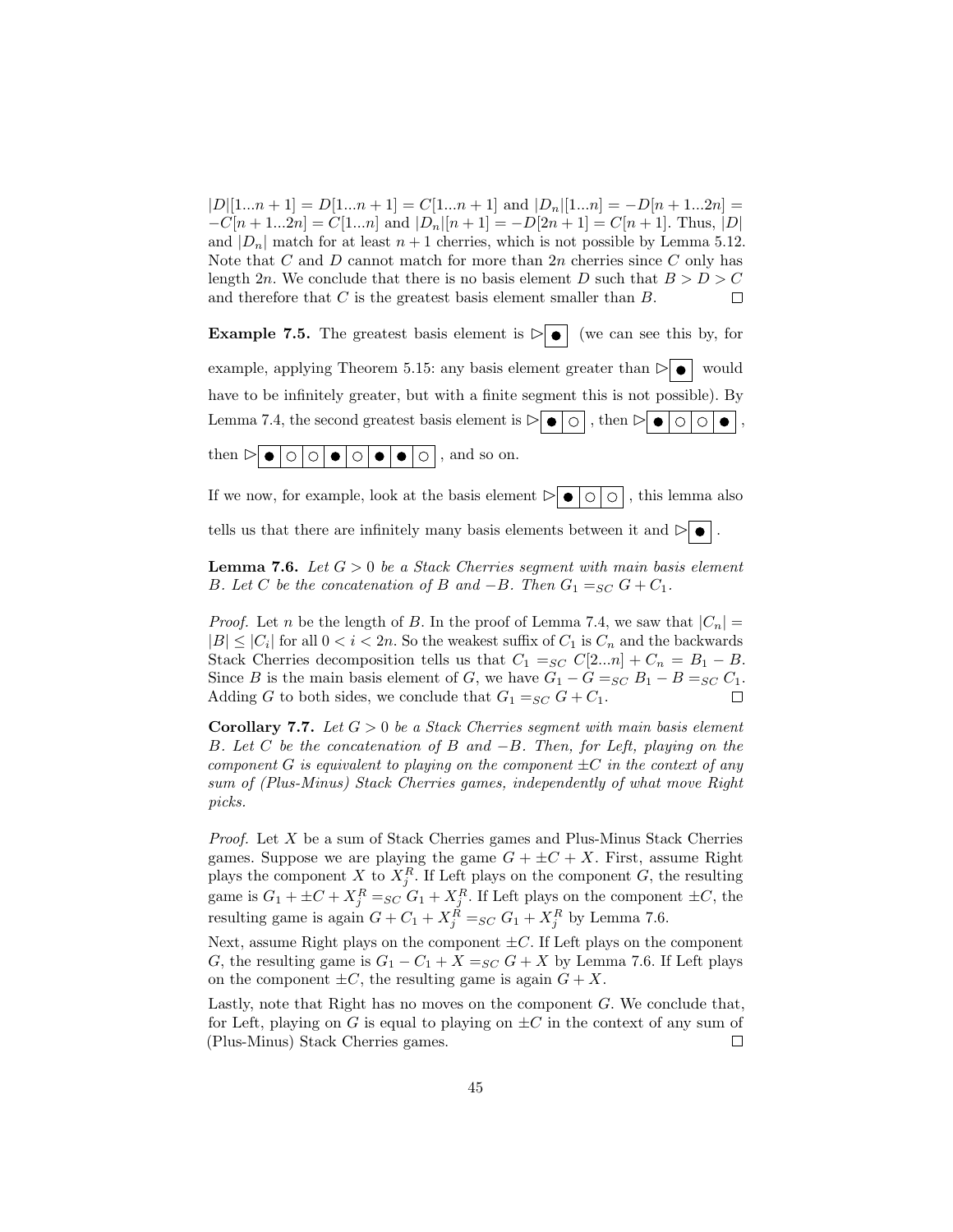This corollary tells us what the optimal strategy is on any sum of Stack Cherries and Plus-Minus Stack Cherries games:

- 1. Look at the lexicographically strongest Stack Cherries segment G starting with your color and the lexicographically greatest Plus-Minus Stack Cherries segment  $\pm H$ .
- 2. Let  $B$  be the main basis element of  $G$  and let  $C$  be the concatenation of  $B$  and  $-B$ .
- 3. If C is lexicographically stronger than H, play on the component G. Otherwise, play on the component  $\pm H$ .

### <span id="page-47-0"></span>7.2 Gray Cherries

In this subsection, we will take a look at a Cherries variant where, in addition to black and white, cherries may now also be colored gray. Outer gray cherries may be taken by both players. We will first look at the combinatorial version of Gray Cherries.

#### Example 7.8.



One immediate difference between regular Cherries and Gray Cherries is that Gray Cherries games are not always equal to an integer. Take, for example, the Gray Cherries game  $\boxed{\circ}$ . We have  $\boxed{\circ} \in \mathcal{N}$ , but all integers are elements of  $\mathcal{L}$ ,  $\mathcal R$  or  $\mathcal P$ . In combinatorial game theory, the game  $\boxed{\circledcirc} = \{0 \mid 0\}$  is often referred

to as  $\ast$ . Note that  $\ast + \ast = 0$ , since it is a win for the second player.

In the previous sections, we saw that removing a cherry of your own color in a game of regular Cherries makes the game more favorable for the other player. So, intuitively, we expect the players to always prefer taking a gray cherry over taking a cherry of their own color. This means that, if we have two gray cherries right next to each other, both will get taken as soon as possible when revealed, basically canceling out to 0. We now split a Gray Cherries segment up into sections, where a section consists of consecutive black or white cherries with gray cherries in between. If we remove all pairs of consecutive gray cherries in a section, we say the *value* of that section is equal to the amount of black/white cherries minus the amount of gray cherries left. If there is an odd amount of gray cherries between two sections, we say that these gray cherries are an internal separator of the two sections.

<span id="page-47-1"></span>Example 7.9. Consider the following Gray Cherries segment:

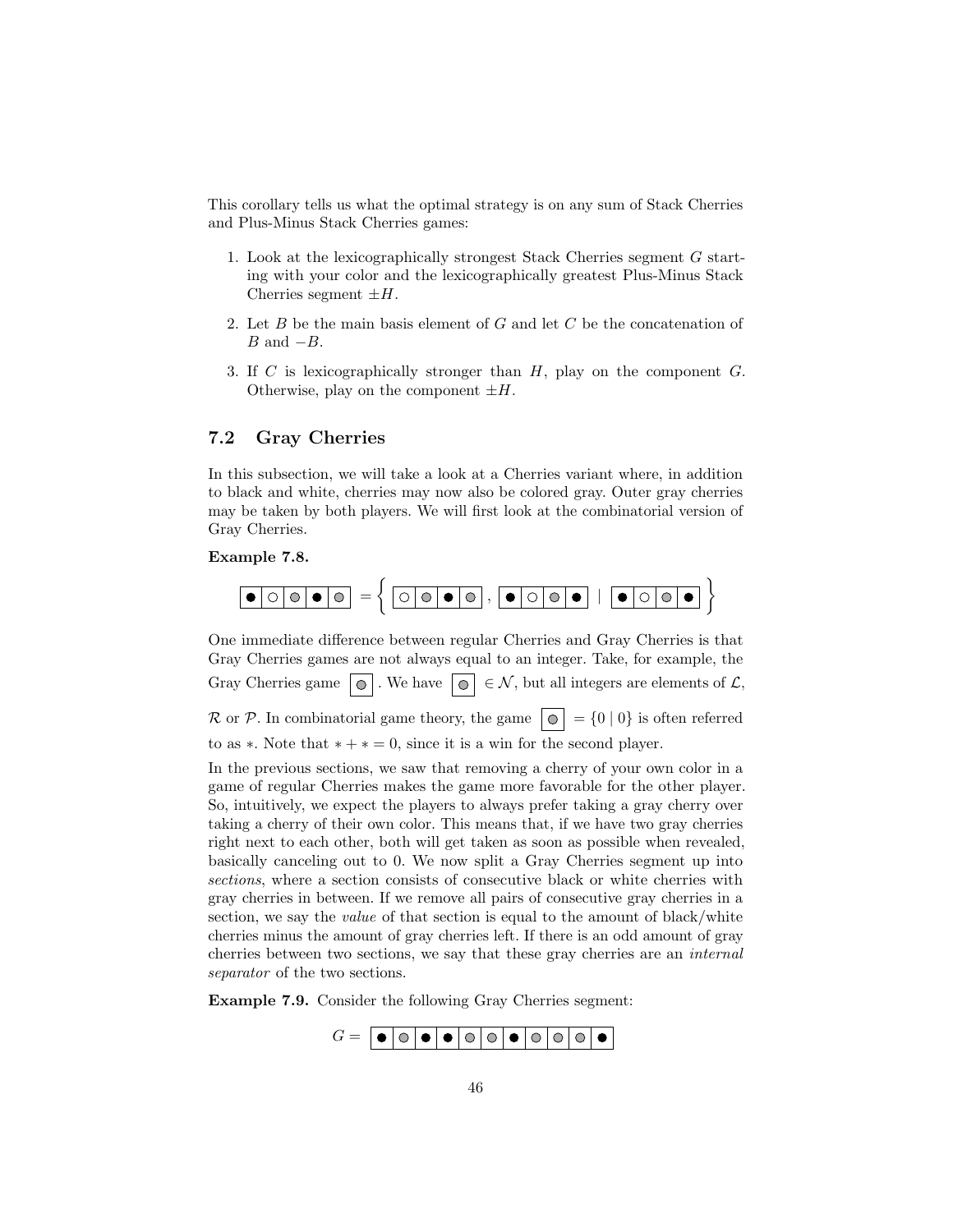If we remove all pairs of gray cherries, we are left with  $\|\bullet\|\bullet\|\bullet\|\bullet\|\bullet\|\bullet\|$ .

so G consists of a single black section with value 3. Next, consider the following Gray Cherries segment:

$$
H = \boxed{\circledcirc \bullet \circledcirc \bullet \circ \circledcirc \circ \circledcirc \circ \bullet \circ \circ}
$$

This segment has 1 outer gray cherry, it starts with a black section of value 2, followed by a white section of value 2, followed by a black section of value 1, followed by an internal separator, followed by a last white section of value 1.

<span id="page-48-0"></span>Theorem 7.10. Let G be a Gray Cherries segment consisting of at least 2 sections. Let g be the amount of gray cherries in the outer two blocks. Let m be the value of the first section of cherries and n the value of the last section. Let  $\ell, r \in \{-1, +1\}$  be the signs of the first respectively last sections. If the segment contains an internal section of value greater than 1 or an internal separator, let  $x \in \{-1, +1\}$  be the sign of the leftmost section that is internal with value greater than 1 or directly follows an internal separator. Similarly, let  $y \in \{-1, +1\}$  be the sign of the rightmost section that is internal with value greater than 1 or directly precedes an internal separator. Otherwise, let  $x = y = 0$ . Then

$$
G = g \cdot * + \ell(m - 1) + r(n - 1) + \frac{\ell + r}{2} + \frac{x + y}{2}.
$$

Proof. Similar to the proof of Theorem [3.1,](#page-8-1) except that we now say that a move by Left is optimal if it is to the game  $v - 1$  or  $v + *$  and that a move by Right is optimal if it is to the game  $v + 1$  or  $v + *$ . The desired result then follows from the fact that a move by Left to  $v - 1$  results in the same outcome as a move to  $v + *$  and similarly for Right. More precisely, for integers  $a, b$  with  $a \leq b$ , we have

$$
\{a + * | b + * \} = \{a - 1 | b + * \} = \{a + * | b + 1\} = \{a - 1 | b + 1\}.
$$

 $\Box$ 

Example 7.11. Consider again the Gray Cherries segment H from Example [7.9.](#page-47-1) Plugging in all the values we found in that example, Theorem [7.10](#page-48-0) tells us that  $H = 1 + *$ .

Lastly, we will very briefly look at the synchronized version of Gray Cherries. The first thing to note is that not all Gray Cherries segments are strongly separable. Take for example the game  $\vert \circ \vert \in \mathcal{N}$ . By Theorem [4.16,](#page-16-1) this game cannot be strongly separable. This stems from the fact that it is not clear what synchronized move should correspond to both players taking the same gray cherry. For now, we will say that the synchronized move corresponding to both players taking the same gray cherry is simply the game where that single cherry has been removed, but other approaches are possible.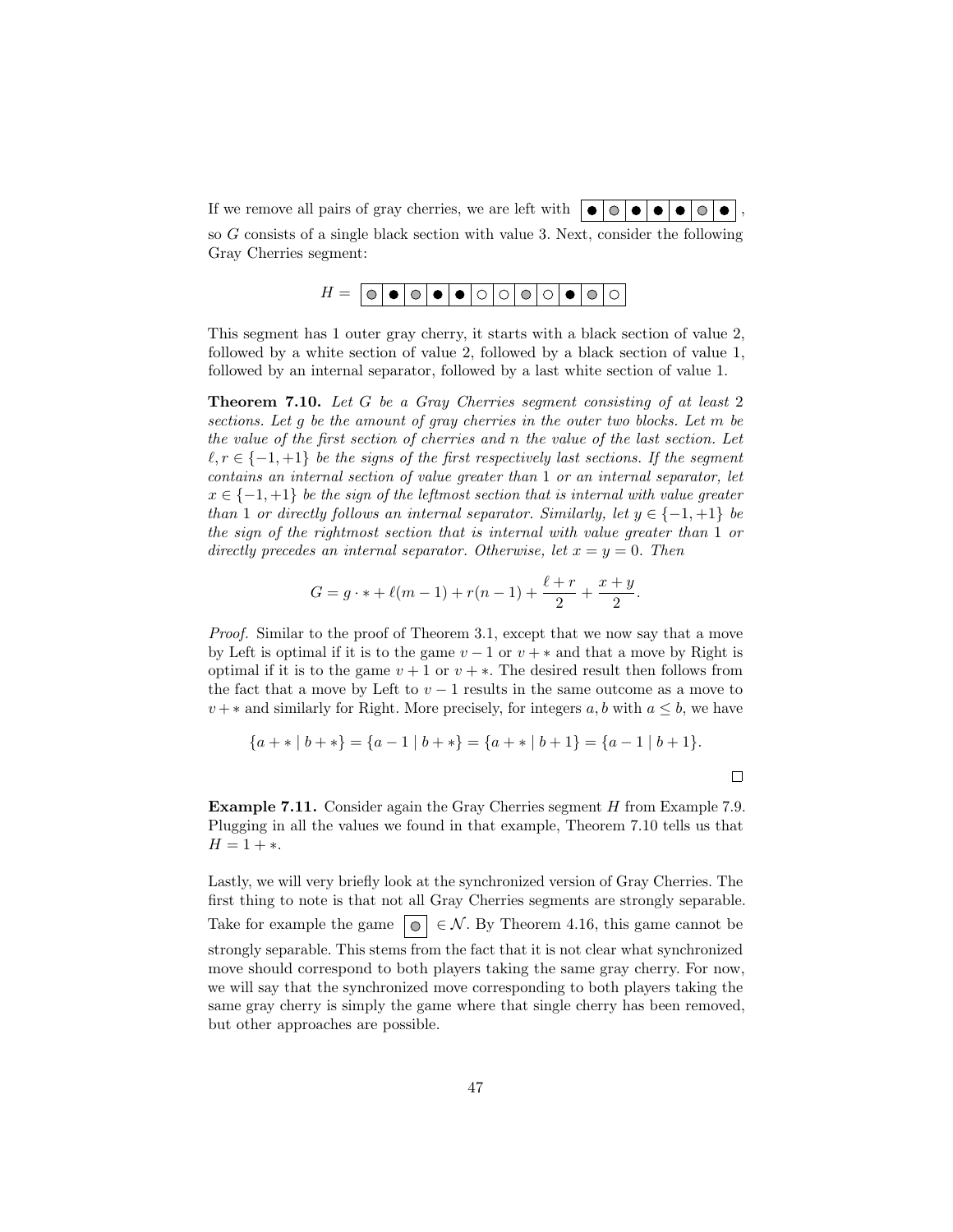Just like in the combinatorial case, we expect the players to prefer taking gray cherries over cherries of their own color. What this means with our definition of the synchronized moves, is that these gray cherries have no impact on the value of the game: as soon as outer gray cherries become available, both players will pick them, resulting in the same game as when those gray cherries were never there. After introducing yet another restricted version of equality, we will write out this theorem.

**Definition 7.12.** Let G, H be synchronized games. We say  $G =_{GC} H$  if  $o(G +$  $X$ ) =  $o(H + X)$  for any sum of Gray Cherries segments X.

Note that "any sum of Gray Cherries segments  $X$ " also includes all sums of regular Cherries segments.

Theorem 7.13. Let G be a Synchronized Gray Cherries segment. Let H be the Synchronized Cherries segment we get by removing all the gray cherries from G. Then  $G =_{GC} H$ .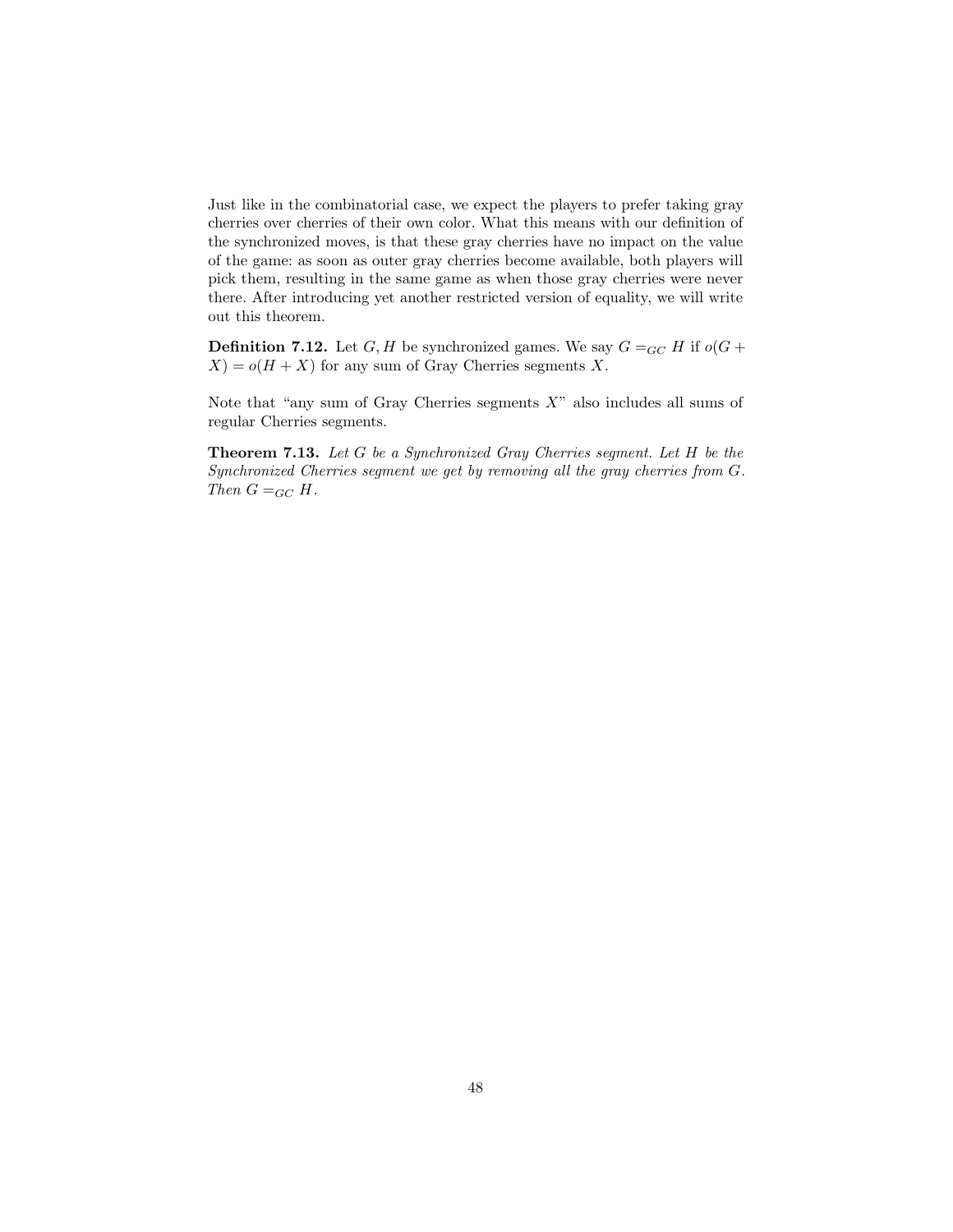## <span id="page-50-0"></span>8 Conclusions and Further Research

In this thesis, we considered two main ways of playing the game Cherries. We started off with the combinatorial version of the game, and, using some well-established theorems from combinatorial game theory, we proved that any Combinatorial Cherries game is equal to some integer game.

Next, we introduced our definition of a synchronized game and defined some basic operations on these games. We saw that our definition of equality was more difficult to work with than the equality on combinatorial games, mostly due to the uncertainty of not knowing what move the opponent will pick. We then saw that some combinatorial games, including Cherries, naturally give rise to synchronized versions of these games, and that the outcome class of a combinatorial game often fully determines the outcome class of such a synchronized version.

Section [5](#page-18-0) contains our game-theoretical analysis of Synchronized Cherries. We saw that Cherries segments often naturally reduce to Stack Cherries segments, where the players may only take cherries from the front of a segment. As a main result, we showed that Stack Cherries segments can be decomposed into so-called basis elements, which gives us a very good measure of the value of any Stack Cherries game and allows us to easily determine its outcome class. Lastly, we proposed a method for actually reducing any Cherries segment into Stack Cherries segments, but were not yet able to completely prove its correctness.

The theory of Section [5](#page-18-0) outlines an efficient three-step method for determining the outcome class of any Cherries game: decompose the Cherries segments into Stack Cherries segments, decompose these Stack Cherries segments into basis elements, and determine the outcome class of the resulting sum of basis elements. Using suffix arrays, we designed an algorithm for the second step that runs in linear time in the length of the segments. We also presented a linear time algorithm for the third step, using hash tables. Combining these two steps gives us a linear time algorithm for determining the outcome class of any Stack Cherries game. Lastly, we presented a quadratic time algorithm for the first step based on our Cherries decomposition conjecture, meaning that the total algorithm has quadratic time complexity.

There are multiple possible directions for future research on the topic of Synchronized Cherries. Most important would be to either finish the proof that our method of decomposing Cherries segments into Stack Cherries segments is correct, or find a counter-example that shows that it is not. We motivated why such a decomposition makes sense, proved some theorems that hint at its correctness and showed that it works for at least all Cherries games containing at most 20 Cherries, but a complete proof is still missing.

Another direction for future research would be to try to find a simpler, explicit winning strategy for playing Synchronized Cherries. Currently, the simplest winning strategy we have implicitly follows from the value we can assign to segments using decomposition: a winning strategy for either player is to always pick a move such that the decomposition of the resulting game is a win for that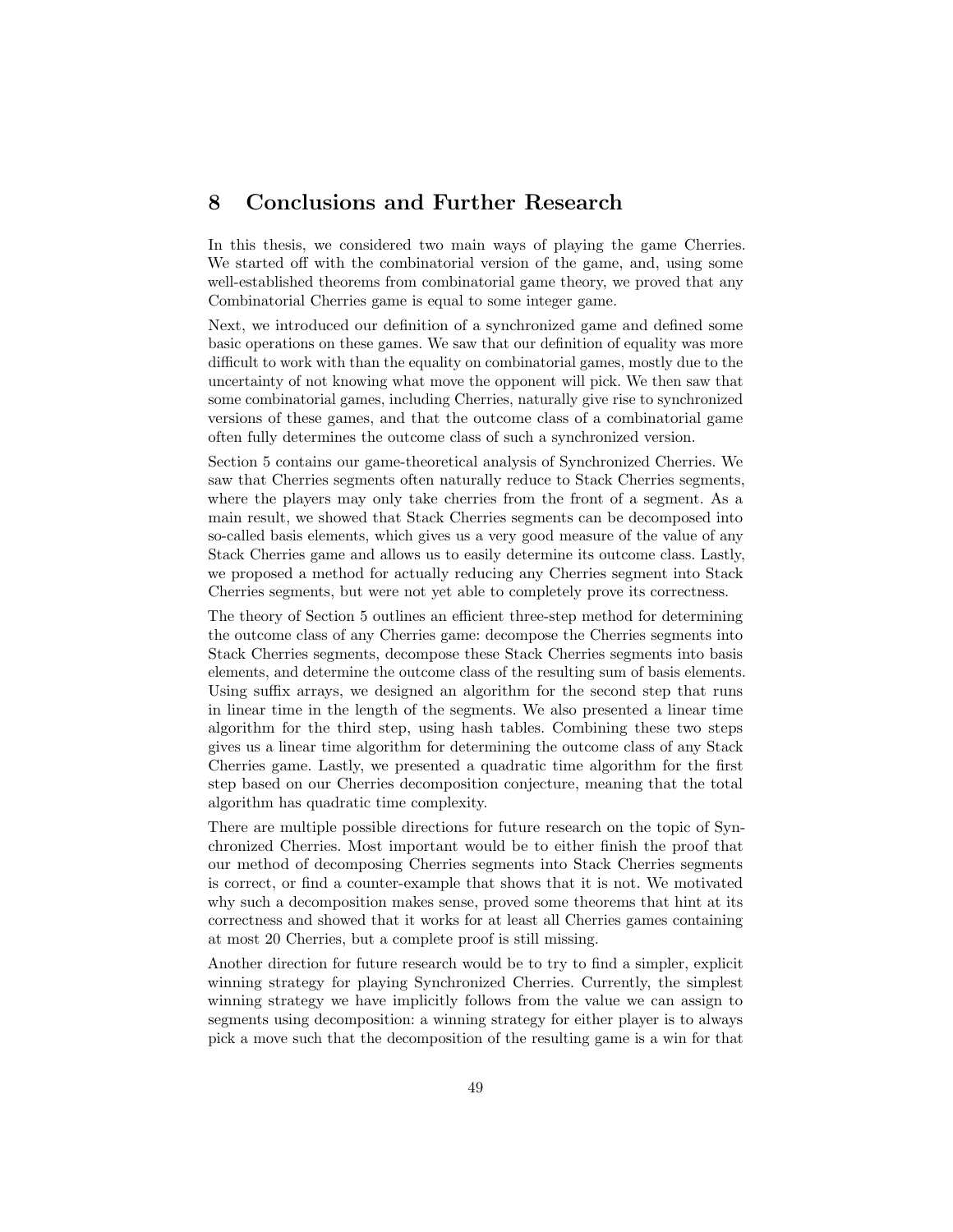player for all possible moves of the opponent, if possible. But this strategy is quite tedious, since one would have to find the basis element decomposition for every possible move to determine if there are any winning moves. Also note that we are using the words "winning strategy" instead of "optimal strategy", since Left having an optimal strategy on a synchronized game G might seem to imply that she has some move such that, for all moves by Right, the resulting game is greater than when she would have picked another move, which is not always the case with Synchronized Cherries (take for example the game



Finally, one could try to find a more efficient algorithm for determining the outcome of a Synchronized Cherries game, specifically for the first step: decomposing a Cherries segment into Stack Cherries segments. With a quadratic time complexity, this step is currently the slowest, so improving the time complexity of this step would improve the complexity of the entire algorithm.